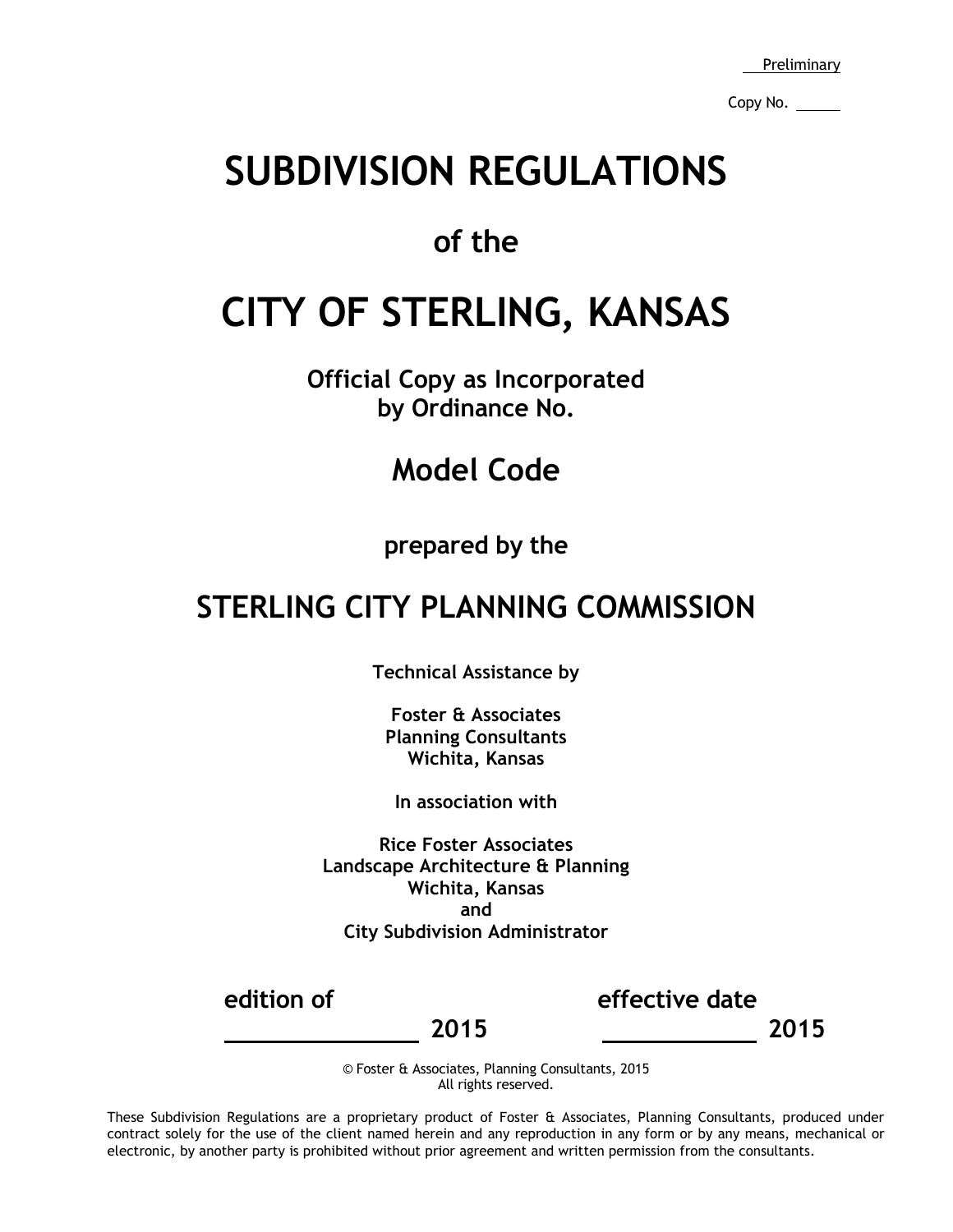#### Section **Page**

|            | ARTICLE 1. TITLE, PURPOSE, AUTHORITY, JURISDICTION,<br><b>APPLICABILITY AND EXEMPTIONS</b> | $1 - 1$ |
|------------|--------------------------------------------------------------------------------------------|---------|
| 100        |                                                                                            | $1 - 1$ |
| 101        |                                                                                            | $1 - 1$ |
| 102        |                                                                                            | $1 - 2$ |
| 103        |                                                                                            | $1 - 2$ |
| 104        |                                                                                            | $1 - 2$ |
| 105        |                                                                                            | $1 - 2$ |
|            | ARTICLE 2.INTERPRETATION, CONSTRUCTION AND DEFINITIONS                                     | $2 - 1$ |
| 100        |                                                                                            | $2 - 1$ |
| 101        |                                                                                            |         |
| 102        |                                                                                            |         |
|            | ARTICLE 3. ADMINISTRATION, PERMITS, ENFORCEMENT, VIOLATIONS AND FEES                       | $3 - 1$ |
| 100        |                                                                                            | $3 - 1$ |
| 101        |                                                                                            |         |
| 102        |                                                                                            |         |
| 103        |                                                                                            |         |
| 104        |                                                                                            | $3 - 3$ |
| 105        |                                                                                            | $3 - 3$ |
| 106        |                                                                                            | $3 - 3$ |
| 107        |                                                                                            | $3 - 4$ |
| 108        |                                                                                            | $3 - 4$ |
| 109<br>110 |                                                                                            | $3 - 5$ |
|            |                                                                                            |         |
|            | ARTICLE 4. PROCEDURE FOR APPROVAL OF PRELIMINARY AND FINAL PLATS                           | $4 - 1$ |
| 100        |                                                                                            | $4 - 1$ |
| 101        |                                                                                            |         |
| 102        |                                                                                            |         |
| 103        |                                                                                            |         |
| 104        | Failure of Planning Commission to Act on Preliminary Plat  4-2                             |         |

 Effect of Approval of Preliminary Plat.................................................. 4-2 Filing of Final Plat......................................................................... 4-3 Planning Commission Action on the Final Plat ........................................ 4-3 Failure of Planning Commission to Act on Final Plat ................................. 4-3 Submittal to Governing Body of Final Plat............................................. 4-3 Governing Body Action on Final Plat.................................................... 4-3 Acceptance of Dedications by County .................................................. 4-4 Recording of Final Plat.................................................................... 4-4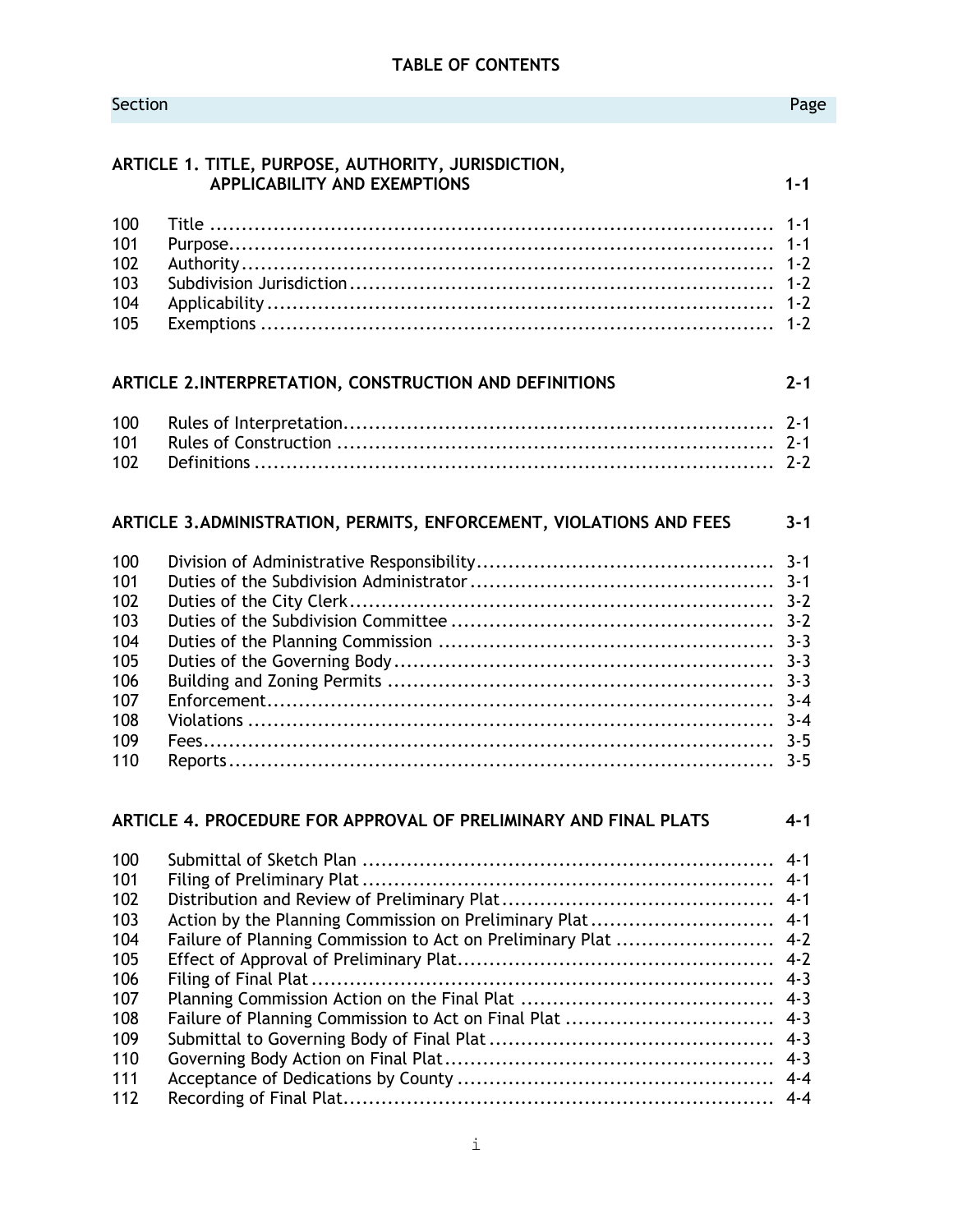### **TABLE OF CONTENTS**

|                                                                                         | (Continued)                                                             |         |
|-----------------------------------------------------------------------------------------|-------------------------------------------------------------------------|---------|
| Section                                                                                 |                                                                         | Page    |
| 113<br>114                                                                              |                                                                         |         |
|                                                                                         | ARTICLE 5. CONTENTS OF PRELIMINARY AND FINAL PLATS                      | $5 - 1$ |
| 100<br>101                                                                              |                                                                         |         |
|                                                                                         | <b>ARTICLE 6. DESIGN STANDARDS</b>                                      | $6 - 1$ |
| 100<br>101<br>102<br>103<br>104<br>105<br>106<br>107<br>108<br>109<br>110<br>111<br>112 | Land Subject to Excessive Erosion by Wind or Water  6-2                 |         |
|                                                                                         | ARTICLE 7. INSTALLATION OF REQUIRED IMPROVEMENTS                        | $7 - 1$ |
| 100<br>101<br>102<br>103<br>104<br>105                                                  | Agreements and Guarantees for Installation of Required Improvements 7-5 |         |
|                                                                                         | <b>ARTICLE 8. IMPROVEMENT PROCEDURES</b>                                | $8 - 1$ |
| 100<br>101<br>102<br>103                                                                |                                                                         |         |
| ARTICLE 9. PROCEDURE FOR APPROVAL OF LOT SPLITS<br>$9 - 1$                              |                                                                         |         |
| 100<br>101<br>102                                                                       |                                                                         |         |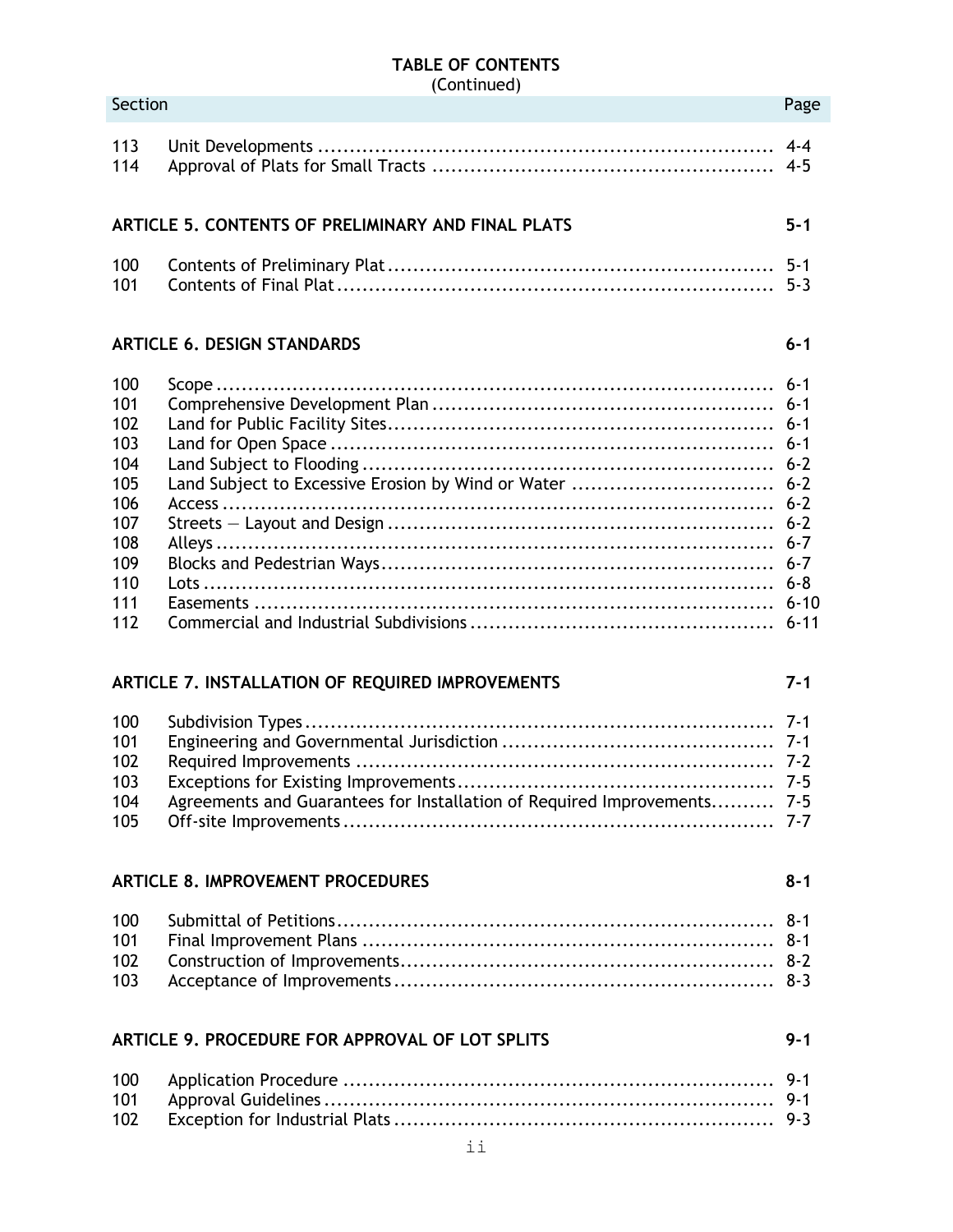#### **TABLE OF CONTENTS** (Continued)

|                          | <b>ARTICLE 10. VACATIONS AND CORRECTIONS</b>                                                          | $10 - 1$       |
|--------------------------|-------------------------------------------------------------------------------------------------------|----------------|
| 100<br>101<br>102<br>103 |                                                                                                       |                |
|                          | ARTICLE 11. APPEALS, WAIVERS AND MODIFICATIONS                                                        | $11 - 1$       |
| 100<br>101<br>102<br>103 | <b>Appeals General</b><br>Waiver of Required Improvements or Guarantees for Installation of Same 11-1 | $11 - 1$       |
|                          | <b>ARTICLE 12, AMENDMENTS AND REVIEW</b>                                                              | $12 - 1$       |
| 100<br>101<br>102        |                                                                                                       |                |
|                          | ARTICLE 13. SEVERABILITY AND EFFECTIVE DATE                                                           | $13 - 1$       |
| 100<br>101               |                                                                                                       |                |
|                          | <b>APPENDIX</b>                                                                                       | $A-1$          |
|                          | Selected Index by Subject and Section<br>Ordinance Incorporating and Adopting Subdivision Regulations | $A-1$<br>$A-7$ |

iii

Section **Page**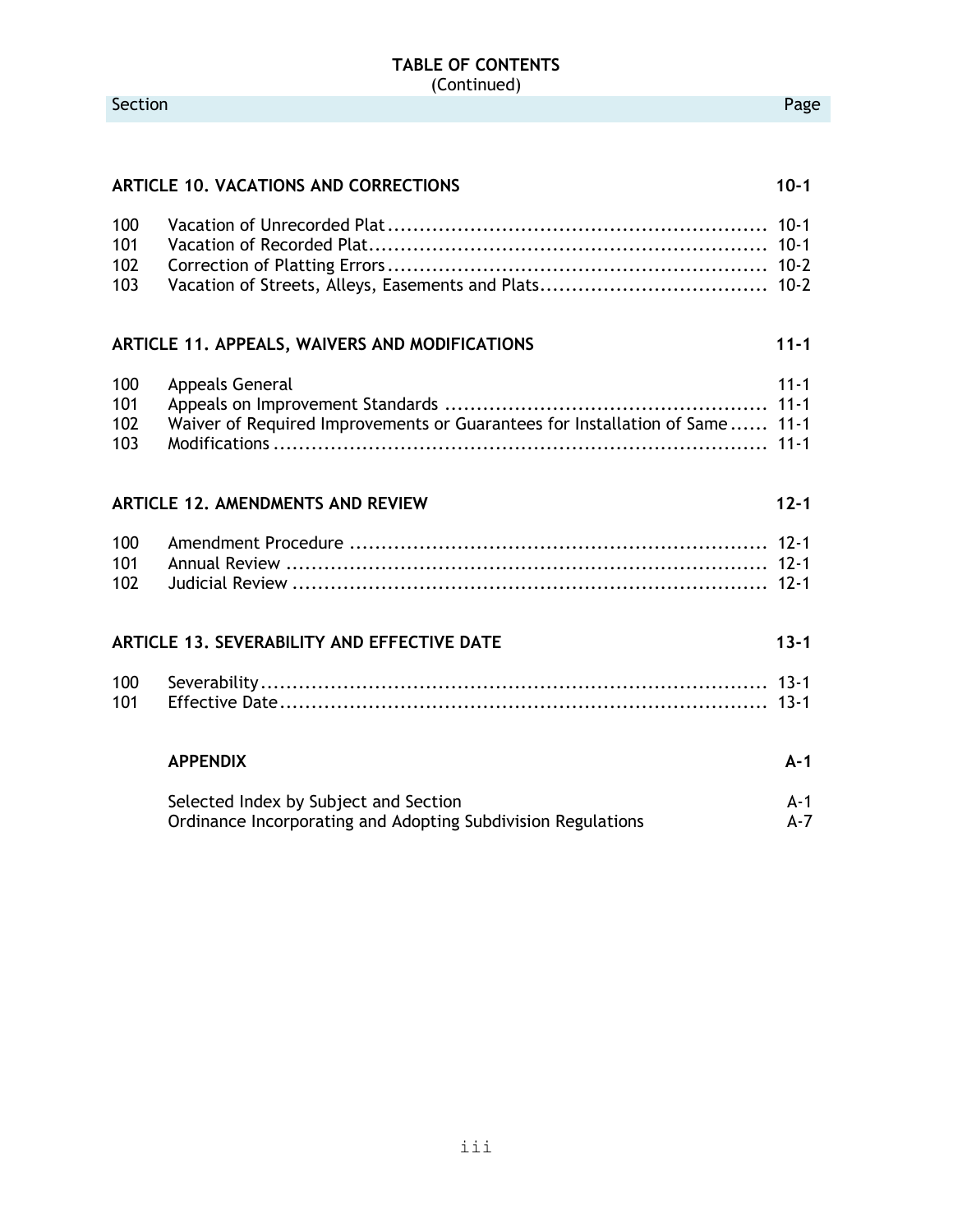#### **SUBDIVISION REGULATIONS**

#### **of the**

#### **CITY OF STERLING, KANSAS**

#### **ARTICLE 1. TITLE, PURPOSE, AUTHORITY, JURISDICTION, APPLICABILITY AND EXEMPTIONS**

- **100 Title.** These regulations shall be known and may be cited as the "Subdivision Regulations of the City of Sterling, Kansas", and shall hereinafter be referred to as "these regulations."
- **101 Purpose.** Responsible land subdivision is the initial step in the process of orderly community development. Once land has been divided into streets, lots and blocks and publicly recorded, the correction of defects is difficult and costly. These regulations are designed and intended to serve the following purposes:
	- A. To provide for the harmonious development of the City of Sterling and for a portion of the surrounding unincorporated area of Rice County;
	- B. To provide for (1) desirable lot layouts, (2) efficient and orderly location of streets and roadways and the extent and manner in which they shall be improved, and (3) storm water drainage;
	- C. To provide for adequate water supply, sewage disposal, various utility services and other improvements to protect public health, safety and general welfare;
	- D. To provide for and secure to the proper governmental agencies the actual construction of all such necessary on-site and off-site public improvements including the reservation or dedication of land for park and recreational purposes;
	- E. To provide protection from periodic flooding conditions;
	- F. To reserve or dedicate land for open space to preserve natural areas for watercourses, drainage ways, wetlands, woodland, rugged topography, wildlife habitat, and for water quality and quantity, and to protect land from soil erosion;
	- G. To avoid water and air pollution and the congestion of population and traffic;
	- H. To facilitate safety by adequate access for firefighting equipment and police protection;
	- I. To coordinate the subdividing of land with applicable zoning regulations, various construction codes and other City and County regulations which also affect the development of the land;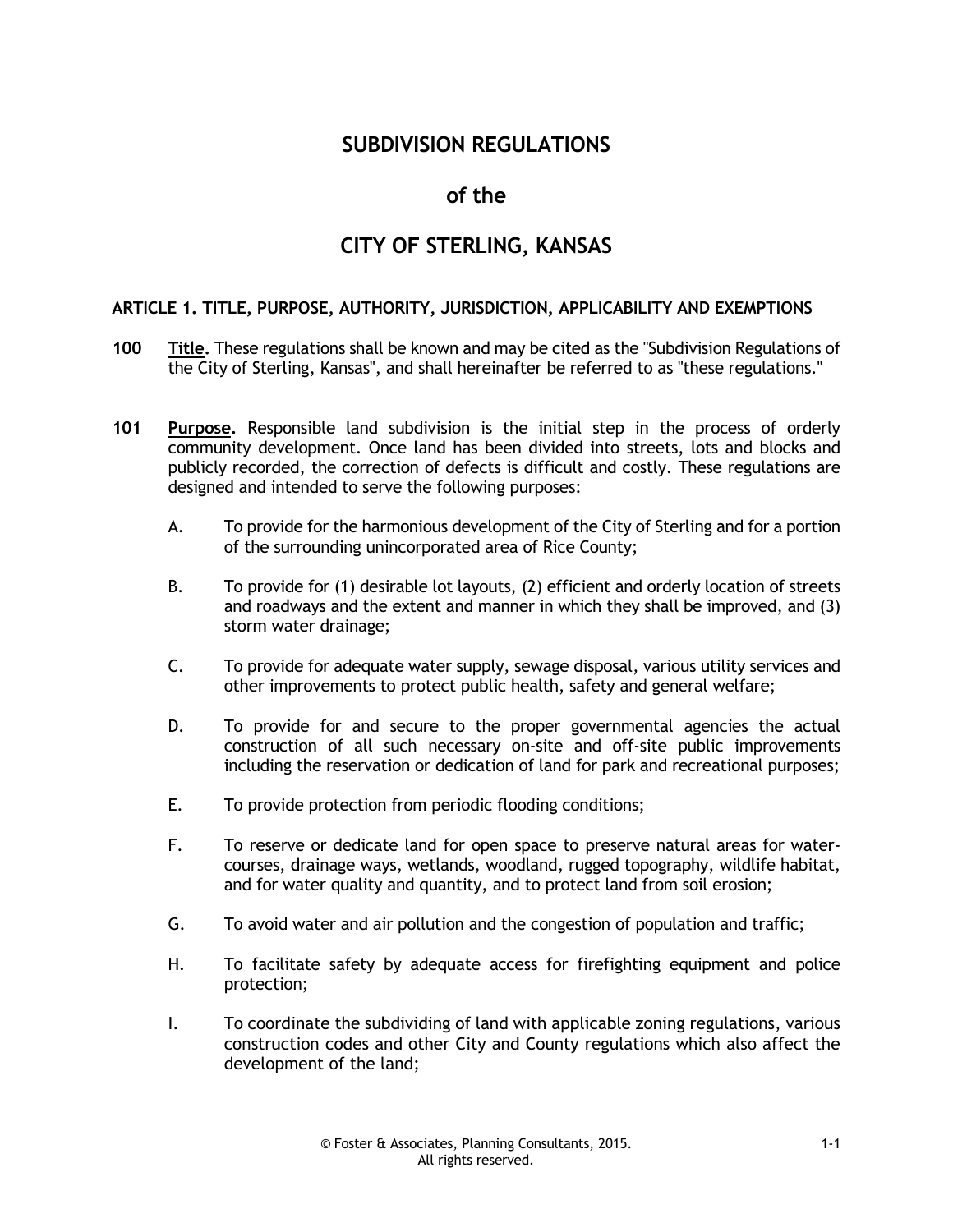- J. To establish administrative procedures necessary to assure a fair and uniform basis for a working relationship with subdividers, utility providers and various governmental agencies, all of whom are contributing to the development of the community; and
- K. To realize the goals, policies and planning proposals as contained in the adopted Comprehensive Development Plan.
- **102 Authority.** These regulations are adopted under authority established by K.S.A., 12-741 et seq., as amended, 12-3009 to 12-3012 inclusive, 12-3301 and 12-3302.
- **103 Subdivision Jurisdiction.** These regulations shall apply to all subdivisions of land within the corporate limits of the City of Sterling as presently exists or are hereinafter established by annexation.

All such land is included in the Planning Area for the Comprehensive Development Plan which has been adopted by the Planning Commission and approved by the Governing Body.

- **104 Applicability.** The owner(s) of any land within the jurisdiction of these regulations desiring to vacate rights of way, easements, other public reservations or recorded plats or to:
	- A. Divide or further divide land into two or more lots or parcels; or
	- B. Otherwise alter the boundaries of lots or parcels of land; or
	- C. Establish land for use as streets, alleys or other property intended for public use or for the use of a purchaser or owner(s) of lots or parcels;

shall cause a plat to be made in accordance with the provisions of these regulations, unless exempted under Section 1-105.

- **105 Exemptions.** Notwithstanding the requirements of Sections 1-103 and 104, these regulations shall not apply in the following instances or transactions:
	- A. Whenever any lot, parcel or tract of land located within the area governed by these regulations has been legally subdivided, resubdivided or replatted and recorded prior to the effective date of these regulations.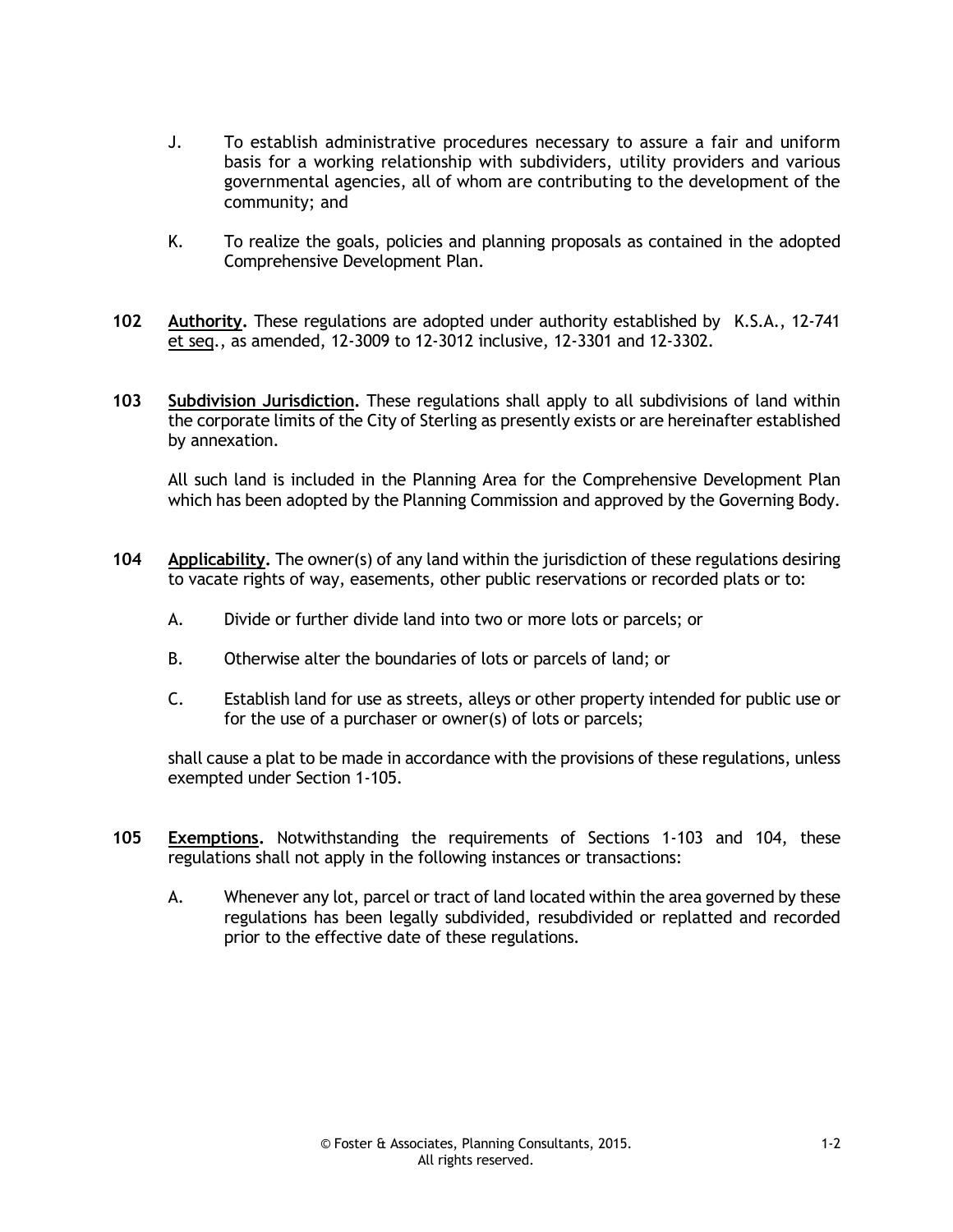- B. The division of land in the unincorporated area which creates no more than one additional lot or tract of land than specified in Section 1-105A, and which (1) does not involve any new streets or easements of access; (2) is not located in a floodable area as determined by Section 6-104 of these regulations; (3) is to be used for agricultural or single-family residential purposes only; (4) meets the standards set by these regulations for the disposal of sewage and for water supply including lot size; (5) conforms with any applicable zoning regulations; and (6) no part of the lot area shall be located closer than 300 feet to the city limits. Dedications to widen rights of way to meet standards established in the Comprehensive Plan may be required at such time as application is made for a building and/or zoning permit. (See Section 2-102 for definition of AGRICULTURE.)
- C. For land in the unincorporated area, the division or further division of land into lots or tracts, each of which contains 10 or more acres, and which (1) does not involve any new streets or easements of access as may be determined by the Planning Commission; (2) has land to be used for a dwelling site that is not located in an area subject to flooding as determined by Section 6-104 of these regulations; (3) is to be used for agricultural or single-family residential purposes only; (4) meets the standards set by these regulations for the disposal of sewage and for water supply; and (5) conforms with any applicable zoning regulations. Dedications to widen rights of way to meet standards established in the Comprehensive Plan may be required at such time as application is made for a building and/or zoning permit. (See Section 2-102 for definition of AGRICULTURE.)
- D. A transaction between owners of adjoining land which involves only a change in the boundary between the land owned by such persons and which does not create an additional lot or which does not result in the creation of a substandard lot by either owner according to any applicable zoning regulations or sanitary code.
- E. A conveyance or dedication of land or interest therein for use as a street, highway, road or railroad right of way, a drainage easement or public utilities subject to local, state or federal regulation, where no new street or easement of access is created.
- F. The layout of burial lots in cemeteries; however, the actual cemetery tract is not exempt.
- G. Any lot split in industrially zoned areas divided in accordance with the provisions of Section 9-102 of these regulations.
- H. Any transfer by operation of law.

Any request made in writing for a determination as to qualifications for being exempt from these regulations shall be answered by the Subdivision Administrator either in the affirmative or negative within 30 days of filing such a request containing all relevant information.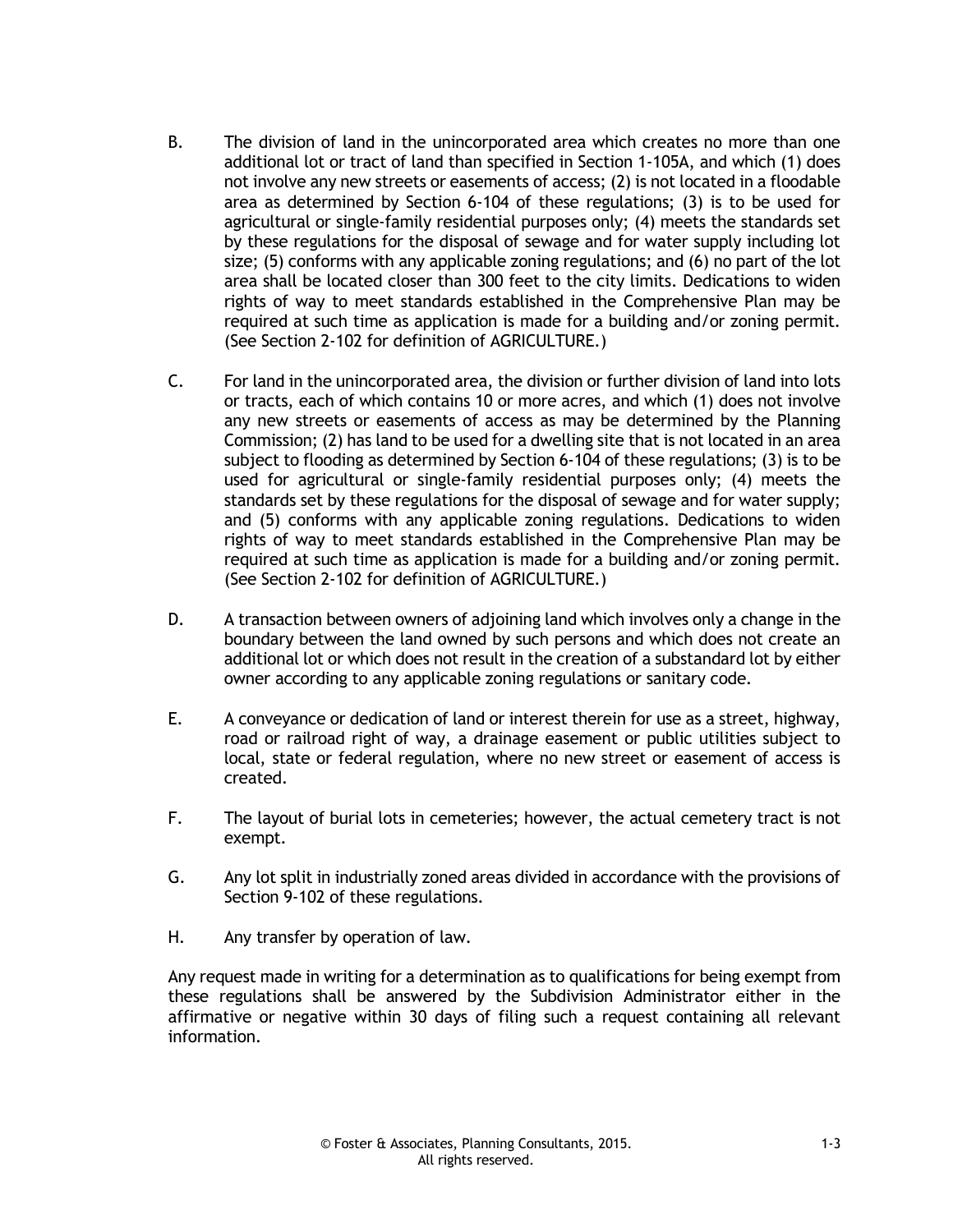#### **ARTICLE 2. INTERPRETATION, CONSTRUCTION AND DEFINITIONS**

#### **100 Rules of Interpretation.**

- A. Overlapping or Contradictory Regulations. Where the conditions imposed by the provisions of these regulations are either more restrictive or less restrictive than comparable conditions imposed by any other provision of any other applicable law, ordinance, resolution, rule or regulation of any kind, the regulations which are more restrictive and impose higher standards or requirements shall govern.
- B. Private Agreements. The provisions of these regulations are not intended to abrogate any lawful and valid easement, deed restriction, covenant or other private agreement of legal relationship; provided, that where the requirements of these regulations are more restrictive or impose higher standards or regulations than such private agreements, the requirements of these regulations shall govern. The City does not have the responsibility to enforce such private agreements.
- C. Cumulative Limitations. The provisions of these regulations are cumulative and additional limitations upon all other laws and ordinances heretofore passed or which may be passed hereafter governing any subject matter set forth in the provisions of these regulations.
- D. Unlawful Subdivisions. A subdivision of land which was not lawfully existing at the time of the adoption of these regulations shall not become or be made lawful solely by reason of the adoption of these regulations.
- E. Vesting of Development Rights. For the purpose of single-family residential developments according to K.S.A. 12-764, as amended, development rights in such land use shall vest upon recording of a final plat of such land after January 1, 1992. If construction of a principal structure is not commenced on such land within five years of recording a final plat before July 01, 2009, the development rights in such land shall expire and, thus, all revisions to zoning or subdivision regulations becoming effective during the period vested shall then apply to such platted land. For such plats recorded on or after July 01, 2009, such construction must take place within 10 years to be vested.

#### **101 Rules of Construction.**

- A. The language set forth in these regulations shall be interpreted in accordance with the following rules of construction:
	- 1. The singular number includes the plural and the plural the singular.
	- 2. The present tense includes the past and future tenses and the future tense includes the present tense.
	- 3. The word **"shall"** is mandatory while the word **"may"** is permissive.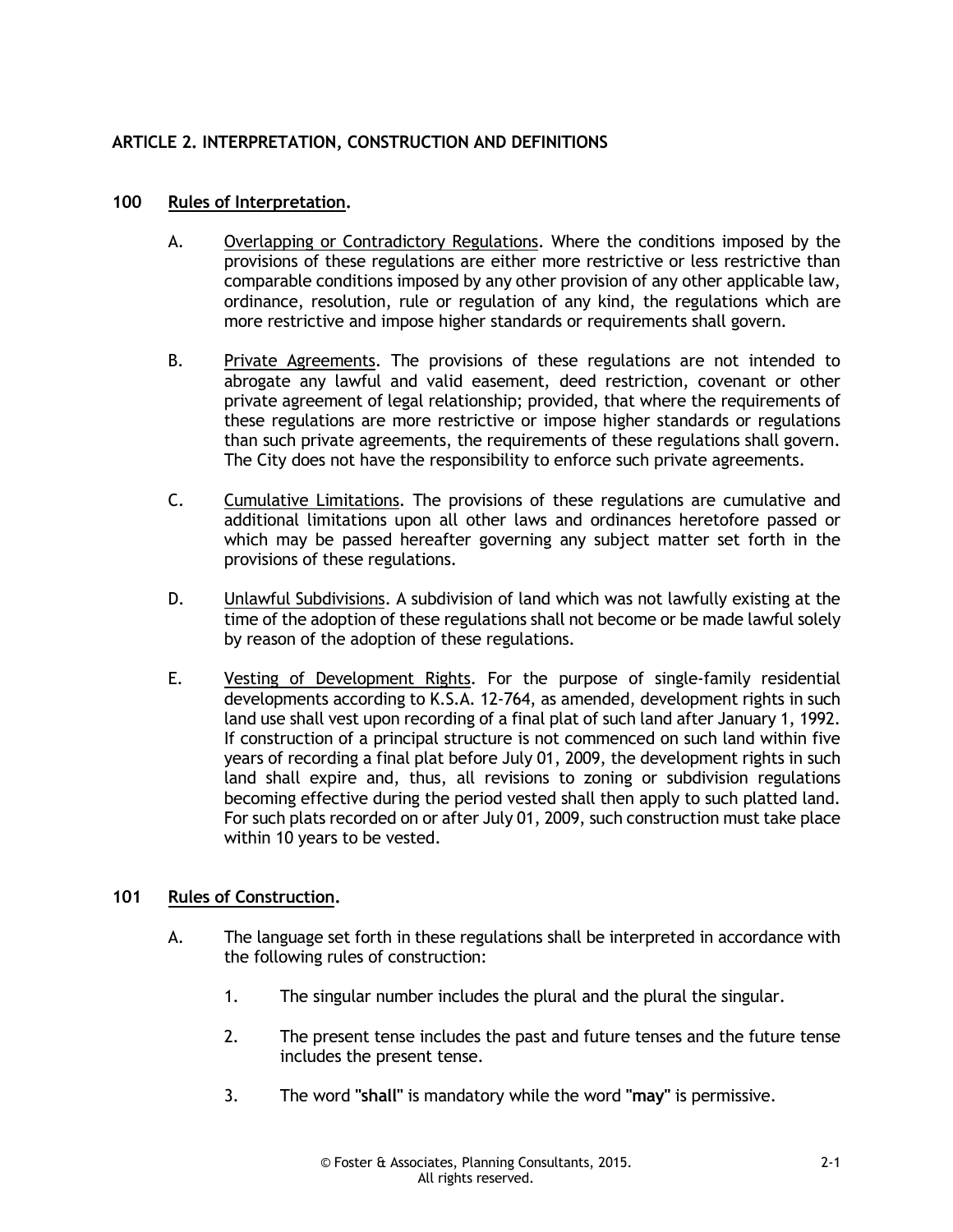- 4. The word **"City"** means the City of Sterling, Kansas.
- 5. The word **"County"** means Rice County, Kansas.
- 6. The word **"Clerk"** means the City Clerk, unless otherwise identified as the County Clerk.
- 7. The words **"County Engineer"** mean the officially appointed engineer for Rice County.
- 8. The words **"Planning Commission"** mean the Sterling City Planning Commission.
- 9. The words "the Governing Body" mean the Mayor and City Commission of the City of Sterling, Kansas, unless otherwise identified as the Board of County Commissioners of Rice County, Kansas or the applicable township trustees who are cooperating in the installation of improvements. (See Section 7-101.)
- 10. The words **"Planning Area"** mean the City plus a perimeter area outside of and around the city limits all within Rice County designated by the City in their comprehensive development plan as the official study area for planning purposes.
- 11. The words **"Comprehensive Plan"** mean the Comprehensive Development Plan for the Sterling Planning Area of Rice County, Kansas, which has been adopted by the Planning Commission, approved by the Governing Body and includes, among other elements, plans for land use, transportation, utilities and community facilities.
- 12. The words **"subdivision jurisdiction"** mean the area as described in Section 1-103 for which the extraterritorial jurisdiction of these regulations is applicable for purposes of subdividing land. Such jurisdiction cannot exceed the boundary of the Planning Area.
- B. Any word or phrase which is defined in this Article or elsewhere in these regulations shall have the meaning as so defined whenever used in these regulations, unless such definition is expressly limited in its meaning or scope.
- C. Words or terms not herein defined shall have their ordinary meaning in relation to the context as defined in a dictionary or by statute.
- **102 Definitions.** The following definitions shall be used in the interpretation and construction of these regulations:

**ACCELERATION LANE:** An added roadway lane which permits integration and merging of slower moving vehicles into the main vehicular stream of traffic.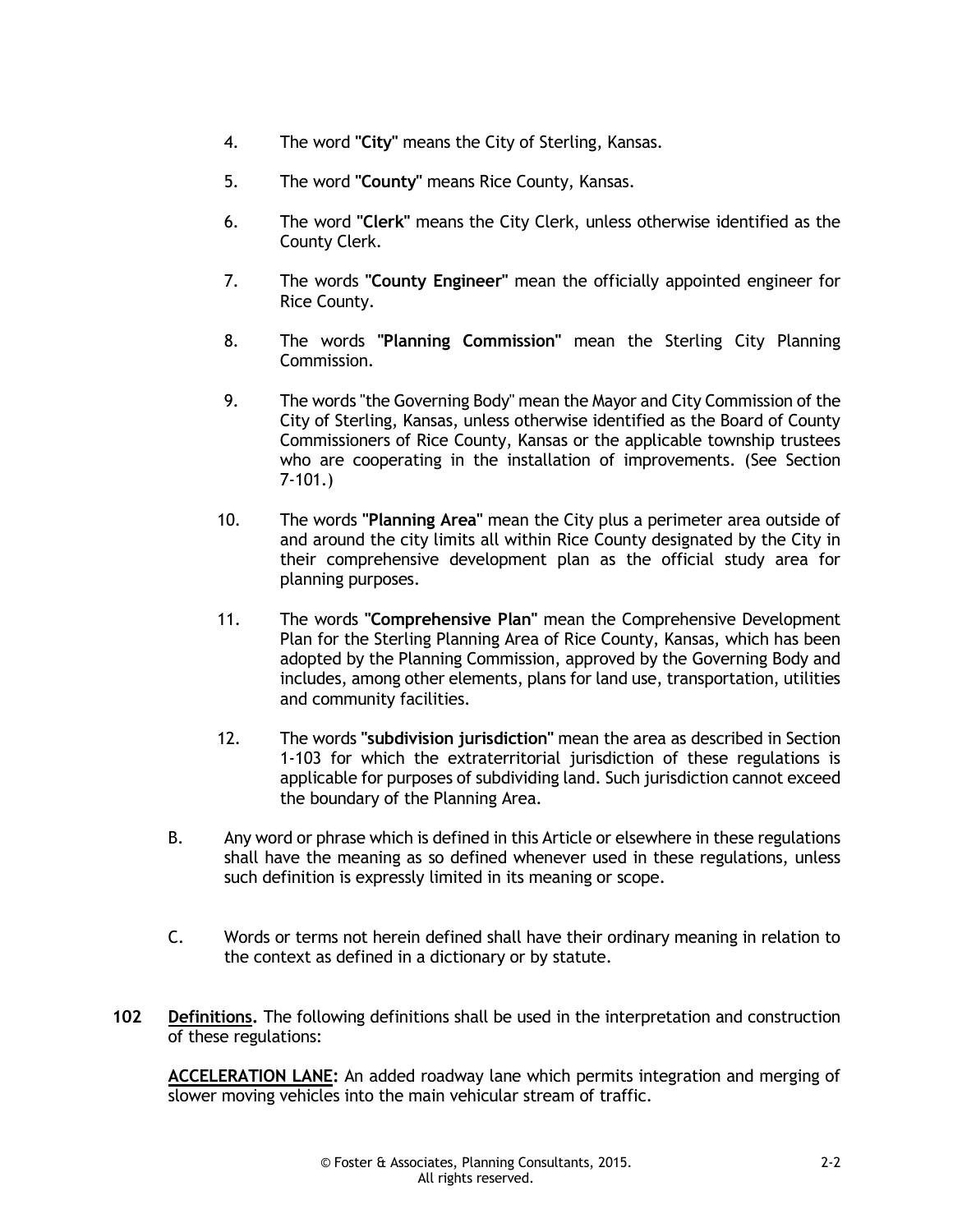**ACCESS CONTROL:** The limitation of public access rights to and from properties abutting streets or highways. Access control is used on major streets and highways, when necessary, to preserve high-quality traffic service and to improve safety.

**AGRICULTURE:** The use of a tract of land under one ownership for growing crops, pasturage, horticulture, nurseries, truck farms, dairying or the raising of poultry or cattle and other livestock, except feedlots, and including the structures necessary for carrying out farming operations and the dwelling(s) of those owning and/or operating the premises. The feeding or disposal of community or collected garbage shall not be deemed an agricultural use, nor shall riding academies, livery or boarding stables, dog kennels, or commercial or hydroponic greenhouses; however, forested and non-producing open space land are considered as agricultural.

**APPLICANT:** A person submitting an application for approval of a preliminary and/or final plat or a lot split.

**BENCH MARK:** Surveying mark made in some object which is permanently fixed in the ground showing the height of that point in relation to sea level.

**BLOCK:** A series of lots or tract of land bounded by streets, public parks, cemeteries, railway rights of ways, waterways, city limits or a combination thereof.

**BUILDING SETBACK LINE:** A line on a lot or other parcel of land indicating the limit beyond which buildings or structures may not be erected or altered and establishing the minimum open space to be provided. Such line may be more, but not less restrictive than applicable zoning or other regulations.

**CURB CUT:** The opening along a curb line at which point vehicles may enter or leave a roadway. (See City ordinance for curb cuts.)

**DECELERATION LANE:** An added roadway lane that permits vehicles to slow down and leave the main vehicular stream of traffic.

**DEDICATION:** A gift or donation of property by the owner to a governmental unit. The transfer is conveyed by a plat or a written separate instrument. The act of dedicating is completed with a formal acceptance by the governing body.

**DESIGN STANDARDS:** The basic land planning principles established as guides or requirements for the design and layout of subdivisions as described in these regulations.

**DETENTION POND:** A storage facility for the temporary storage of storm water runoff. The storm water may be released by gravity or by mechanical means at such time as downstream facilities can handle the flow.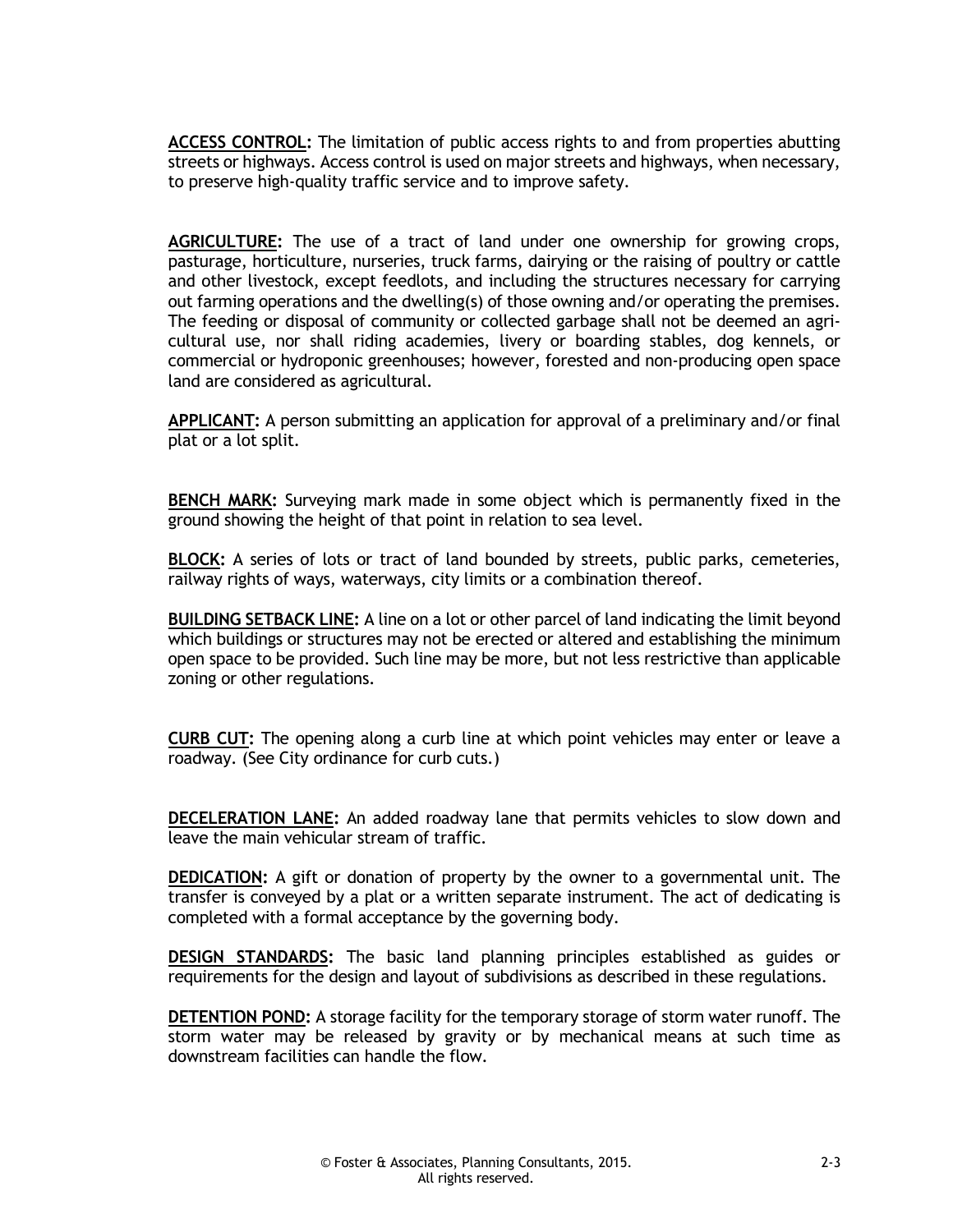**DEVELOPER'S AGREEMENT:** A contractual agreement signed and notarized by the subdivider and the applicable governing body which is conditioned upon acceptance of the final plat for the dedications thereon with primary concern for the design, installation, inspection and financing or guarantees for public improvements. (See Section 7-104A for Agreement and Guarantees for installation of Required Improvements.)

**EASEMENT:** A public dedication or private grant by a property owner of the specific use of a strip of land or portion of land by others.

**ENGINEER:** A professional engineer licensed by the State of Kansas or licensed to practice in the State of Kansas who designs or engineers and inspects public improvements in connection with the approval of plats and construction of related improvements. (See LAND PLANNER and LAND SURVEYOR.)

**FLAG LOT:** A lot, tract or parcel of land that provides minimum frontage to a road or street by a narrow strip of land for a driveway and whose main body of land lies to the rear of the property which is adjacent to the road or street. When such lots are permitted, a building setback line must be shown on the recorded plat which is not less than that required by applicable zoning regulations. (See Section 6-106 for Access.)

**FRONTAGE:** The property on one side of a street between two intersecting streets (crossing or terminating) measured along the line of the street; or with a dead-end street, all property abutting one side of such street measured from the nearest intersecting street and the end of the dead-end street.

**HOMEOWNERS' ASSOCIATION:** A community association, other than a condominium association, that is organized in a subdivision in which individual owners share common interests, ownership and responsibilities for costs and upkeep of common open space, reserves, facilities or infrastructure and may enforce certain covenants and restrictions. The incorporation document shall contain provisions for the ownership and maintenance of the common open space, reserves, facilities and infrastructure as are reasonably necessary to ensure their continuity, care, conservation and maintenance, and to ensure that remedial measures will be available to the City if such responsibilities are permitted to deteriorate or are not maintained in a condition consistent with the best interest of the subdivision or the City. If the City finds it necessary to carry out the obligations required to maintain such responsibilities in order to avoid having them become a public nuisance, the costs shall be assessed against the properties within the development and shall become a tax lien on said properties. When a subdivision is comprised of both homeowners and other users of the land such as commercial, the association may be called an "Owners' Association".

**IMPROVEMENTS, PUBLIC:** Any street, roadway, alley, sidewalk, planting strip, cross walkway, off-street parking area, sanitary sewer, storm sewer, drainage ditch, water main or other facility for which a governing body may ultimately assume the responsibility for maintenance and/or operation.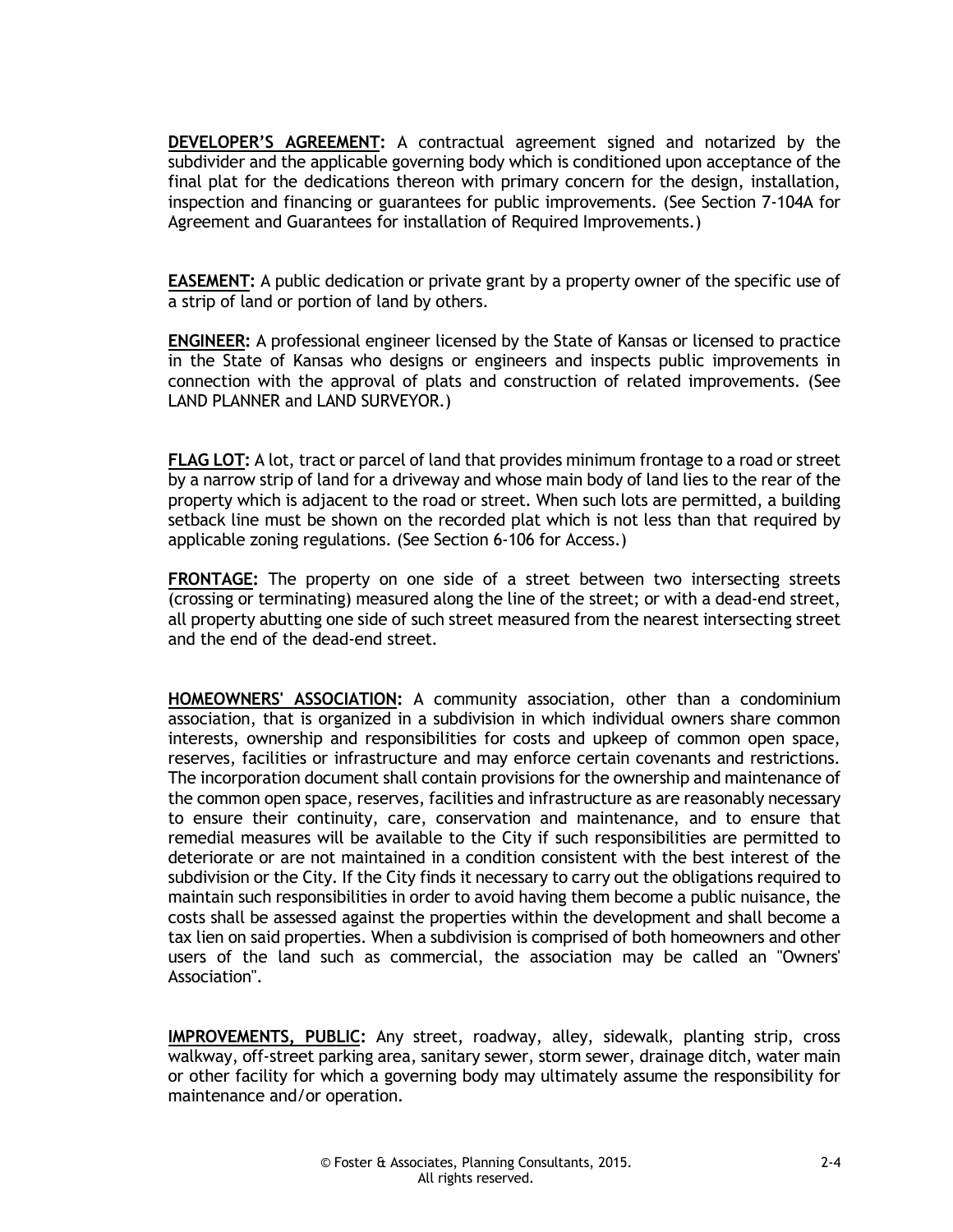**LAND PLANNER:** A professional architect, engineer, landscape architect or surveyor licensed by the State of Kansas or licensed to practice in the State of Kansas who is responsible for the design and preparation of a preliminary plat. (See ENGINEER and LAND SURVEYOR.)

**LAND SURVEYOR:** A licensed land surveyor registered in the State of Kansas or licensed to practice in the State of Kansas who is responsible for the survey and preparation of the final plat. (See ENGINEER and LAND PLANNER.)

**LOT:** A portion of a subdivision or other parcel of land intended as a unit for the purpose, whether immediate or future, of transfer of ownership or for development.

- 1. **LOT, DOUBLE FRONTAGE:** A lot, two opposite lot lines of which abut upon streets which are more or less parallel.
- 2. **LOT, REVERSE FRONTAGE:** A lot whose rear lot line also serves as the street line for a limited access highway or street.

**LOT DEPTH:** The distance between the midpoint of the front lot line and the midpoint of the rear lot line.

**LOT LINE:** The boundary line of a lot.

**LOT SPLIT:** The dividing of a lot in a recorded plat or replat of a subdivision into not more than two parcels which creates an additional lot and meets the criteria established within these regulations. A lot split is not created by the transfer or sale of a lot plus a portion of an adjacent lot or the combining of portions of two lots to form a lot which is equal to or larger than the other platted lots in the block so long as an additional lot is not created. (See Article 9 for Procedure for Approval of Lot Splits.)

**LOT WIDTH:** The distance on a horizontal plane between the side lot lines of a lot, measured at right angles to the line establishing the lot depth at the established building setback line.

**MINIMUM PAD ELEVATION:** The lowest ground elevation completely surrounding a structure or the lowest flood proofed opening into a structure. This elevation is expressed in city datum or mean sea level.

**MONUMENT:** A device used to mark and identify the corners in the boundaries of subdivisions, blocks and lots and the points of curves in the street rights of way. Usually such devices are made of a metallic bar or tube and may or may not be in concrete.

**OWNER:** Any individual, firm, association, partnership, corporation, trust, or any other legal entity having sufficient proprietary interest in the land sought to be subdivided to commence and maintain proceedings to subdivide the same under these regulations.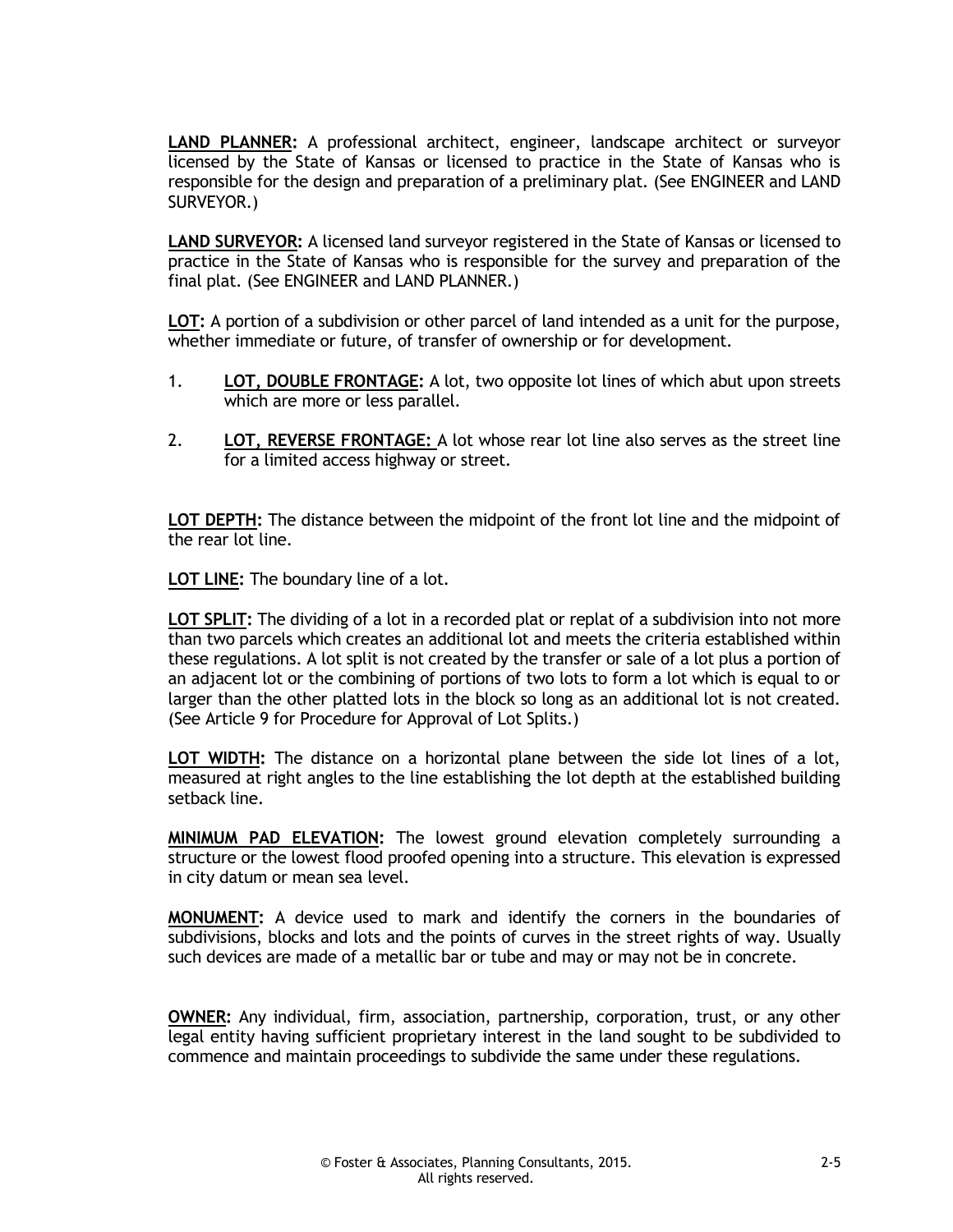**PARKING STRIP:** That portion of street right of way that is unpaved and which is located between the back of a curb and the street right of way line. Such strip provides right of way for the installation of public utilities (typically gas and water lines), street signs, street lights, sidewalks, driveways, traffic control devices, fire hydrants, street furniture, street trees and other ancillary uses. The parking strip should not be confused with parking lanes that are often provided for as part of street pavement.

**PEDESTRIAN WAY (CROSSWALK):** A right of way across a block or providing access within a block to be used primarily by pedestrians.

**PETITION:** A legal instrument which serves as the basis for initiation of a public improvement project. A petition is frequently used during the platting process to guarantee the construction of certain improvements, e.g., street paving, water and sewer lines, drainage, etc. A petition is valid if its signatures are more than 50% either by area within the benefit district or by ownerships. Petitions are also used to initiate the vacation of streets, alleys, easements, other public reservations and plats. (See Section 7-103A for improvement petitions and Section 10-103 for vacation petitions.)

**PLAT:** A map or drawing on which the subdivider's plan of the subdivision is presented and which he or she submits for approval and intends to record in final form: (See LOT SPLIT.)

- 1. **SKETCH PLAN:** A map or plan of a proposed subdivision made prior to the preparation of the preliminary plan to enable the subdivider to save time and expense in reaching tentative general agreements by a discussion of the form and objectives of their regulations.
- 2. **PRELIMINARY PLAT:** A tentative map or plan of a proposed subdivision of land showing the character and general details of the proposed development.
- 3. **FINAL PLAT:** A formal document by drawing and writing representing a subdivision which is prepared in accordance with these regulations to be placed on record with the County Register of Deeds.
- 4. **REPLAT:** A new plat or a revision to a subdivision or portion thereof for which a final plat has previously been recorded. The approval of a replat is processed in the same manner as a final plat.

**RESERVE:** An area of property within a subdivision which is platted for specific uses, e.g., open space, landscaping, entry monuments, recreational facilities, utilities, drainage, floodway, etc. Typically, future ownership and maintenance responsibilities for a reserve is set forth by a restrictive covenant which provides that a homeowners or lot owners association will hold title to the reserve and therefore be responsible for the reserve's maintenance. The restrictive covenant may provide for ownership and maintenance to be tied to the ownership of an adjacent lot. Ownership and maintenance is not assigned to an individual, partnership or corporation except in the case of a reserve platted for possible future sale to a public body for a public facility. (See Section 6-102 for Land for Public Facility Sites and Section 6-103 for Land for Open Space.)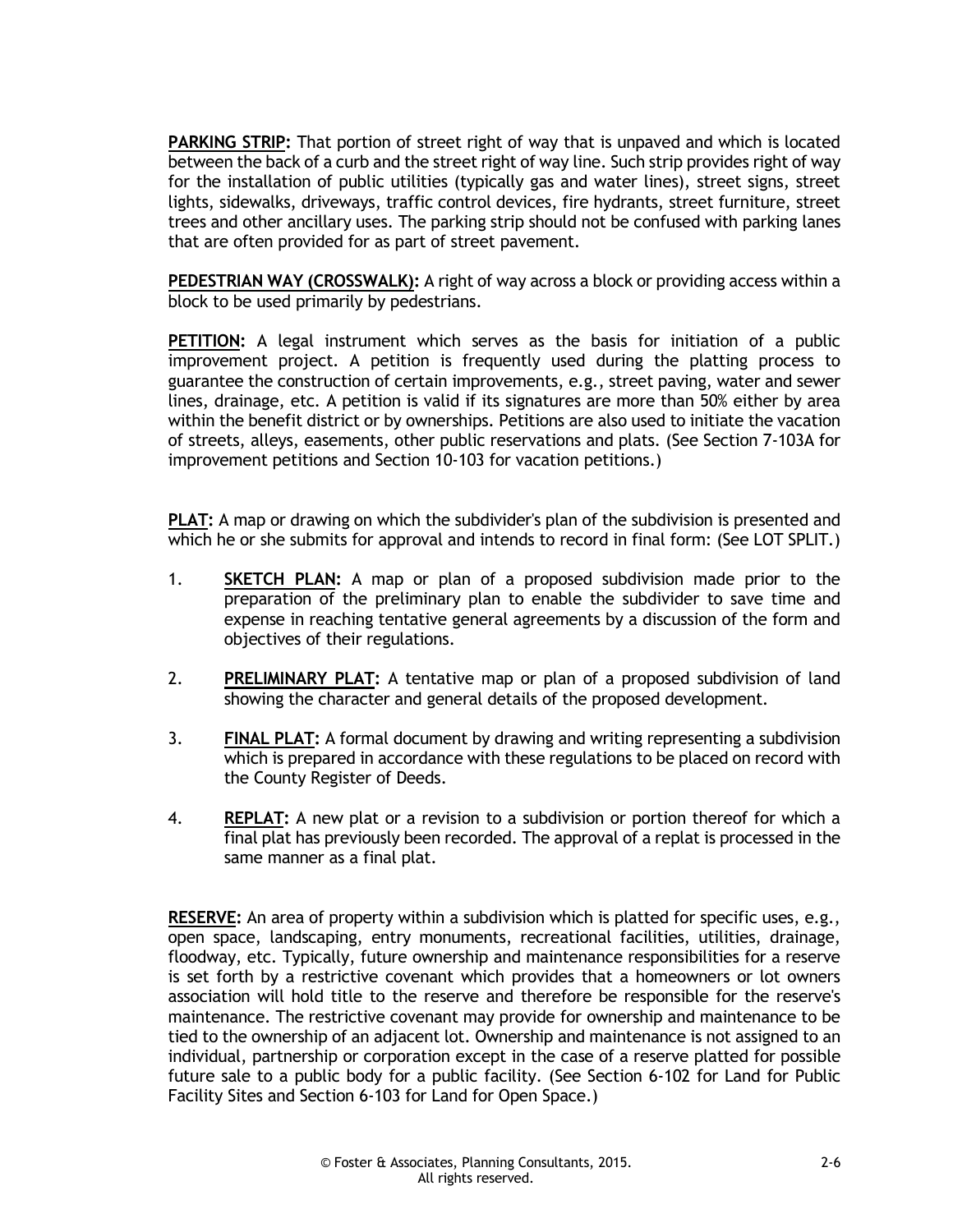**RESTRICTIVE COVENANTS:** Contracts entered into between private parties which constitute a restriction on the use of private property within a subdivision for the benefit of property owners and to provide mutual protection against undesirable aspects of development which would tend to impair stability of values. Such restrictions may be set forth in a deed. Restrictions are also placed of record by separate instruments including homeowner association agreements. Restrictive covenants usually run with the land. (See Section 2-100B for Private Agreements.)

**RESUBDIVISION:** The subdivision of a tract of land which has previously been lawfully subdivided and a plat of such prior subdivision duly recorded. Sometime referred to as a "replat." (See PLAT for REPLAT.)

**RIGHT OF WAY:** The area between boundary lines of a street, alley or other easement of access.

**ROADWAY:** That portion of a street, alley or highway right of way which has been graded, surfaced or otherwise improved for use by vehicular traffic, exclusive of sidewalks, driveways and related uses.

**SCREENING:** Fencing or evergreen vegetation maintained for the purpose of concealing from view the area behind such fencing or vegetation. When fencing is used for screening, it shall be not less than six nor more than eight feet in height, unless otherwise provided. (See Section 6-111E for screening easement.)

**SIDEWALK:** That portion of a street or pedestrian way, paved or otherwise surfaced, intended for pedestrian use only. (See PEDESTRIAN WAY [CROSSWALK].)

**STREET:** The entire right of way width between the boundary lines of every way which provides for public use for the purpose of vehicular and pedestrian traffic, and the placement of utilities and including the term "road", "highway", "lane", "place", "avenue", "alley" or other similar designation.

- 1. **ALLEY:** A right of way along the side of or in the rear of lots which affords a secondary means of access to and from streets and such lots.
- 2. **ARTERIAL:** A street of considerable continuity which is primarily a traffic artery for intercommunication among large areas and which provides access to abutting properties only as a secondary function.
- 3. **COLLECTOR:** A street supplementary to the major street system and a means of intercommunication between this system and smaller areas which is used for both through traffic and for access to abutting properties.
- 4. **CUL-DE-SAC:** A short street with one end open to traffic and being permanently terminated by a vehicular turnaround at the other end.
- 5. **DEAD END:** A street having only one outlet for traffic.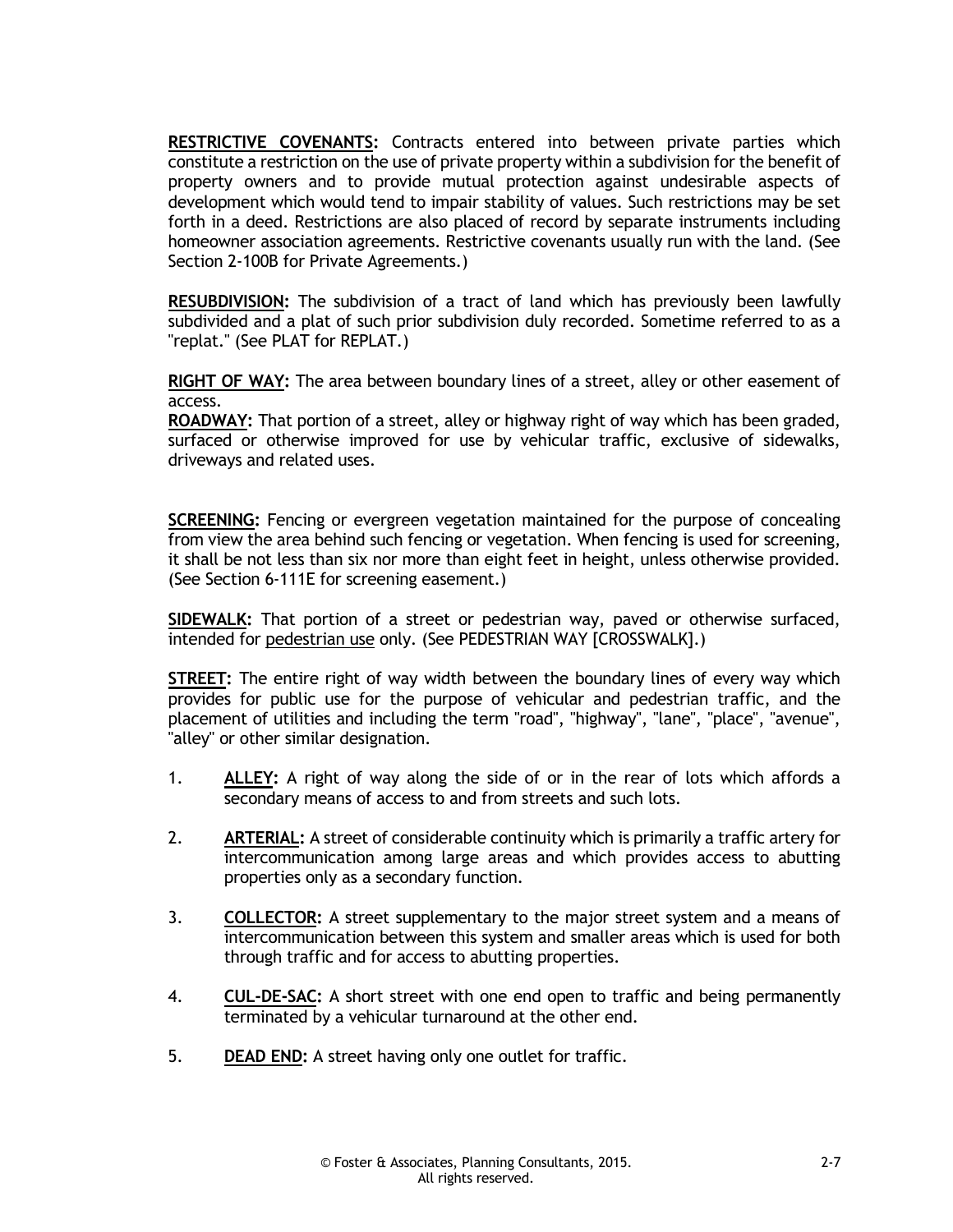- 6. **EXPRESSWAY:** Any divided street or highway with no access from abutting property and which has either separate or at-grade access from other public streets and highways. Such streets have a minimum of four traffic lanes.
- 7. **HALF-STREET:** A portion of the right of way of a street, usually along the edge of a subdivision where the remaining portion of the street is intended to be provided in another subdivision.
- 8. **LOCAL:** A street intended primarily for access to abutting properties and of limited continuity within a neighborhood.
- 9. **MARGINAL ACCESS OR FRONTAGE ROAD:** A local street which is parallel with and adjacent to a limited access highway or arterial street and which provides access to abutting properties and protection from fast through traffic on the parallel streets.

**STREET WIDTH:** The shortest distance between lines delineating the right of way of a street.

**SUBDIVIDE LAND:** To partition a parcel of land into two or more parcels, tracts, lots or sites for the purpose of transfer of ownership or development, whether immediate or future, when such parcel exists as a unit or contiguous units under a single ownership.

**SUBDIVIDER:** The owner, or any other person, firm or corporation authorized by the owner, undertaking proceedings under the provisions of these regulations to subdivide land.

**SUBDIVISION:** Either an act of subdividing land as defined in this section or a tract of land subdivided.

**SUBDIVISION ADMINISTRATOR:** The person appointed by the Mayor with the consent of the City Commission to administer these regulations. (See Section 3-101 for Duties of Subdivision Administrator.)

**TURNAROUND:** An area at the closed end of a street with a single common ingress and egress within which vehicles may reverse their direction.

**VISION TRIANGLE:** A triangular area at the intersection of streets maintained in such a manner as to provide a safe and open line of vision for drivers of vehicles approaching the intersection. Within the vision triangle, no one shall install, construct, plant, park or maintain any sign, fence, hedge, shrubbery, tree, natural growth or other obstruction which would materially impede vision between the heights of 33 inches and eight feet above the street level. Such restrictions shall not apply to official traffic signs, signals and utility poles. (See Section 6-111C for vision triangle easement and City Zoning Regulations for definition of VISION TRIANGLE.)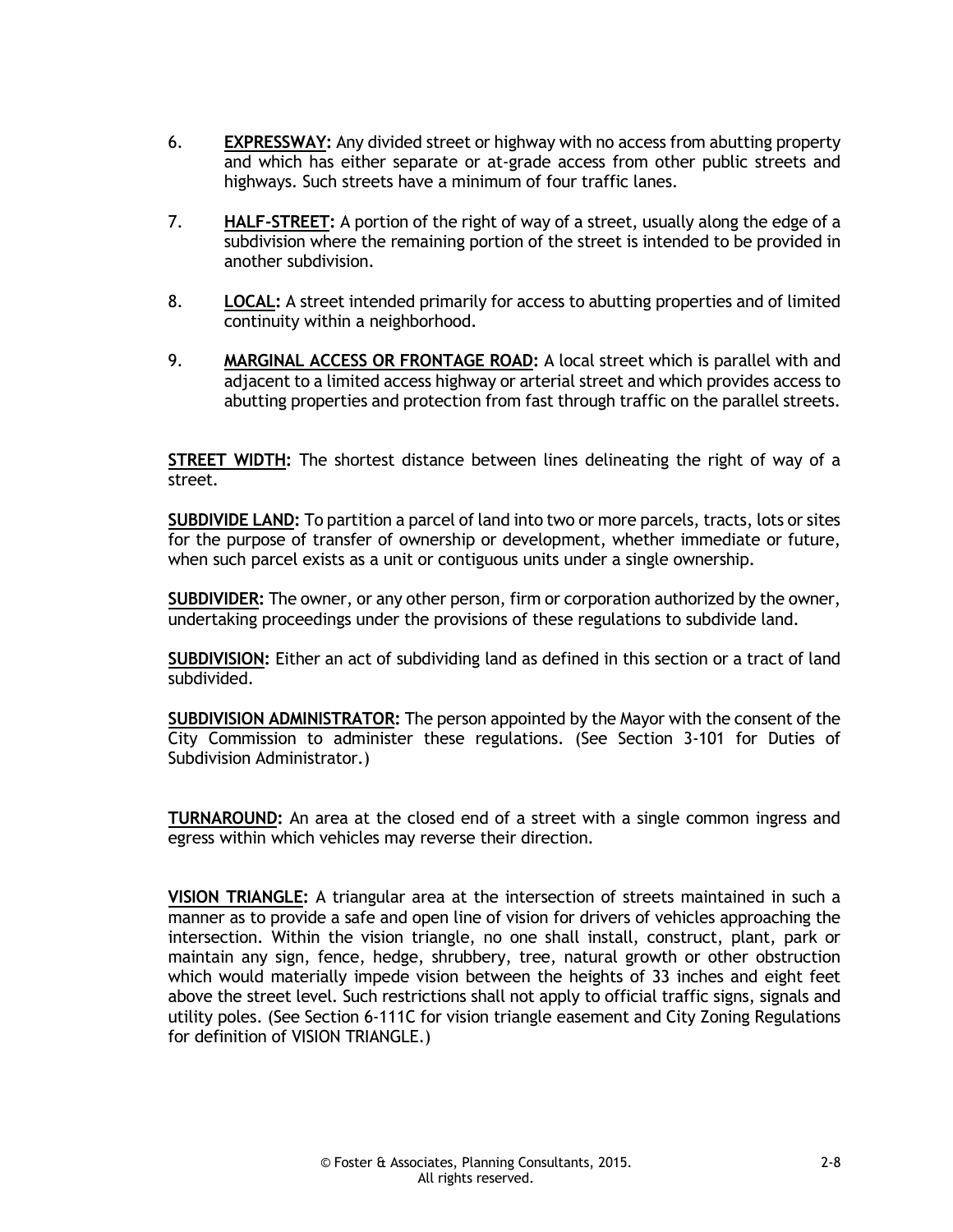**WATERCOURSE:** A stream of water having a course, current and cross-section.

**WETLAND:** A land area that is saturated by surface water or ground water at frequencies and durations sufficient to support a prevalence of plant life typically adapted for life in saturated soil conditions and as defined in Section 404, Federal Water Pollution Control Act of 1972 as amended, and delineated on maps prepared by the U.S. Fish and Wildlife Service and as field verified by on-site inspection.

**ZONING DEFINITIONS:** Designing a plat utilizes numerous design criteria embodied in the definitions for various words and planning concepts contained in applicable Zoning Regulations. Some of them used often in the platting process and not otherwise defined herein are:

BULK REGULATIONS; DENSITY; FENCE; FLOOR AREA; LANDSCAPING; LOT AREA; LOT; LOT COVERAGE; LOT, INTERIOR; LOT LINE, FRONT; LOT LINE REAR; LOT LINE, SIDE; LOT OF RECORD; LOT SIZE REQUIREMENTS; LOT, THROUGH; LOT, CORNER ZONING; YARD; YARD, FRONT; YARD, REAR; YARD, SIDE.

Utilizing such design criteria as defined for the preparation of a plat is important to coordinate the subdividing of land with applicable City or County Zoning Regulations. (See Section 1-101 I for Purpose.)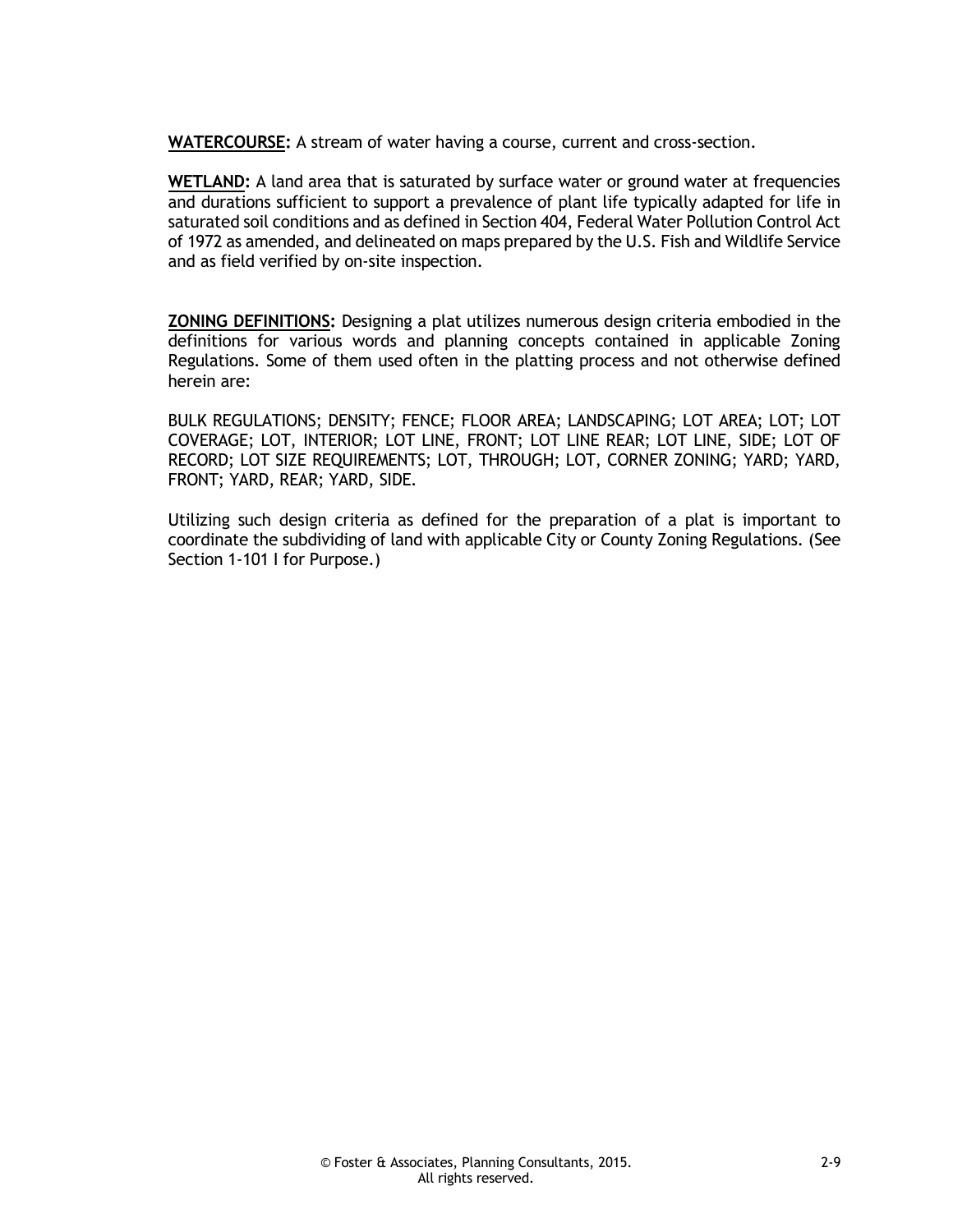#### **ARTICLE 3. ADMINISTRATION, PERMITS, ENFORCEMENT, VIOLATIONS AND FEES**

- **100 Division of Administrative Responsibility.** The administration of these regulations is vested in the following governmental branches of the City:
	- A. Subdivision Administrator.
	- B. City Clerk.
	- C. Subdivision Committee.
	- D. Planning Commission.
	- E. Governing Body.

Each of the above named governmental branches shall have the responsibilities hereinafter set forth.

- **101 Duties of the Subdivision Administrator.** The Subdivision Administrator or designee shall administer the provisions of these regulations and in furtherance of such authority, shall:
	- A. Serve as an assistant to the Planning Commission on (1) the review of sketch plans, plats and lot splits; and (2) the vacation of plats, rights of way, easements and other public reservations.
	- B. Inform applicants of procedures required for subdivision approval and vacations, provide application forms and other administrative forms to facilitate the process, and convey to subdividers the decisions of the Planning Commission.
	- C. Receive and establish files for all sketch plans, preliminary and final plats, replats, final plats for small tracts, lot splits and vacations together with applications therefor.
	- D. After determining the adequacy of the information submitted as suitable for distribution, forward copies of the preliminary plat and final plats for small tracts, when deemed necessary, to other appropriate governmental agencies and public and private utilities providers for their comments and recommendations.
	- E. Review and compile a list of comments on all preliminary plats to determine whether such plats comply with these regulations and similarly review and compile a list on all final plats to determine whether they comply with the preliminary plat, if any, and these regulations.
	- F. Forward sketch plans, preliminary and final plats and lot splits to the Subdivision Committee and/or Planning Commission for their consideration, together with the list of comments and recommendations.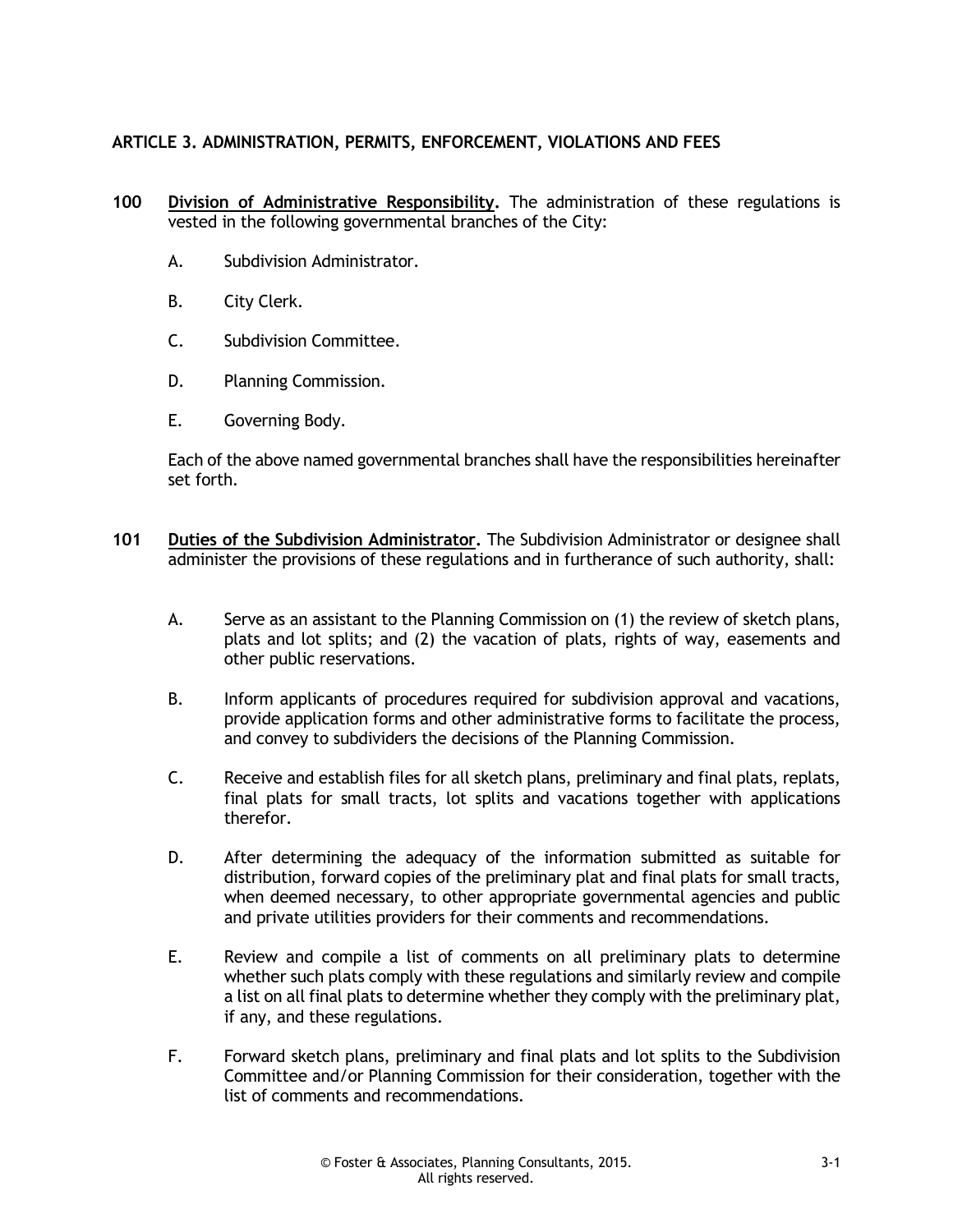- G. Following approval by the Planning Commission and recommendations on vacations forward to the Governing Body all final plats, replats, final plats for small tracts as well as vacations after having checked and assembled all pertinent data and drawings.
- H. Make such other determinations and decisions as may be required by these regulations.

#### **102 Duties of the City Clerk.** The City Clerk shall:

- A. File at least three copies of these model regulations marked by the Clerk as "Official Copy as Incorporated by Ordinance No.  $\frac{1}{\sqrt{1-\frac{1}{n}}}$ , (i.e., the ordinance approved by the Governing Body) and all sections or portions thereof intended to be omitted clearly marked to show any such omissions or showing the sections, articles, parts or portions that are incorporated and to which shall be appended a copy of the incorporating ordinance. Such copies maintained by the Clerk shall be open to inspection and available to the public at all reasonable business hours.
- B. Distribute at cost to the City, official copies of these regulations similarly marked as described in Section 3-102A to the applicable police department, court, Subdivision Administrator, zoning administrator, building inspector, City Attorney and all administrative departments of the City charged with the enforcement of these regulations. Subsequent amendments to these regulations shall be appended to such copies.
- C. Process the required fees.
- D. Provide clerical assistance to the Governing Body so as to facilitate and record their actions in the exercise of their duties relating to these regulations.
- **103 Duties of the Subdivision Committee.** The Planning Commission may create a Subdivision Committee composed of any three or more of its members. The Chairperson shall, with the concurrence of the Commission, appoint the members and designate the chairman and vice-chairman of the Committee for such period of time as deemed appropriate. The Subdivision Administrator and other noncommission members such as public and private officials engaged in public works, utilities, sanitation, safety and building and zoning administration may be asked to serve as ex officio Committee members. Township trustees will be invited to Committee meetings when plats or vacations are proposed in their township. The Subdivision Committee, among other assignments, may:
	- A. Review sketch plans and forward comments to the potential subdivider.
	- B. Review preliminary plats to determine compliance with these regulations, review final plats to determine whether they comply with the preliminary plat and these regulations, and forward such determinations and recommendations as may be appropriate to the Planning Commission.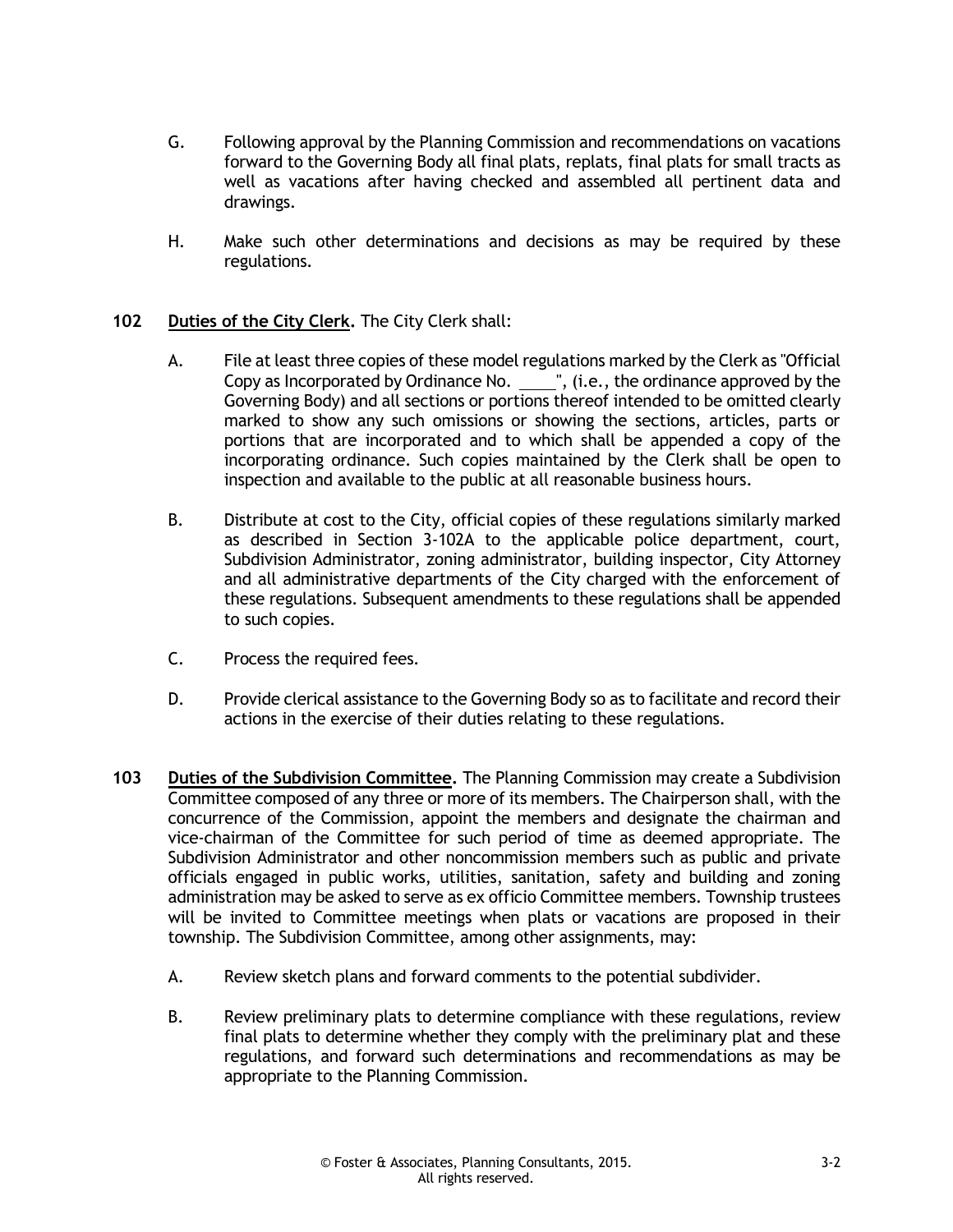C. When deemed desirable, review proposed lot splits and vacations for recommendations to the Planning Commission.

Any person aggrieved by any comments, determinations or recommendations of the Subdivision Committee shall have a right to appeal to the Planning Commission.

#### **104 Duties of the Planning Commission.** The Planning Commission shall:

- A. Review the sketch plans, when submitted, and forward comments to the potential subdivider whenever this responsibility is not otherwise performed by a Subdivision Committee.
- B. Review and approve, approve conditionally or disapprove preliminary plats and lot splits.
- C. Review and approve, approve conditionally or disapprove final plats and transmit the same to the Governing Body for their acceptance of dedications of streets, alleys and other public ways and sites.
- D. Make recommendations to the Governing Body on vacations of recorded plats, rights of way, easements and other public reservations.
- E. Make such other determinations and decisions as may be required of the Commission from time to time by these regulations or applicable sections of the Kansas Statutes Annotated.

#### **105 Duties of the Governing Body.** The Governing Body shall:

- A. Accept or not accept dedications of streets, alleys and other public ways and sites shown on final plats and, in cases of disapproval or modification, inform the subdivider in writing of the reasons.
- B. Approve or not approve vacations of recorded plats, rights of way, easements and other public reservations and, in the unincorporated area, to recommend or protest such vacations to be considered by the Board of County Commissioners.
- **106 Building and Zoning Permits.** No building or zoning permit or occupancy certificate except those involving repairs, maintenance, continuation of an existing use or occupancy or accessory structures, shall be issued for a principal building or structure or use on any lot, tract or parcel of any subdivision that is subject to the provisions of these regulations until a copy of the recorded plat is available for examination by the applicable official charged with issuing such permits or certificates. Furthermore, no such building or zoning occupancy certificates shall be issued for the use of any building or structure within a subdivision approved for platting, replatting or lot splitting until required utility facilities have been installed and made ready to service the property; roadways providing access to the subject lot or lots have been constructed or are in the course of construction; or guarantees have been provided to ensure the installation of such utilities and roadways. If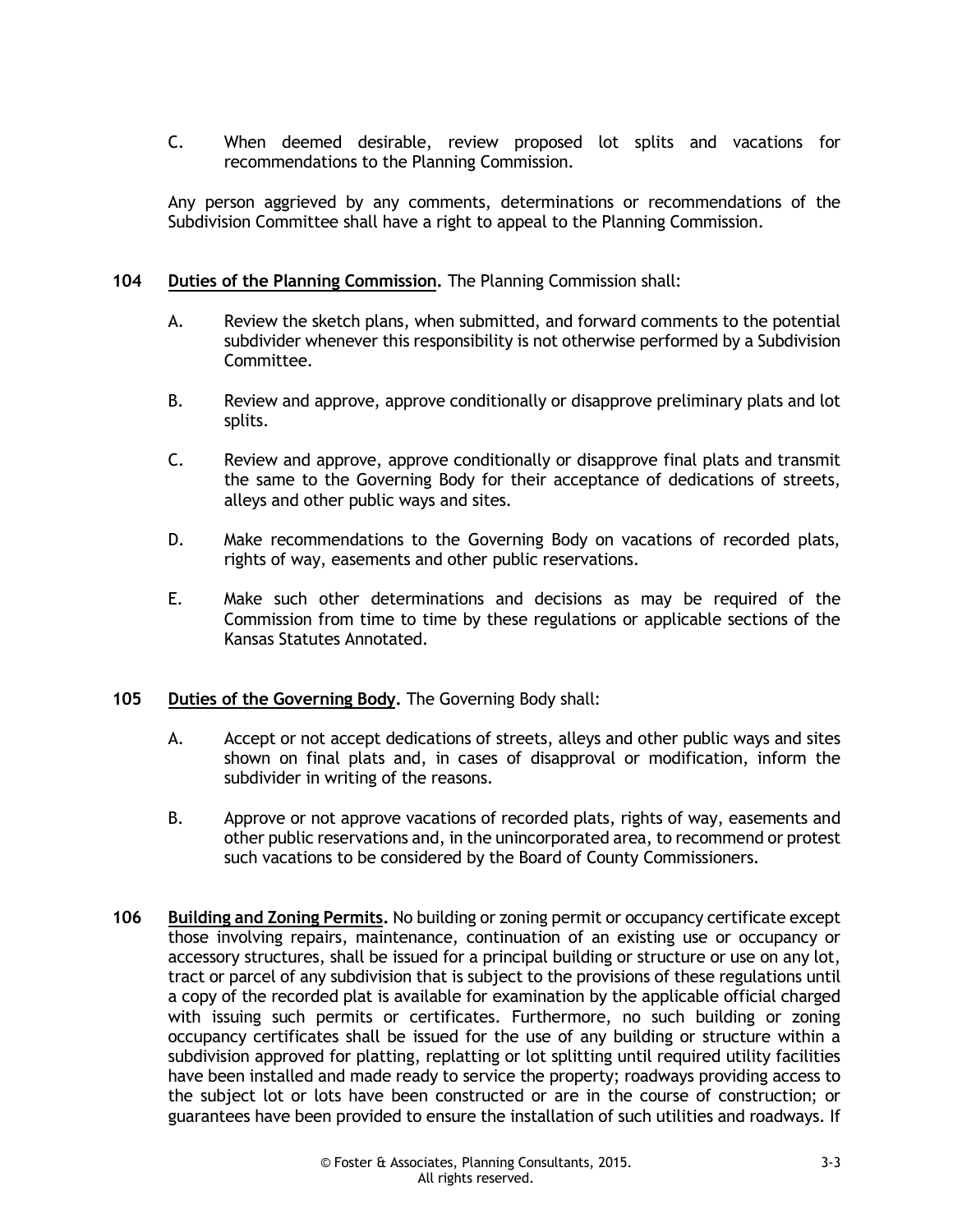platting is not required, dedications in lieu of platting may be required to obtain easements and access control and to widen rights of way as well as to provide necessary public improvements during the process of issuing permits. (See Section 2-100E for Vesting of Development Rights and Section 1-105 for Exemptions from platting.)

- **107 Enforcement.** No plat shall be approved which does not comply with the provisions of these regulations or be entitled to record at the County Register of Deeds or have any validity until it shall have been approved in the manner prescribed in these regulations. It shall be the duty of the Subdivision Administrator and the applicable official charged with issuing building and zoning permits and occupancy certificates in conjunction with the City Attorney or their designees to enforce these regulations. The following actions are specifically prohibited:
	- A. The transfer or sale by metes and bounds description of any land subject to the applicability of Section 1-104 which is not otherwise exempted by Section 1-105.
	- B. Approval of a plat by the Planning Commission which does not comply with the provisions of these regulations.
	- C. The transfer or sales of any lot, tract or parcel of land located in a plat accepted for dedications by the Governing Body which has not been recorded with the Register of Deeds.
	- D. The recording of any plats or replats of land laid out with building lots, roads or streets, alleys, utility or other easements and dedications to the public unless the plat or replat bears the signatures of the Planning Commission and the Governing Body.

#### **108 Violations.**

- A. Penalties. Pursuant to K.S.A. 12-761, as amended, any violations of these regulations shall be deemed to be a misdemeanor. Any person, firm, association, partnership, or corporation convicted thereof, shall be punished by a fine not to exceed \$500 or by imprisonment for not more than six months for each offense or by both such fine and imprisonment. Each day's violation shall constitute a separate offense.
- B. Remedies. The City shall further have the authority to maintain suits or actions in any court of competent jurisdiction for the purpose of enforcing any provisions of these regulations and to abate nuisances maintained in violation thereof; and in addition to other remedies, the appropriate authorities of the City of Sterling may institute injunction, mandamus or other appropriate action or proceeding to prevent such unlawful erection, construction, reconstruction, alteration, conversion, maintenance or use, or to correct or abate such violation, or to prevent the occupancy of such buildings, structures or land.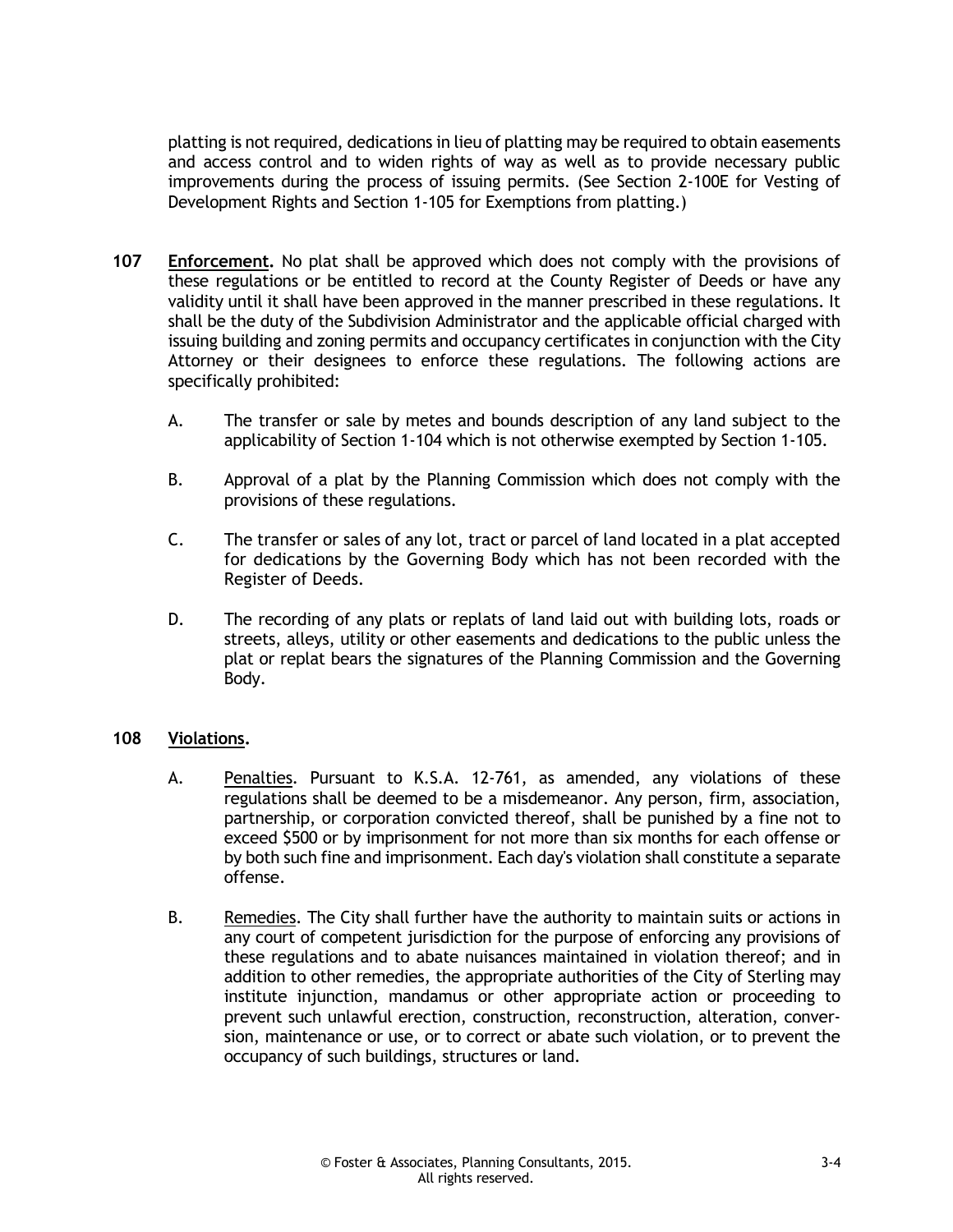- C. Floodplain Violations. Any person, company, corporation, institution, municipality or agency of the state who violates any provision of the floodplain provisions of these regulations shall be subject to the penalties and remedies as provided in Sections 3-108A and B above. Such remedies may also be instituted by the Attorney General and the Chief Engineer of the Division of Water Resources of the Kansas State Board of Agriculture.
- **109 Fees.** For purposes of wholly or partially defraying the costs of the administrative and enforcement provisions described in these regulations, including the cost of engineering and inspection services and recording legal documents, the applicant upon filing an application for a preliminary or final plat, plat for small tracts, lot split or vacation, shall pay the Clerk a fee according to the fee schedule approved by the Governing Body. No part of such fee shall thereafter be refunded.
- **110 Reports.** The Subdivision Administrator shall periodically report verbally or in writing to the Governing Body and the Planning Commission a summary of all subdivisions and the number of lots recorded on final plats during the preceding period, giving details of any permitted variations, as well as the current status of all applications in process for sketch plans, preliminary and final plats, lot splits and vacations. Such a report shall include comments on any problems encountered in the administration or enforcement of these regulations which may especially be of use at the annual review established by Section 12-101.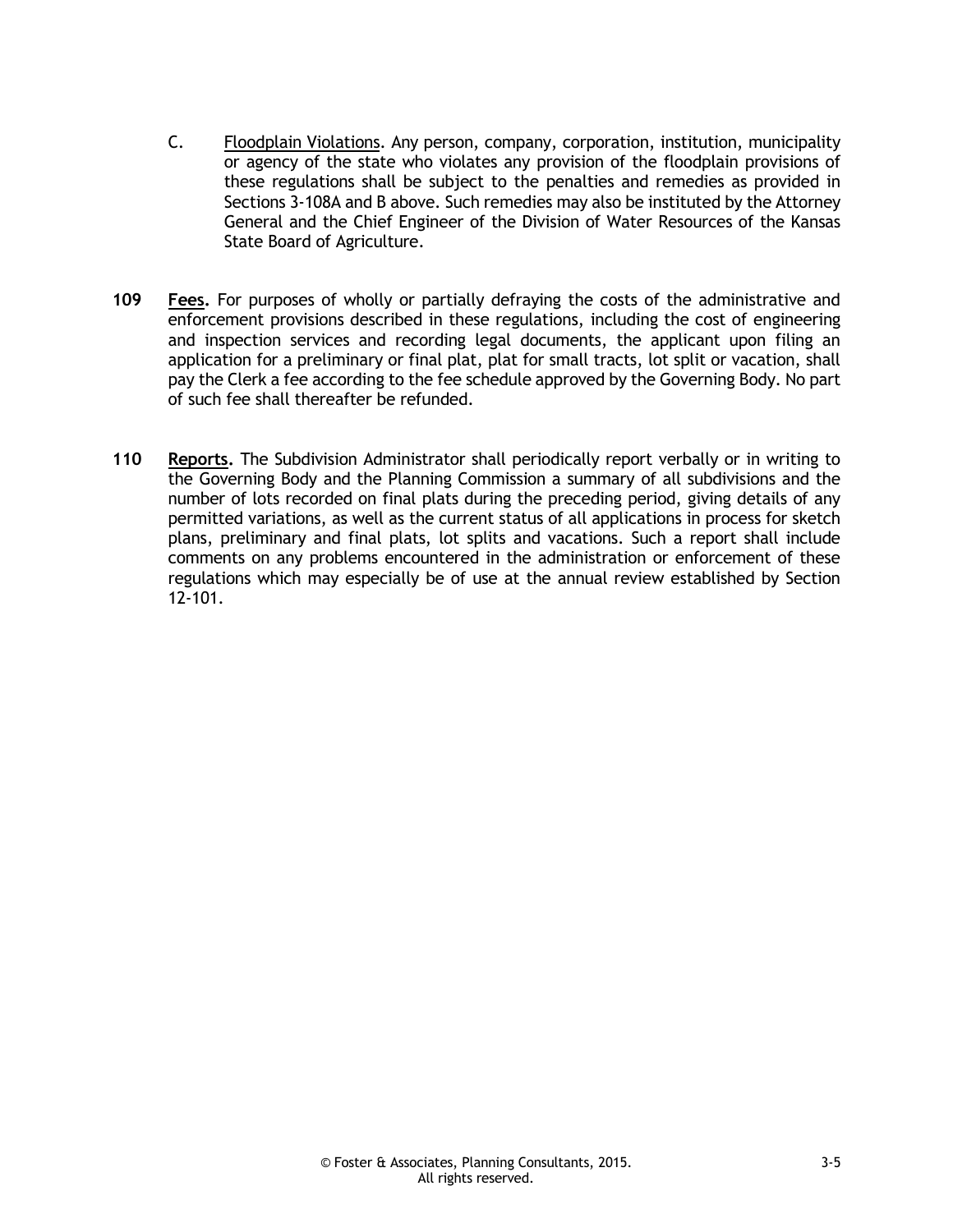#### **ARTICLE 4. PROCEDURE FOR APPROVAL OF PRELIMINARY AND FINAL PLATS**

- **100 Submittal of Sketch Plan.** The subdivider may, if deemed desirable, submit a sketch plan at least 20 days prior to their meeting in order to receive the pre-plat comments of the Subdivision Committee and/or the Planning Commission which may prove helpful in designing the preliminary plat. Fifteen copies of the sketch plan should be submitted to the Subdivision Administrator in a simple format sufficient to convey the location of proposed streets and utilities, the general layout of lots, and to note any particular design situations which could benefit from an early discussion of the problems. One copy of the sketch plan shall be returned to the subdivider with notations marked as to the comments resulting from such a review process. No fee shall be charged for the sketch plan review.
- **101 Filing of Preliminary Plat.** An application shall be filed with the Subdivision Administrator at least 30 days prior to the next regular meeting of the Planning Commission and such number of copies of the preliminary plat as may be determined necessary by the Administrator for proper review by affected and interested governmental and public and private organizations. Such plat shall not be accepted for filing until the fee as provided for in Section 3-109 has been paid by the subdivider to the Clerk. The preliminary plat shall contain the information as set out in Section 5-100 of these regulations.
- **102 Distribution and Review of Preliminary Plat.** After the filing of the preliminary plat, the Subdivision Administrator shall distribute copies to affected and interested governmental and public and private organizations as appropriate. Organizations receiving copies shall have 15 days to review the preliminary plat and to make their comments and recommendations to the Planning Commission. A lack of response in 15 days shall, at the discretion of the Commission, signify approval, unless during this period a written request for an extension of one time only not to exceed 15 days is submitted to the Commission.
- **103 Action by the Planning Commission on Preliminary Plat.** The Planning Commission shall review the preliminary plat and consider the comments and recommendations of the organizations to whom the preliminary plat had been submitted for review. If deemed desirable, the Commission may mail notices or copies of agendas to interested parties and conduct a public hearing for the purpose of receiving information supporting or opposing the preliminary plat.
	- A. The Planning Commission shall determine whether the preliminary plat generally meets the design standards and requirements of these regulations, the Comprehensive Plan, the applicable zoning regulations and other applicable provisions of the ordinances of the City.
	- B. If satisfied, the Planning Commission shall approve the preliminary plat with or without conditions by a majority vote of the members present and voting, and so notify the subdivider in writing.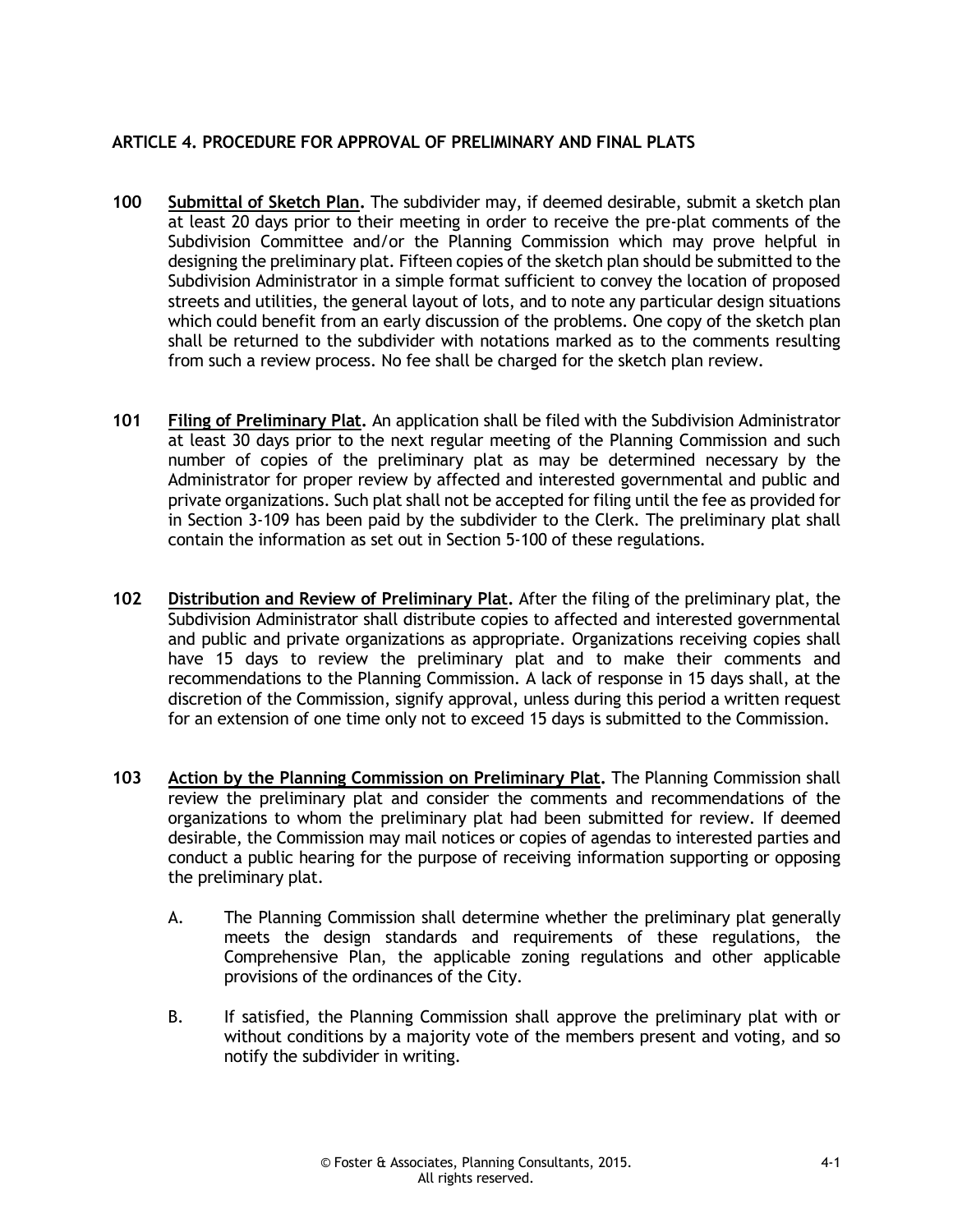- C. If the Planning Commission determines that the preliminary plat does not satisfy the foregoing conditions, it may suggest modifications so as to satisfy such conditions and in such event:
	- 1. The subdivider may amend the preliminary plat so as to incorporate such modifications and resubmit the plat to the Commission, which shall then grant its approval if such amendments satisfactorily incorporate the suggested modifications; or
	- 2. The subdivider may reject the suggested modifications or, within the time allowed for Commission action, may refrain from taking any action thereon. In either event, the preliminary plat shall be deemed to have been disapproved and the Commission shall thereupon furnish the subdivider with a written statement setting forth the reasons for disapproval of the preliminary plat.
- D. If the Planning Commission determines that the preliminary plat does not satisfy the conditions of these regulations and that modifications would be too extensive or impractical, it shall disapprove the preliminary plat and immediately notify the subdivider in writing of its action, all within 60 days.
- **104 Failure of Planning Commission to Act on Preliminary Plat.** If the Planning Commission fails to approve or disapprove a preliminary plat within 60 days after the date such plat is filed with the Subdivision Administrator or from the date the subdivider has filed the last item of required data, whichever date is later, then such preliminary plat shall be deemed to have been approved, unless the subdivider shall have consented in writing to extend or waive such time limitation.

#### **105 Effect of Approval of Preliminary Plat.**

- A. Approval of the preliminary plat shall not constitute approval of the subdivision by the Planning Commission, but shall signify in general the acceptability of the proposed subdivision.
- B. Such approval shall be considered permission to submit the final plat accompanied by the information required by Section 5-101R.
- C. Such approval shall be effective for no more than 12 months from the date approval was granted, unless, upon application from the subdivider, the Planning Commission grants an extension of time beyond such period. If a final plat for the entire subdivision or a unit thereof has not been filed with the Subdivision Administrator within such period, or any extensions granted thereto, the preliminary plat must be resubmitted to the Commission as if such plat had never been approved, except that no additional fee shall be charged for such resubmittal if there are no substantive changes from the previous preliminary plat approval.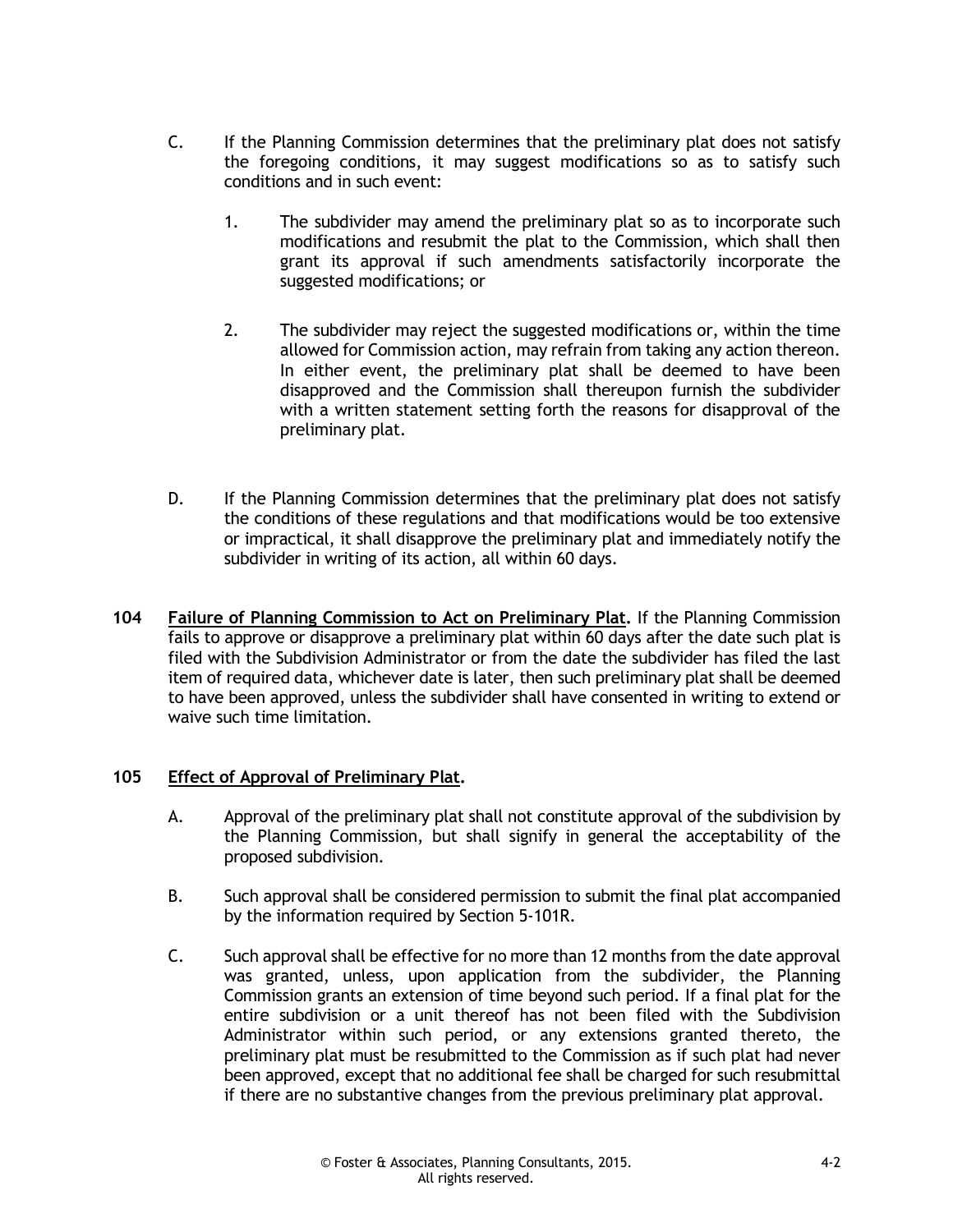- **106 Filing of Final Plat.** An application for final plat approval, together with a sufficient number of copies as determined by the Subdivision Administrator for proper review, shall be filed with the Administrator at least 20 days prior to the next regular meeting of the Planning Commission and within 12 months after the date that the preliminary plat has been approved. The Administrator shall transmit the final plat to the Commission and to other affected and interested governmental and public and private organizations as desirable for any further recommendations. The final plat shall contain the information as set out in Section 5-101 of these regulations. An application for a replat approval is processed in the same manner as a final plat. (See Section 2-102 for definition of a REPLAT under the heading of PLAT.)
- **107 Planning Commission Action on the Final Plat.** The Planning Commission shall, within 60 days after the first meeting of the Commission following the date that the plat with all required data is filed with the Subdivision Administrator, review and approve the final plat by a majority vote of the members present and voting if:
	- A. It is substantially the same as the approved preliminary plat; or
	- B. There has been compliance with all conditions which may have been attached to the approval of the preliminary plat; and
	- C. It complies with all of the provisions contained in these regulations and of other applicable regulations or laws.
- **108 Failure of Planning Commission to Act on Final Plat.** If the Planning Commission fails to approve or disapprove the final plat within the 60 days designated by state law for its consideration as stated in Section 4-107, it shall be deemed to have been approved and a certificate shall be issued by the Secretary upon demand, unless the subdivider shall have consented in writing to extend or waive such time limitation. (See K.S.A. 12-752[b].)
- **109 Submittal to Governing Body of Final Plat.** Before a final plat is recorded, it shall be submitted to the Governing Body for its acceptance of dedications for street rights of way and other public ways, drainage and utility easements, and any land dedicated for public use and accompanied by guarantees for the installation of required improvements according to Section 7-104.
- **110 Governing Body Action on Final Plat.** The Governing Body shall either accept or not accept the dedication of any land for public purposes by a majority vote within 30 days after the first meeting of the Governing Body following the date of the submission of the plat to the Clerk. The Governing Body may defer action for an additional 30 days for the purpose of allowing for modifications to comply with the requirements established by the Governing Body. If the Governing Body defers action on the plat or declines to accept the dedications thereto, it shall advise the Planning Commission and the subdivider in writing of the reasons therefor. Acceptance of the dedications on the plat shall be shown over the signature of the Mayor and attested to by the Clerk.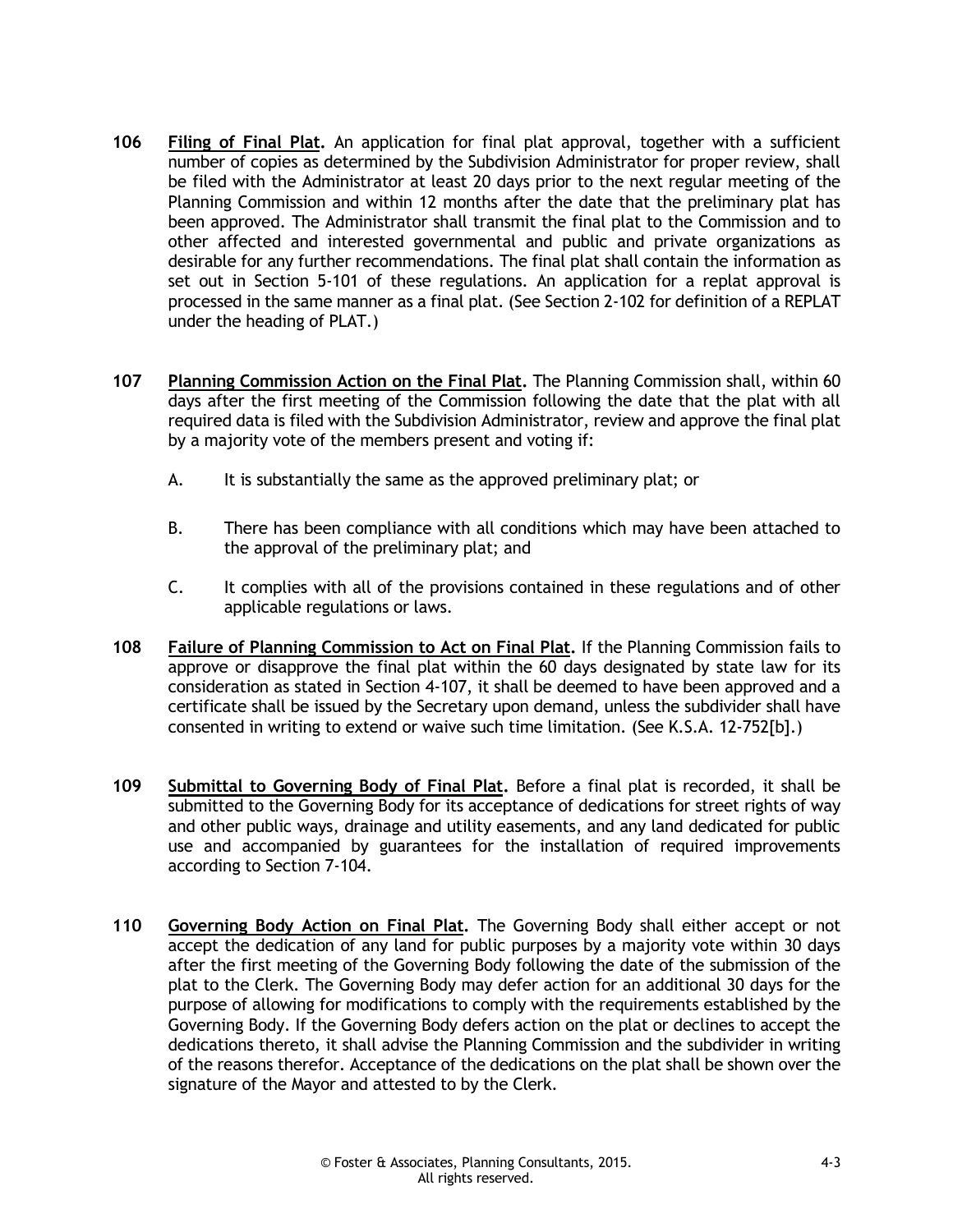- **111 Acceptance of Dedications by County.** All final plats outside the City shall also be submitted by the subdivider to the appropriate County official for presentation to the Board of County Commissioners for their acceptance of dedications for street rights of way and other public ways, drainage and utility easements, and any land dedicated for public use and accompanied by guarantees for the installation of required improvements according to Section 7-104.
- **112 Recording of Final Plat.** The final plat with all required signatures and in the exact form as accepted by the Governing Body shall be recorded by the subdivider with the County Register of Deeds. The subdivider shall pay the recording fee and any outstanding real estate taxes and special assessments. Approval of the final plat by the Planning Commission and acceptance by the Governing Body shall be null and void if (1) the plat is not acceptable for recording in the office of the Register of Deeds; or (2) is not recorded within 60 days after final acceptance by the Governing Body; or (3) is not recorded within 15 days after final acceptance by the applicable County Governing Body under the preconstruction procedures of Section 7-104C. The subdivider shall submit to the Subdivision Administrator such number of copies of the recorded plat as are necessary for record keeping purposes of the City and other affected governmental agencies as well as a DWG or DXF file and a PDF file. (See Section 5-101R1 for title report and Section 10-100C for Vacation of Unrecorded Plat.)
- **113 Unit Developments.** The foregoing provisions of these regulations to the contrary notwithstanding, an approved preliminary plat may be submitted for final approval in separate geographic units rather than as a whole, provided the following conditions are met:
	- A. Each unit of a plat of subdivision shall contain an area of sufficient size based on physical conditions and ability to install improvements economically.
	- B. The approval of the Planning Commission as to the feasibility of such development, in separate units, including the feasibility of the proposed sequence of development, shall be secured.
	- C. A final plat of at least one unit shall be filed within 12 months from the date of approval of the preliminary plat, and final plats of all such units shall be filed within five years from the date that the preliminary plat was approved. The Planning Commission on application of the subdivider, may, from time to time, grant extensions of time within which to submit such final plats, provided that each such extension shall be for no more than one year.
	- D. All steps required for the approval of final plats, including the recording thereof, shall be adhered to with respect to each unit so submitted.
	- E. A replat of all or a portion of a recorded final plat may be submitted at any time.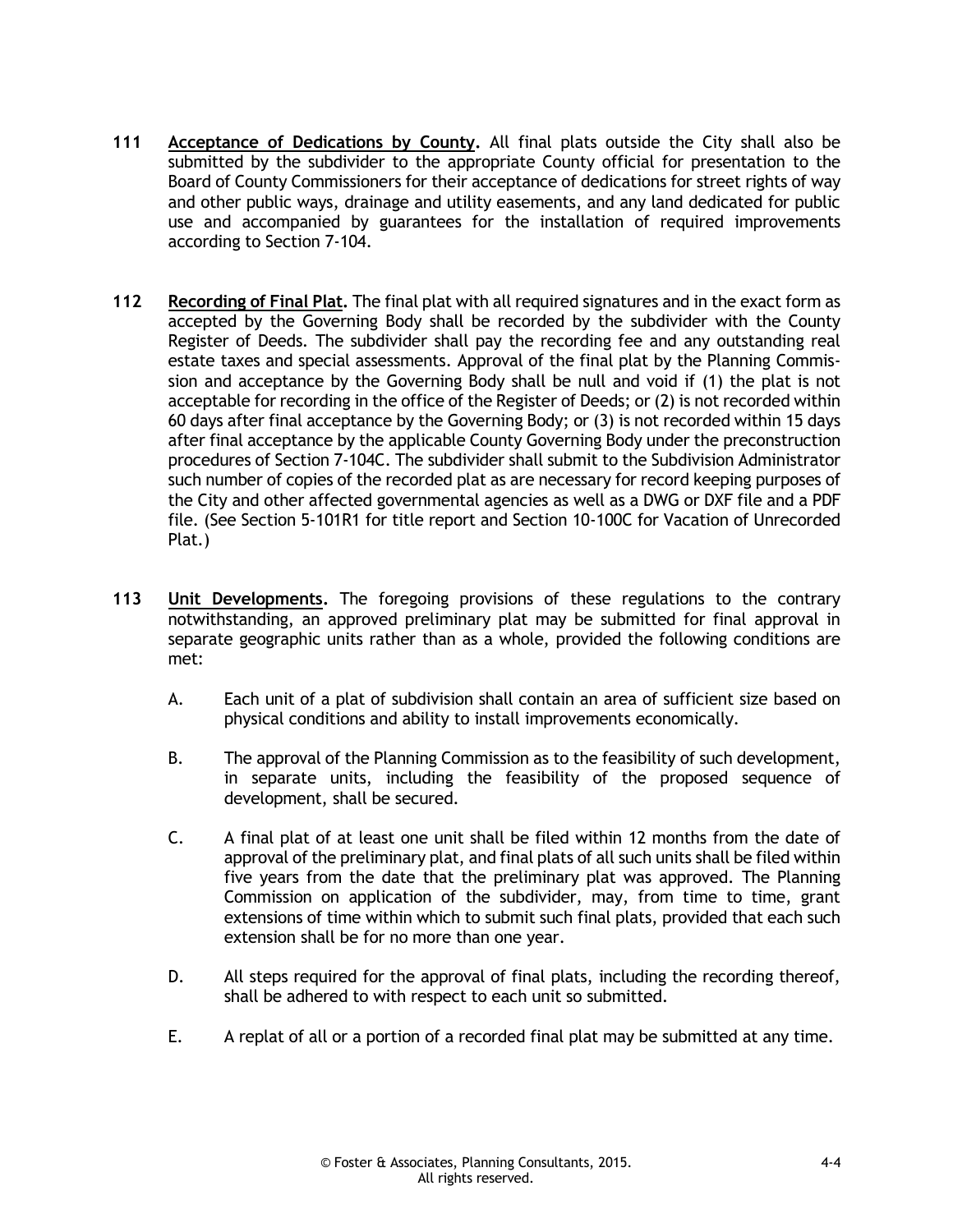#### **114 Approval of Plats for Small Tracts.**

- A. Authorization. Any other provision of these regulations to the contrary notwithstanding, if a proposed plat of subdivision or resubdivision complies with the requirements of Section 4-114B, then the Planning Commission may approve a final plat of such subdivision or resubdivision when neither a sketch plan nor a preliminary plat has been filed by the subdivider and a preliminary plat has not been approved by the Planning Commission.
- B. Requirements. In order to qualify for approval in the manner provided in Section 4-114A, a proposed plat of subdivision shall comply with the following requirements:
	- 1. The proposed plat of subdivision shall include not more than 10 acres if a residential plat, nor more than five acres for any other type of plat, unless approved for a larger acreage by the Planning Commission.
	- 2. The proposed plat of subdivision shall create not more than five lots, tracts or parcels of land, unless approved for a larger number by the Planning Commission.
	- 3. No public street or easement of access, e.g., a utility or drainage easement, is sought to be dedicated or is contemplated or projected through (as opposed to adjacent to) the lot, tract or parcel proposed to be subdivided or resubdivided.
	- 4. The proposed plat of subdivision shall be in the form required by Section 5-101 and shall contain all the data, information and certificates required on final plats as well as the supplemental information.
	- 5. Submission of the fees as required by Section 3-109.
- C. Procedures.
	- 1. Final plats filed for approval pursuant to Section 4-114 shall be filed with the Subdivision Administrator who may submit such plat for review and recommendations to affected and interested governmental agencies and public and private utility providers as deemed desirable. The Administrator may require the subdivider to submit topographic information whenever the property proposed to be subdivided or resubdivided is traversed by or is adjacent to a known watercourse, including intermittent streams or is subject to flooding as defined in Section 6-104.
	- 2. The approval of final plats by the Planning Commission pursuant to Section 4-114 shall be subject to the same procedural provisions of a final plat, except insofar as the said sections require prior approval of, or compliance with, an approved preliminary plat.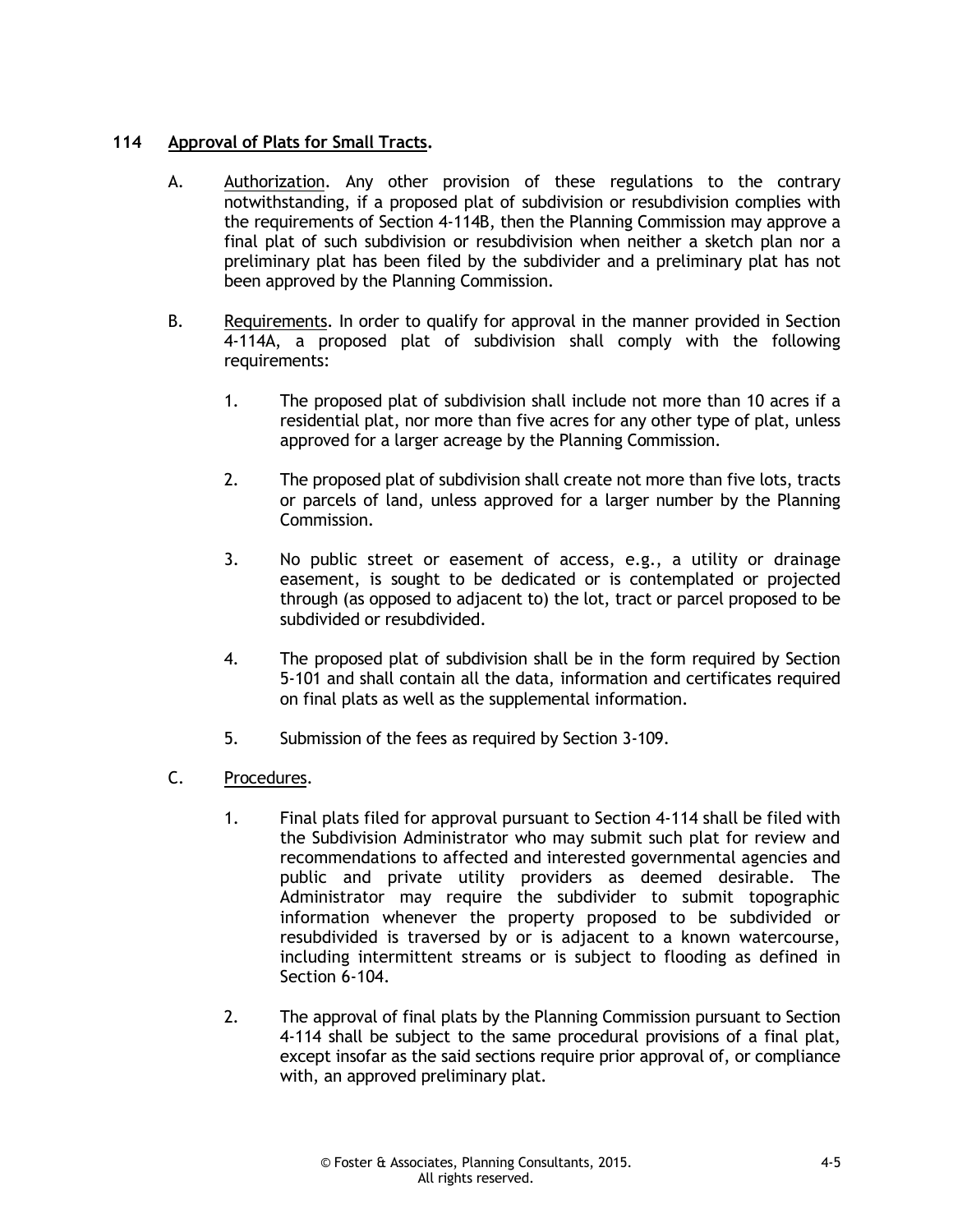#### **ARTICLE 5. CONTENTS OF PRELIMINARY AND FINAL PLATS**

- **100 Contents of Preliminary Plat.** The preliminary plat shall be drawn at a scale of not less than one inch equals 100 feet; however, areas over 100 acres may be at a scale of one inch equals 200 feet.
	- A. General Information. The following general information shall be shown on the preliminary plat:
		- 1. Proposed name of the subdivision not duplicating or resembling the name of any plat heretofore recorded within the area of jurisdiction of these regulations. The use of the word "Addition" should be used for a plat which has just been or is in the process of being annexed and not for the subdivision of land already in the City.
		- 2. Date of preparation, north point and scale of drawing.
		- 3. An identification clearly stating that the drawing is a preliminary plat.
		- 4. Location of the subdivision by quarter-section, section, township and range and by measured distances to a section corner to further define the location and boundary of the tract.
		- 5. Names of adjacent subdivisions or, in the case of unplatted land, the name of the owner or owners of adjacent property.
		- 6. The name and address of the landowner, the subdivider and the name and seal of the land planner who prepared the plat and surveyor who did the topographic survey.
	- B. Existing Conditions. The following existing conditions shall be shown on the preliminary plat:
		- 1. The location, right of way, width and names of all existing public or private streets within or adjacent to the tract, together with easements, railroad rights of way and other important features such as section lines and corners, city and township boundary lines and monuments.
		- 2. The horizontal location within the subdivision and the adjoining streets and property of existing sanitary and storm water sewers including flow lines, water mains, culverts, catch basins, manholes, fire hydrants, underground wiring, pipe lines and gas lines proposed to serve the subdivision.
		- 3. Contour lines or spot elevations based on U.S. Geological Survey datum having the following intervals:
			- a. Two-foot contour intervals for ground slopes less than 10%.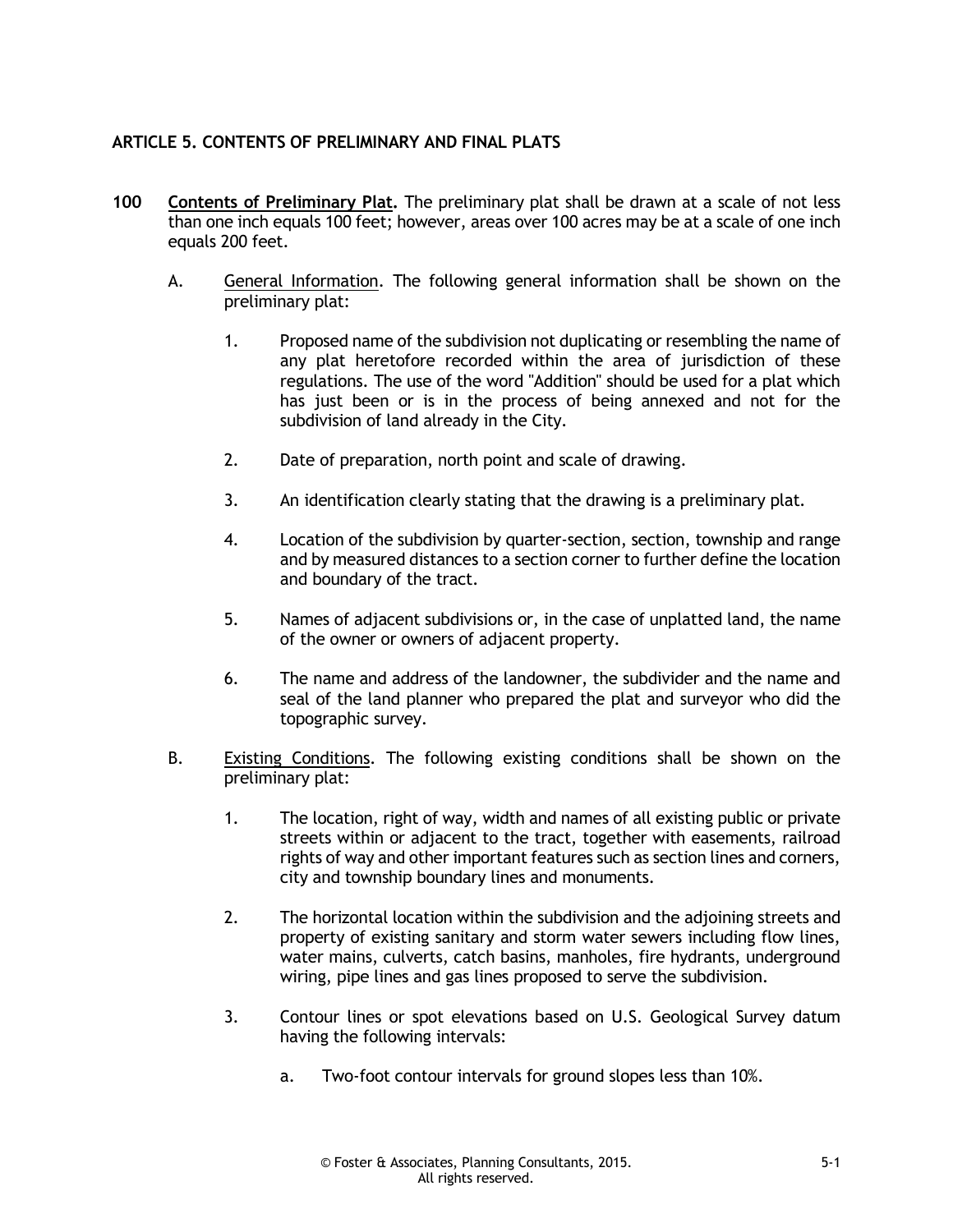- b. Five-foot contour intervals for ground slopes exceeding 10%.
- c. Spot elevations where the ground is too flat for contours.
- The date of the topographic survey shall be shown including the location, elevation and description of the bench mark controlling the vertical survey.
- 4. Locations of existing monuments or survey markers used in preparation of the survey.
- 5. The location and direction of all watercourses and areas subject to flooding as determined by Section 6-104.
- 6. Significant natural features including, but not limited to rock out croppings, wetlands, lakes and wooded areas.
- 7. Existing use of the property including the location of all existing structures showing those that will be removed and those that will remain on the property after the final plat is recorded.
- 8. Boundary line of proposed subdivision clearly indicated and total acreage therein.
- 9. Zoning district classifications on and adjacent to the tract, if any.
- C. Proposed Subdivision Plat. The following information with respect to the manner in which the tract is to be subdivided and developed shall be included on the preliminary plat:
	- 1. Streets showing the location, right of way, width, names and approximate grades thereof. The preliminary plat shall show the relationship of all streets to any projected streets shown or to any related Comprehensive Plan proposal or, if none proposed, then as determined by the Planning Commission.
	- 2. Street names which do not duplicate any heretofore used in the City or its environs, unless the street is an extension of or in line with an already named street, in which event that name shall be used. Appropriate prefixes and suffixes which provide relative direction and type of street should accompany such names. Street names shall be subject to the approval of the Planning Commission and follow the applicable City's or County's Street Naming and Property Numbering Policy, if adopted. Property numbers are assigned by the City or County depending upon the agreed upon jurisdictional policy.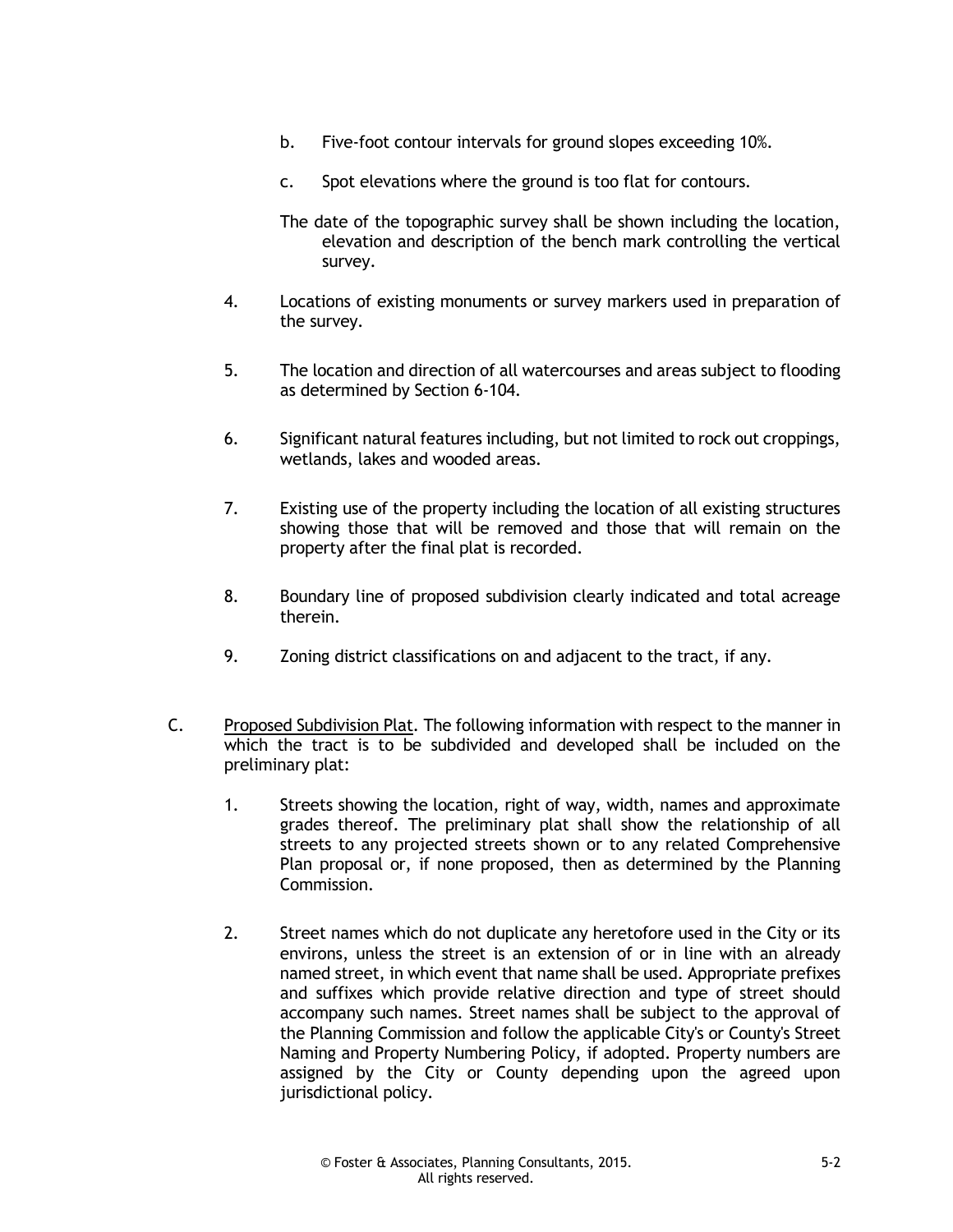- 3. Easements showing width and purpose such as for utilities, drainage, screening, open space, pedestrian ways and alleys.
- 4. Location and type of utilities to be installed.
- 5. Lots showing approximate dimensions, minimum lot sizes and proposed lot numbers and block letters or numbers.
- 6. Sites, if any, to be allocated for development with other than single-family dwellings or to be dedicated or reserved for park, recreation area, open space or other public or private purposes. (See Section 2-102 for definition of RESERVE.)
- 7. Proposed building setback lines, if any, but not less than applicable zoning regulations. The setback should be measured from the existing or proposed street right of way, whichever is a greater distance.
- D. Additional Data and Information to be Submitted with the Preliminary Plat. The following information shall be submitted in separate statements and/or drawings accompanying the preliminary plat, or, if practical, such information may be shown on the preliminary plat:
	- 1. A vicinity map showing existing subdivisions, streets and unsubdivided tracts adjacent to the proposed subdivision and showing the manner in which the proposed streets may be extended to connect with existing streets.
	- 2. A statement as to the nature and type of improvements proposed for the subdivision, and in what manner the subdivider intends to finance and guarantee their installation, e.g., petition, actual construction, monetary guarantee, etc. (See Section 7-103 for guarantees for installation of improvements.)
	- 3. When deemed necessary by the Subdivision Administrator, a preliminary drainage plan based on standards and policies of the applicable jurisdiction.
- **101 Contents of Final Plat.** The final plat shall be prepared by a licensed land surveyor in a computer aided drafting (CAD) program in black ink on Mylar or its equivalent. The permitted page sizes shall be 24 inches by 36 inches or smaller. Larger sizes will not be accepted. The scale shall be not less than 100 feet to one inch except that a variation in scale may be allowed where the Planning Commission determines it is necessary for a proper exhibit of the subdivision. When more than one sheet is used for any plat, each such sheet shall be numbered consecutively and each such sheet shall contain a notation showing the whole number of sheets in the plat and its relation to other sheets (e.g., Sheet 1 of 3). Linear dimensions shall be given in feet and decimals of a foot. The final plat shall show on the face thereof: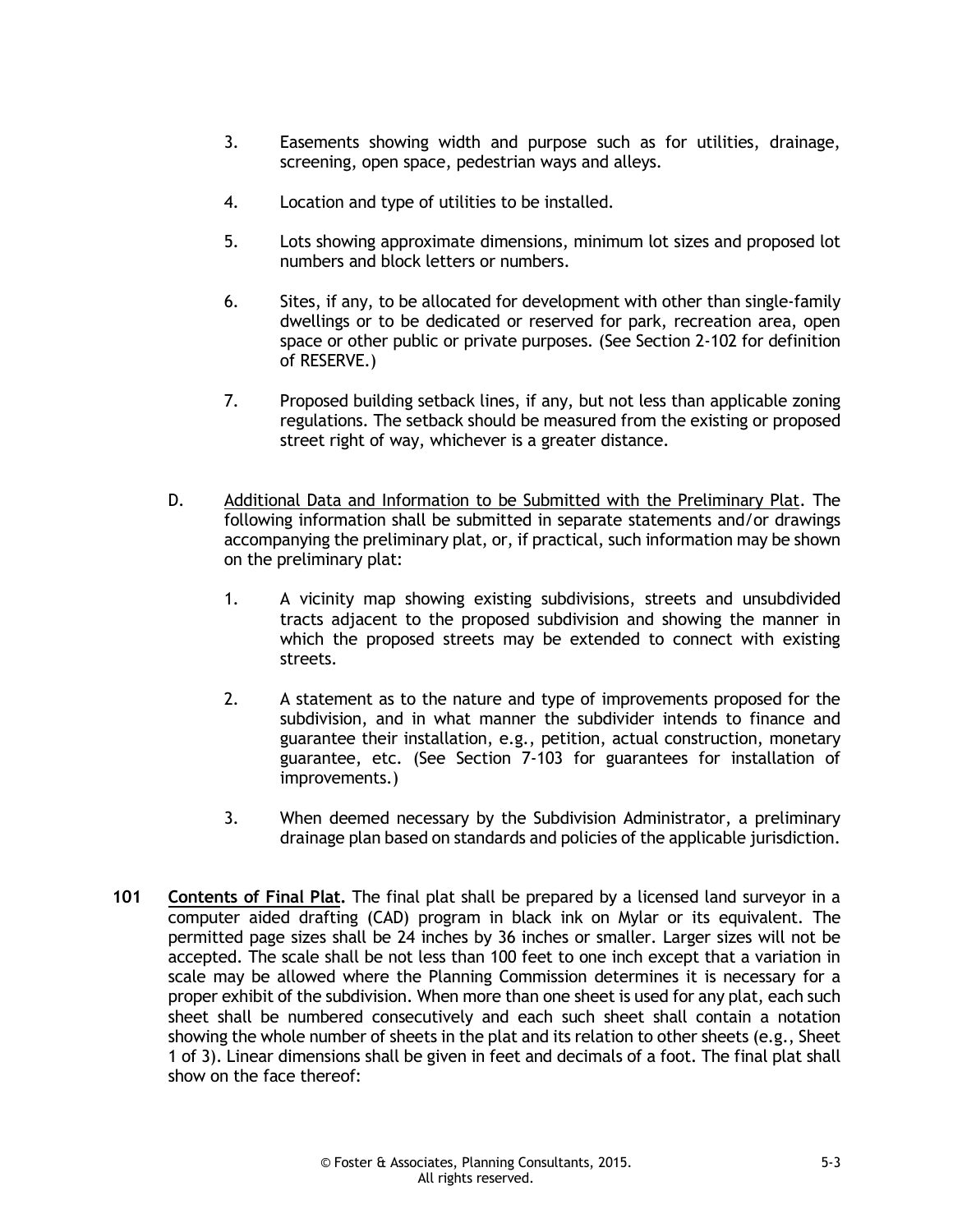- A. The name of the subdivision followed by a reference to its location by quarter-section, section, township and range.
- B. The date of preparation, scale, north point, legend and controlling physical features, such as highways, railroads, watercourses and areas subject to flooding as determined by Section 6-104.
- C. Legal description of the tract boundaries. (See Section 5-101Q1 for land surveyor's certificate and description.)
- D. Reference ties to previous surveys and plats, as follows: (See Section 7-102J for monuments as required improvements.)
	- 1. Distance and direction to the monuments used to locate the land described in the certificate of survey.
	- 2. The location of all other monuments required to be installed by these regulations.
- E. Location and elevation of permanent bench mark.
- F. Tract boundary, block boundary, street and other right of way lines with distances and angles (and/or bearings). Where these lines follow a curve (all curves must be circular), the central angle, the radius, points of curvature, length of curve and length of intermediate tangents shall be shown. Error of closure of the perimeter survey shall not exceed one foot for each 10,000 feet.
- G. Lot lines with dimensions. Side lot lines shall be at right angles or radial to street lines unless otherwise shown. Rear lot lines shall be parallel to block or tract lines unless otherwise indicated. Points of deflection of rear lot lines shall be indicated by angles and distances.
- H. Lot numbers beginning with number one and numbered consecutively in each block.
- I. Block letters or numbers continuing consecutively without omission or duplication throughout the subdivision. Such identification shall be solid, of sufficient size and thickness to stand out, and so placed as not to obliterate any figure.
- J. All easements shall be denoted by fine dashed lines, clearly identified and, if already on record, the recorded reference of such easements. If an easement is not definitely located of record, a statement of such easement shall be included. The width of the easement with sufficient ties to locate it definitely with respect to the subdivision must be shown and its purpose such as for utilities, drainage, screening, open space, pedestrian ways or alleys. If the easement is being dedicated through the plat, it shall be properly referenced in the owner's certificate and dedication.
- K. The width of street rights of way and any portion thereof being dedicated by the plat as well as the width of any existing right of way and the centerline of any adjacent perimeter streets.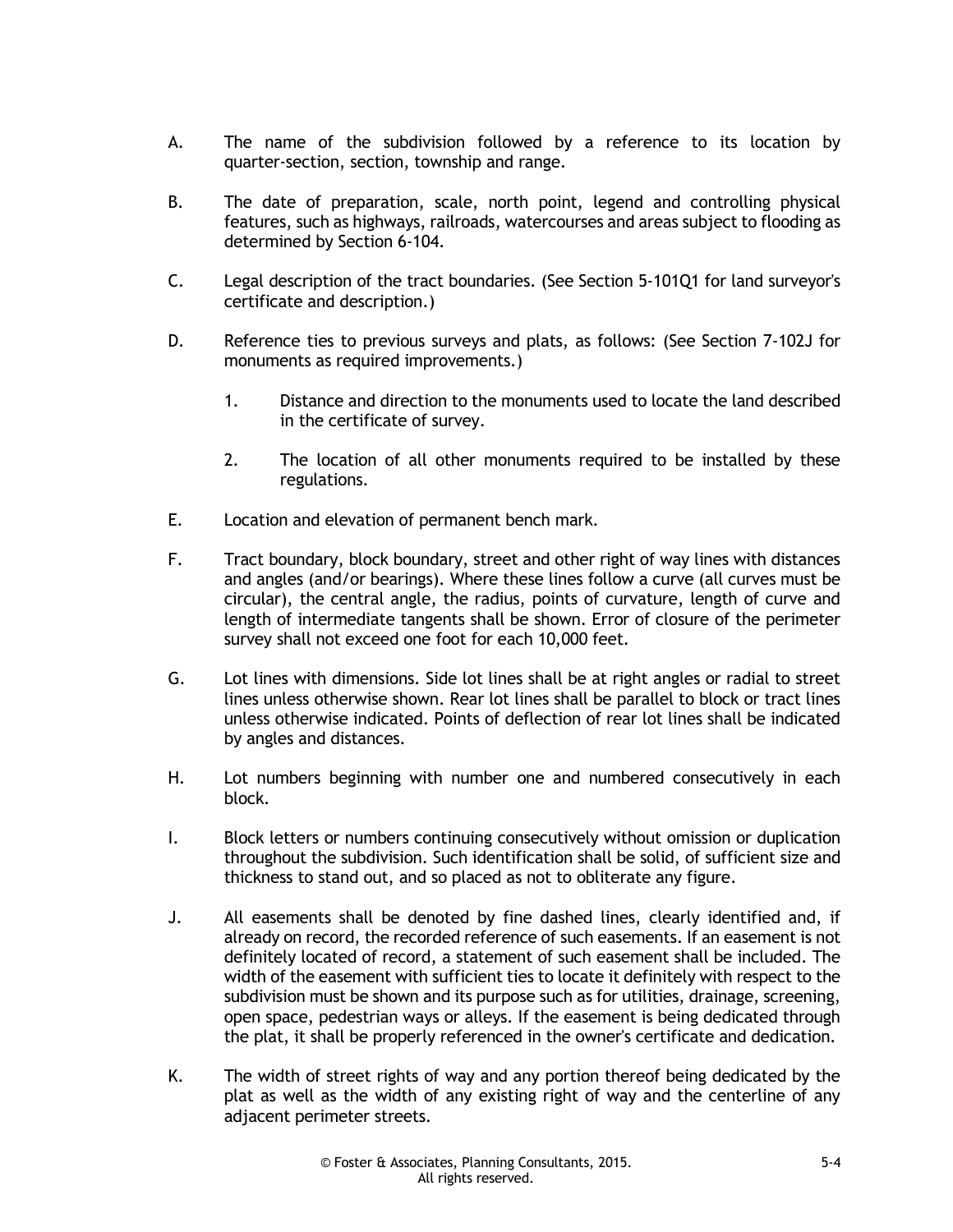- L. The name of each street shown on the subdivision plat including appropriate prefixes and suffixes.
- M. Minimum building setback lines, if any, but not less than applicable zoning regulations. The setback should be measured from the existing or proposed street right of way, whichever is a greater distance.
- N. Land parcels to be dedicated or reserved for any purpose, public or private, to be distinguished from lots or tracts intended for sale. (See Section 2-102 for definition of RESERVE.)
- O. When deemed desirable, the minimum pad elevation of each lot or parcel of land based on the design criteria of Section 6-104 so that each pad is elevated at least one foot above the base flood elevation. (See Section 2-102 for definition of MINIMUM PAD ELEVATION.)
- P. Marginal lines encircling the sheet. All information shall be within this margin.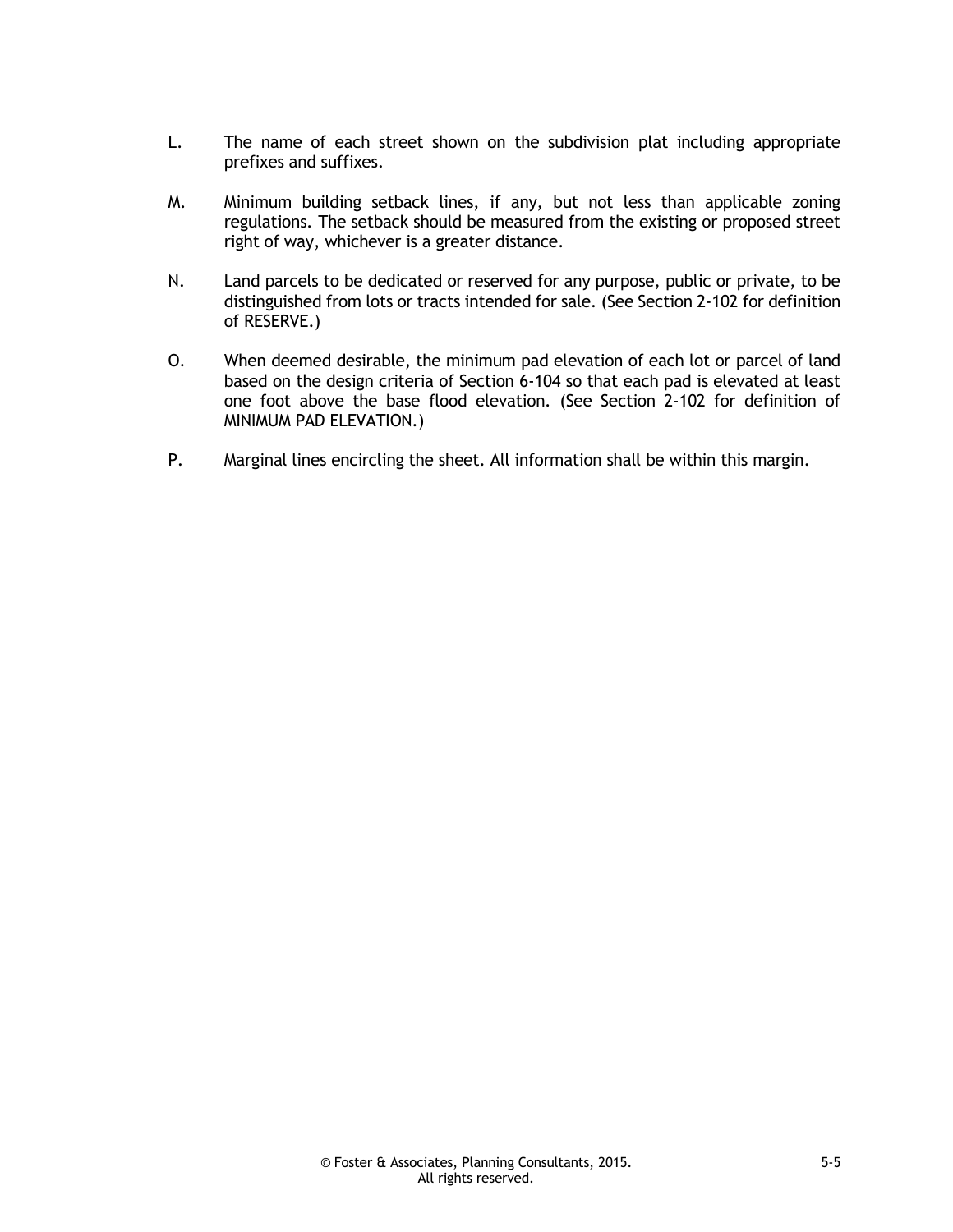- Q. The following certificates, which may be combined where appropriate: (Certificates requiring a seal should be located near the edge of the plat to facilitate affixing the seal. All names on the plat must also be typed or clearly printed under the signature.)
	- 1. A certificate signed by a licensed land surveyor responsible for the survey and final plat. The surveyor shall not sign the plat until all monuments, irons or bench marks have been set as required by these regulations. Such signature shall be accompanied by the legal description of the land surveyed, the total acreage, the month and year such survey was made and the surveyor's seal. This certificate may be in the following form:

#### **LAND SURVEYOR'S CERTIFICATE AND DESCRIPTION**

I, the undersigned, licensed land surveyor of the State of Kansas, do hereby certify that the following described tract of land was surveyed on \_\_\_\_\_\_\_\_\_\_\_\_\_\_\_\_, 20\_\_\_ and the accompanying final plat prepared and that all the monuments shown herein actually exist and their positions are correctly shown to the best of my knowledge and belief:

> (Legal description, date of survey and acreage. If applicable, reference may be made to indicate that existing public easements and dedications are being vacated according to provisions of K.S.A. 12-512b. [See Section 10-101A1 for provisions of K.S.A. 12-512b.])

Date , 20

 $(S E A L)$ 

(Land Surveyor's name and license number)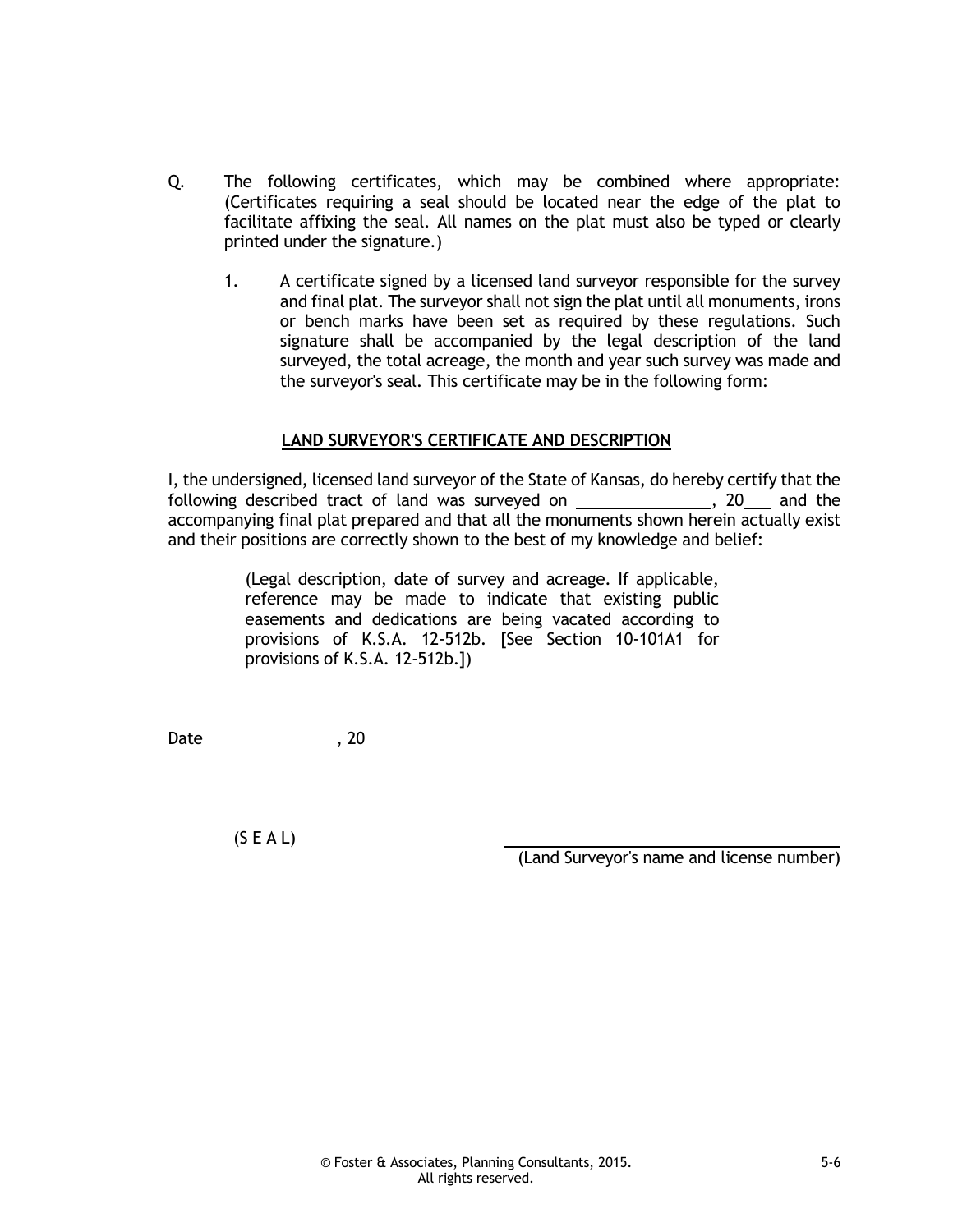2. According to K.S.A. 58-2005, all plats are to be reviewed by the designated County Surveyor who must be a licensed land surveyor to determine compliance with the survey requirements of K.S.A. 58-2001, et seq. before the plat can be recorded. The following certificate may be amended from time to time to meet the policy of the County:

#### **COUNTY SURVEYOR'S CERTIFICATE**

**STATE OF KANSAS ) ) ss COUNTY OF RICE )**

This plat has been reviewed and complies with the survey requirements of K.S.A. 58-2001, et.seq.

Date , 20

(S E A L)

(Land Surveyor's name and license number)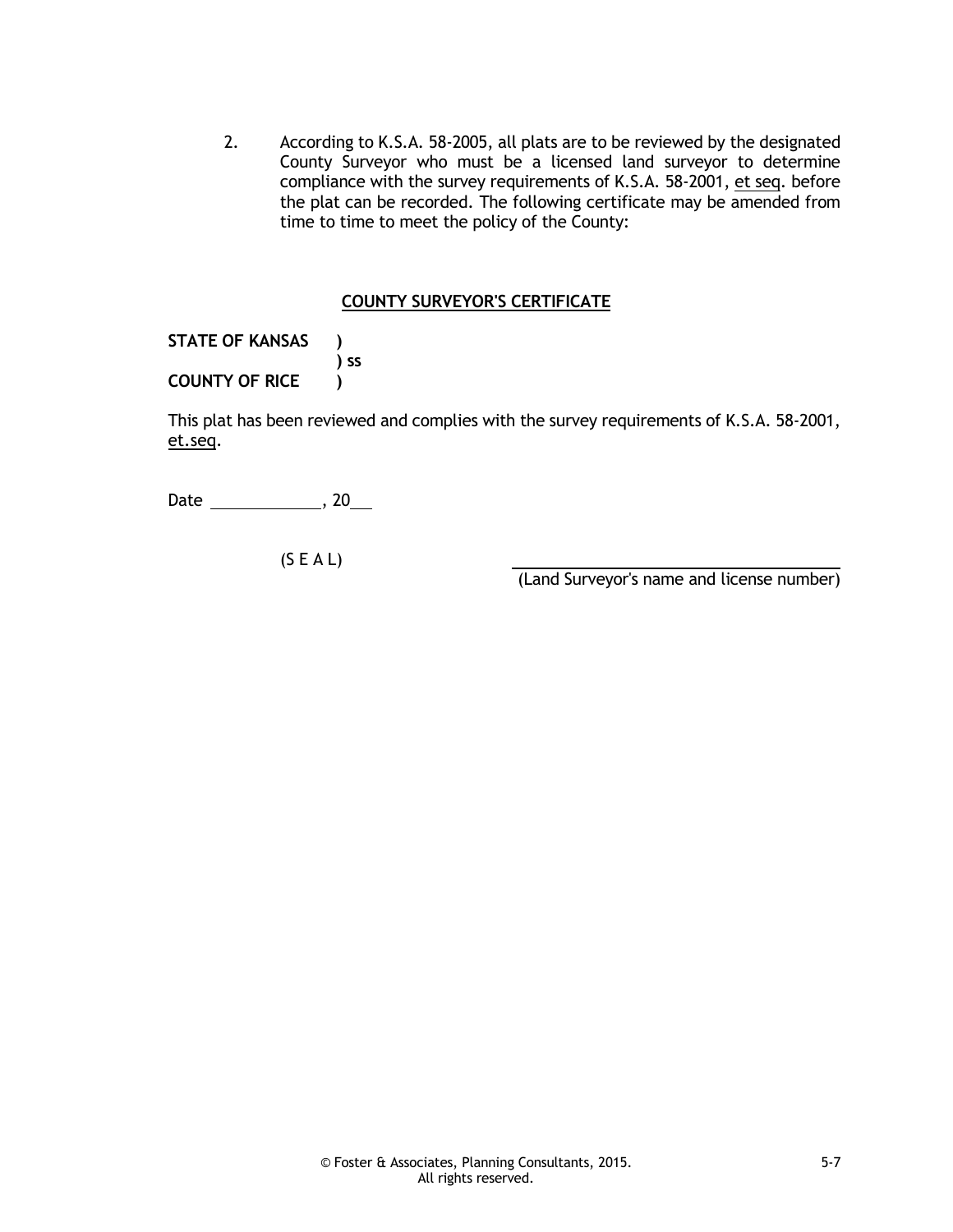3. Certificates signed and acknowledged by all parties having any record or possessory right, title or interest in the land subdivided including mortgagees consenting to the preparation and recording of the subdivision plat; and dedicating all tracts of land shown on the final plat which are intended for public use as highways, streets, alleys, easements and public sites. These certificates may be in the following form:

#### **OWNER'S CERTIFICATE AND DEDICATION**

**STATE OF KANSAS ) ) ss COUNTY OF RICE )**

This is to certify that the undersigned owner(s) of the land described in the Land Surveyor's Certificate; have caused the same to be surveyed and subdivided on the accompanying plat into lots, blocks, streets and other public ways under the name of

; (located in) (an addition to) (located outside of) the City of Sterling, Rice County, Kansas; that all highways, streets, alleys, easements and public sites as denoted on the plat are hereby dedicated to and for the use of the public for the purpose of constructing, operating, maintaining and repairing public improvements; and further that the land contained herein is held and shall be conveyed subject to any applicable restrictions, reservations and covenants now on file or hereafter filed in the Office of the Register of Deeds of Rice County, Kansas.

Date , 20 Date , 20

Owner , Owner , Owner , Owner , Owner , Owner , Owner ,  $\sim$ 

(Print Name) (Print Name)

#### **MORTGAGE HOLDER**

We, (Name of institution and location), by (Name and title of officer), holders of a mortgage on the above described property do hereby consent to the plat of (Name of plat), City of Sterling, Rice County, Kansas.

(Name of institution and location)

(Name and title)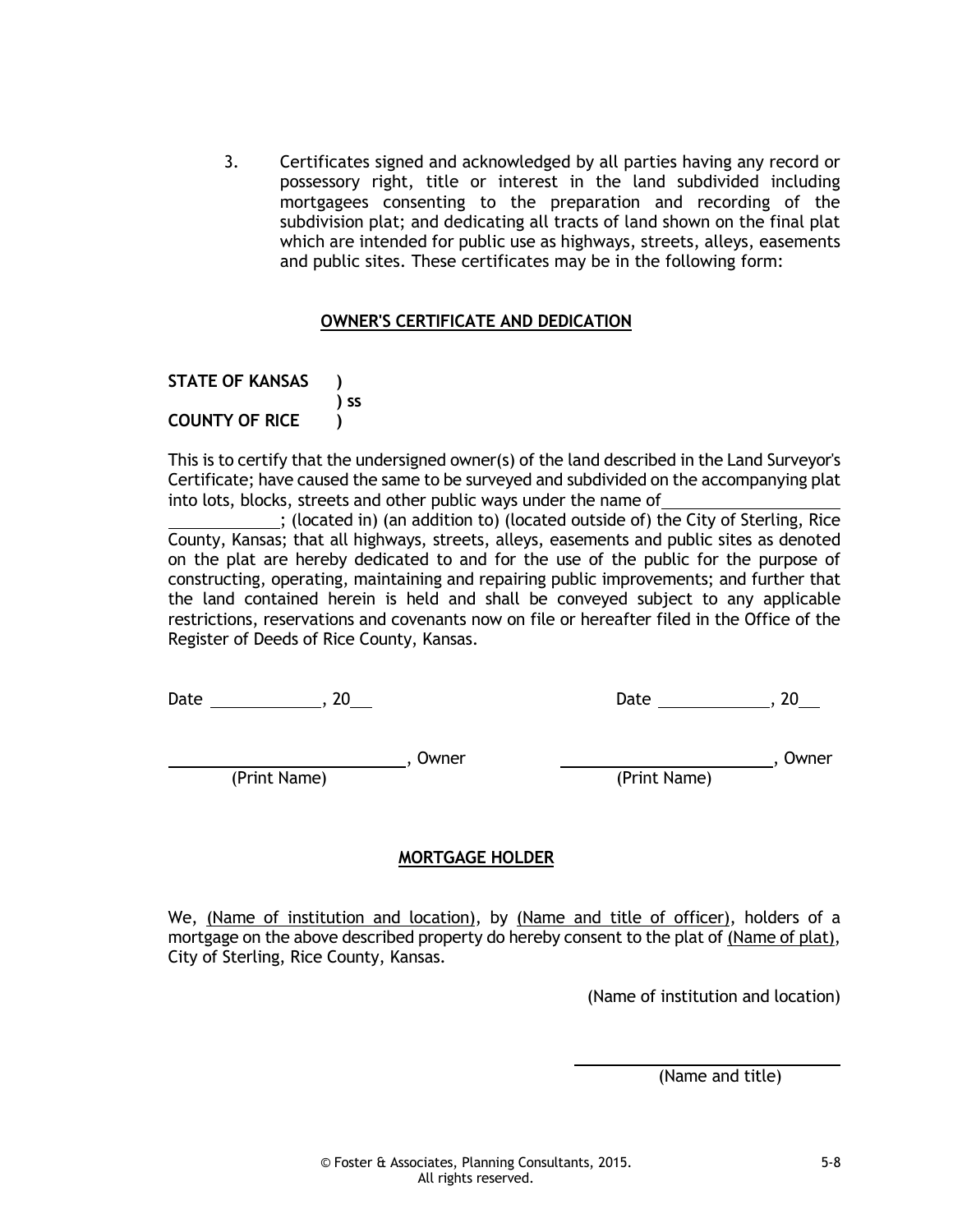4. The acknowledgment of a notary for each of the Owner's Certificate and Dedication and Mortgage Holder in the following form for an individual capacity or modified if a representative capacity:

#### **NOTARY CERTIFICATE**

| <b>STATE OF KANSAS</b><br><b>COUNTY OF RICE</b>                                             | ) SS                                                                                                 |                         |  |
|---------------------------------------------------------------------------------------------|------------------------------------------------------------------------------------------------------|-------------------------|--|
|                                                                                             | The foregoing instrument was acknowledged before me this _____ day of                                |                         |  |
| (S E A L)                                                                                   |                                                                                                      |                         |  |
|                                                                                             |                                                                                                      |                         |  |
| 5.                                                                                          | The certificate of the Planning Commission in the following form:<br>PLANNING COMMISSION CERTIFICATE |                         |  |
|                                                                                             |                                                                                                      |                         |  |
| <b>STATE OF KANSAS</b>                                                                      | $)$ ss                                                                                               |                         |  |
| <b>CITY OF STERLING</b>                                                                     |                                                                                                      |                         |  |
| This plat was approved by the Sterling City Planning Commission on _____________,<br>$20$ . |                                                                                                      |                         |  |
|                                                                                             |                                                                                                      |                         |  |
| <b>ATTEST:</b>                                                                              | (Print Name)                                                                                         | __________, Chairperson |  |

(Print Name)

, Secretary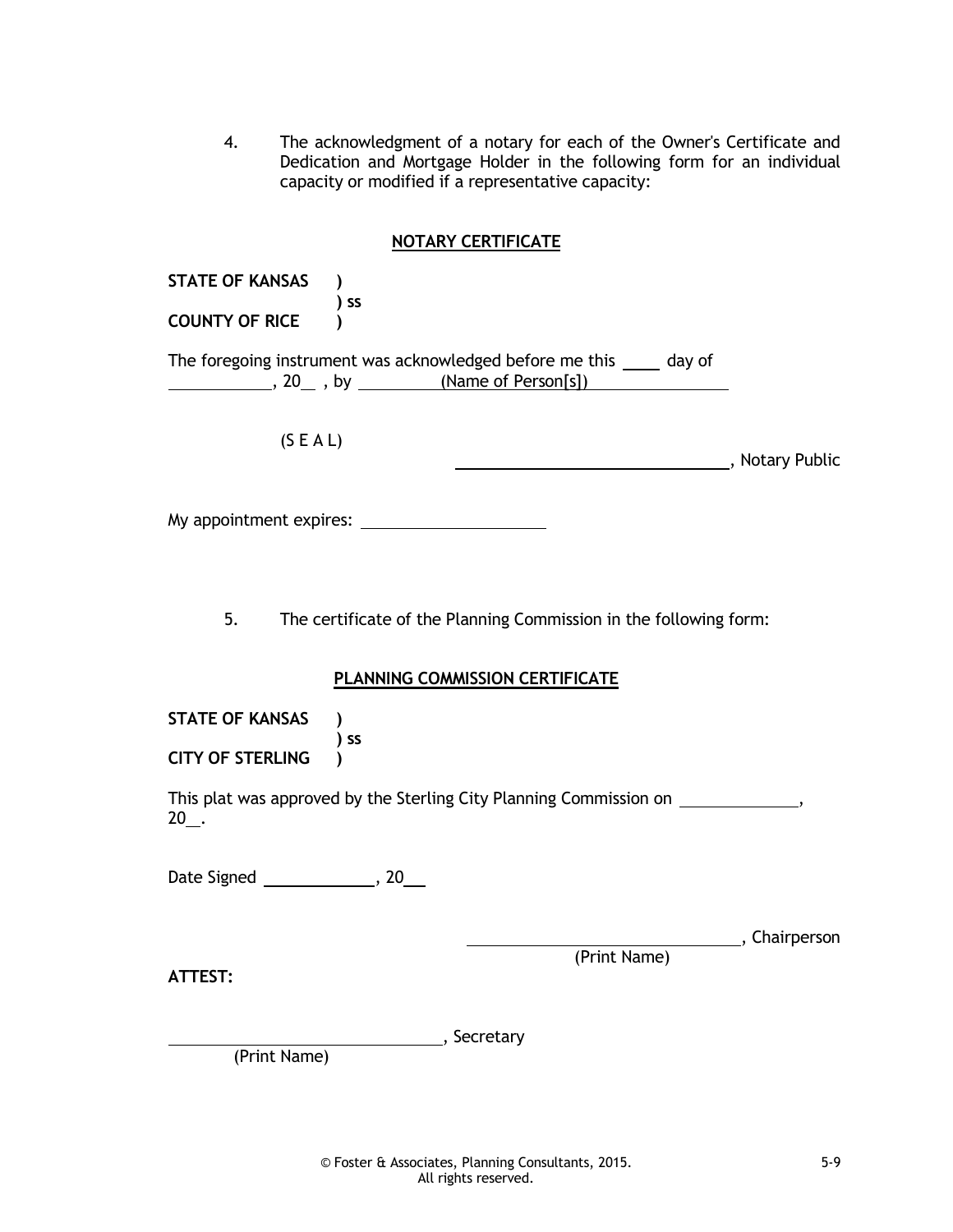6. If the plat is an addition to the City, i.e., an annexation, a certificate signed by the City Attorney indicating that all conditions of K.S.A. 12-401 have been met: (See Section 5-100A1 for use of the word "Addition.")

#### **CITY ATTORNEY'S CERTIFICATE**

**STATE OF KANSAS ) ) ss CITY OF STERLING )**

This plat is approved pursuant to the provisions of K.S.A. 12-401.

Date \_\_\_\_\_\_\_\_\_\_\_\_\_\_\_\_, 20\_\_\_

**City Attorney**, City Attorney

(Print Name)

7. The acceptance of dedications by the Governing Body in the following form:

#### **GOVERNING BODY CERTIFICATE**

**STATE OF KANSAS ) ) ss CITY OF STERLING )**

The dedications shown on this plat, if any, are hereby accepted by the Governing Body of the City of Sterling, Kansas on \_\_\_\_\_\_\_\_\_\_\_\_\_, 20\_\_\_

Date Signed \_\_\_\_\_\_\_\_\_\_\_\_\_\_\_, 20\_\_\_

**ATTEST:**

(Print Name)

, City Clerk

(Print Name)

© Foster & Associates, Planning Consultants, 2015. 5-10 All rights reserved.

, Mayor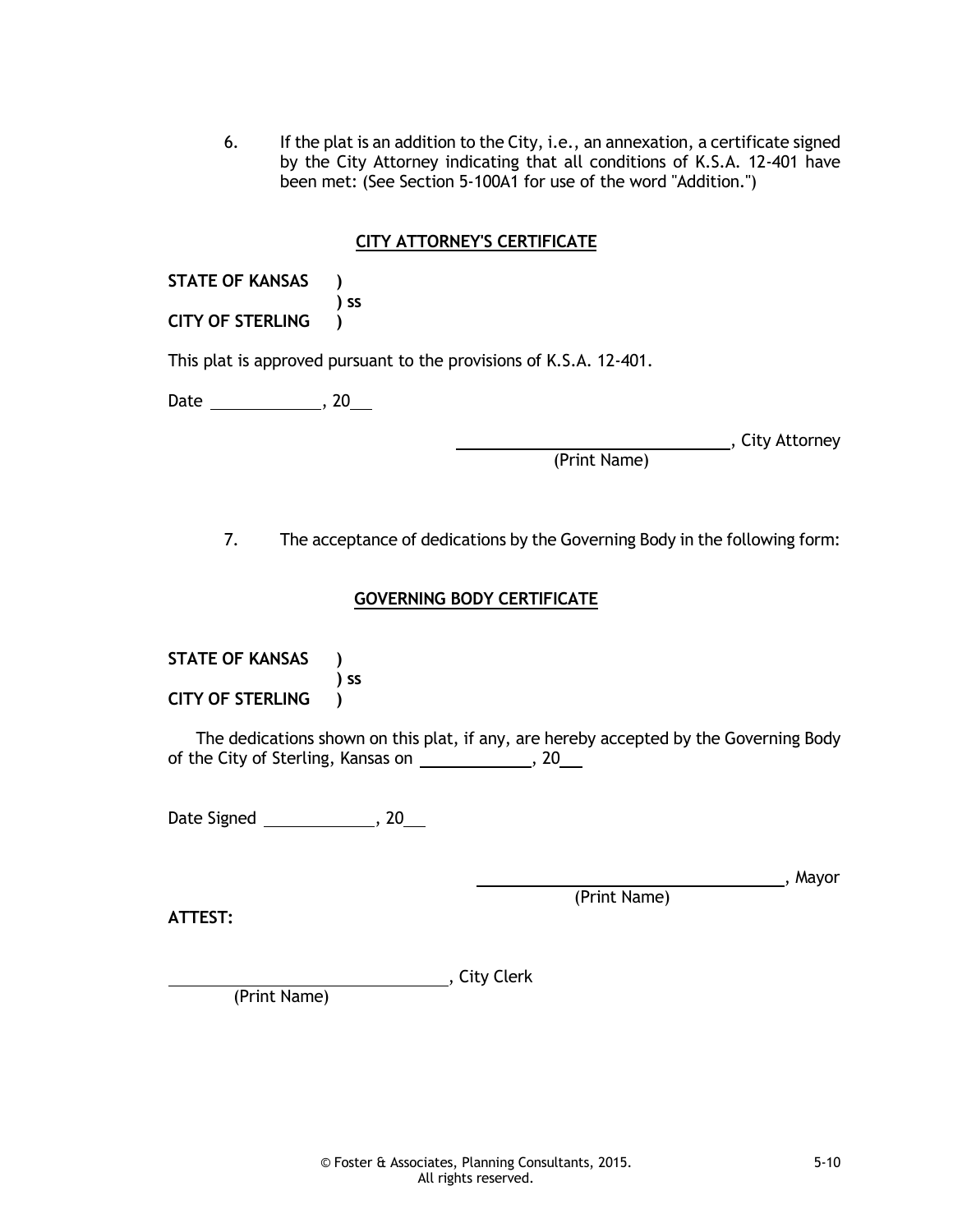8. The acceptance of dedications by the Board of County Commissioners for plats **outside the City only** in the following form:

#### **COUNTY COMMISSIONERS' CERTIFICATE**

**STATE OF KANSAS ) ) ss COUNTY OF RICE )**

The dedications shown on this plat, if any, are hereby accepted by the Board of County Commissioners, Rice County, Kansas, on \_\_\_\_\_\_\_\_\_\_\_\_, 20\_\_\_.

Date Signed , 20

**Market Election Chairman**, Chairman

(Print Name)

(Provide signature space for all commissioners.)

**ATTEST:**

, County Clerk

(Print Name)

(S E A L)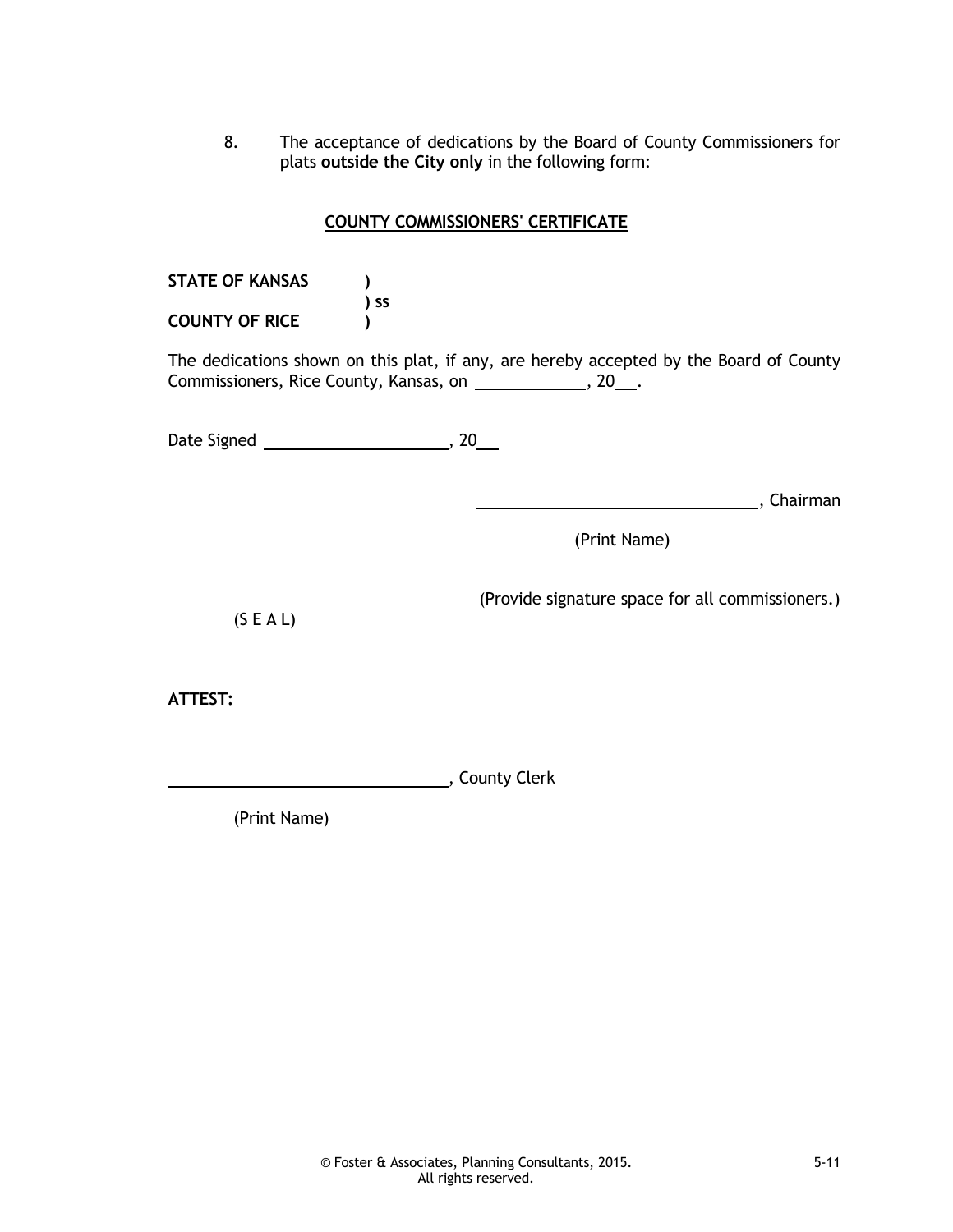9. A place to note the transfer record date of the County Clerk and the recording certificate of the County Register of Deeds. Plats are not entitled to record unless all current real estate taxes and special assessments are paid in full on the land being platted. (See Section 5-101R1 for title report.)

#### **TRANSFER RECORD**

| Entered on transfer record this | day of |  |
|---------------------------------|--------|--|
|                                 |        |  |

, County Clerk

(Print Name)

#### **REGISTER OF DEED'S CERTIFICATE**

**STATE OF KANSAS ) ) ss COUNTY OF RICE )**

This is to certify that this instrument was filed for record in the Register of Deeds Office at  $\therefore$  (a.m.) (p.m.) on the day of  $\therefore$  20 and is duly recorded.

(S E A L) (Print Name)

, Register of Deeds

(Print Name)

, Deputy

Whenever the developer's agreement and any restrictive covenants are recorded prior to or concurrently with the final plat, the book and page numbers where they are recorded shall be noted on the plat for reference purposes.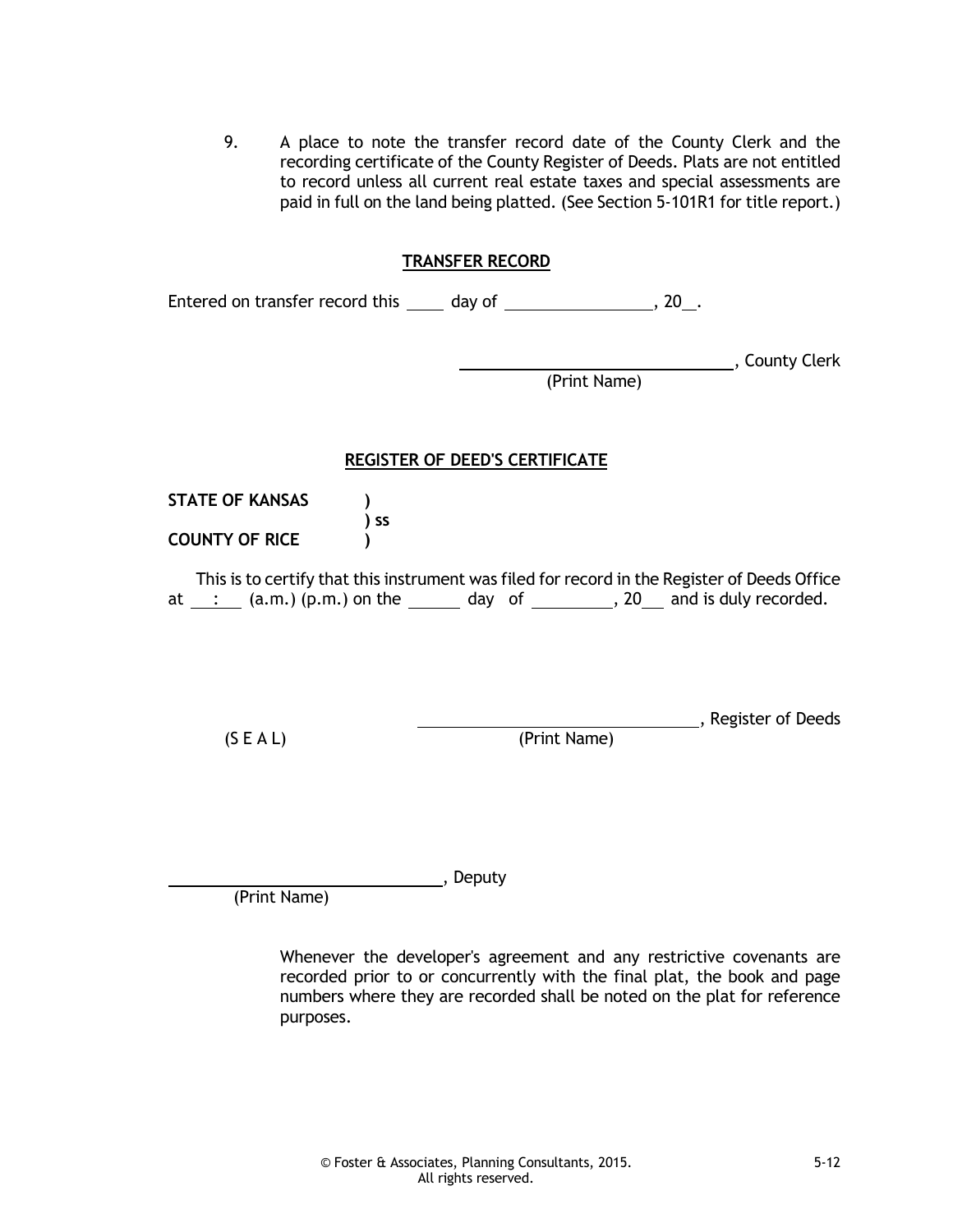- 10. Subdivisions which lie outside the city limits for which requests have been made for the extension of one or more City utility services shall agree to a waiver of protest of potential future annexation by a statement reading "Owners of lands within this subdivision do hereby bind themselves to waive any protest to annexation by the City of Sterling, Kansas," which shall be shown on the final plat and included in restrictive covenants of the subdivision. When such an agreement is contained in such restrictive covenants and filed by the City with the County Register of Deeds within 30 days after being executed by all parties, it shall be deemed to be sufficient consent to annexation under K.S.A. 12-520, as amended, to bind the owner(s) of the land to be subdivided and any successors in interest. (See Section 5-101R3 for restrictive covenants.)
- 11. Provision for all other certifications, approvals and acceptances which are now, or which may hereafter be, required by any statute, ordinance or regulation. The form of these certifications may be modified as necessary by the City's legal counsel to meet statutory or other requirements.
- R. The following additional information shall be submitted with the final plat:
	- 1. A title report by an abstract or a title insurance company, or an attorney's opinion of title, showing the owner of the land and all other persons who have an interest therein and describing any encumbrances on the plat, including such items as rights of way, easements, pipelines, leases, mineral rights, mortgages, real estate taxes, special assessments and other encumbrances affecting the ownership. (See Section 5-101Q9 on payment of real estate taxes and special assessments before recording.)
	- 2. When deemed necessary by the Subdivision Administrator, a final drainage plan based on the standards and policies set by the applicable jurisdiction as determined by the designated Engineer including a four-corner grading plan for each lot plus minimum pad elevations if located in a flood prone area. The plat shall also clearly note that a drainage plan has been developed for the subdivision which is on file with the City Subdivision Administrator and that all drainage easements, rights of way or reserves shall remain at the established grades or as modified with the approval of the applicable Engineer and unobstructed to allow for the conveyance of storm water.
	- 3. A copy, if any, of restrictive covenants applicable to the subdivision. As a service to the subdivider, such restrictions may be reviewed by the Planning Commission and other officials to determine if any potential conflicts exist with the City's laws. If the condition exists for outside the City utility service as described in Section 5-101Q10, then restrictive covenants must be submitted for review of the annexation waiver provisions.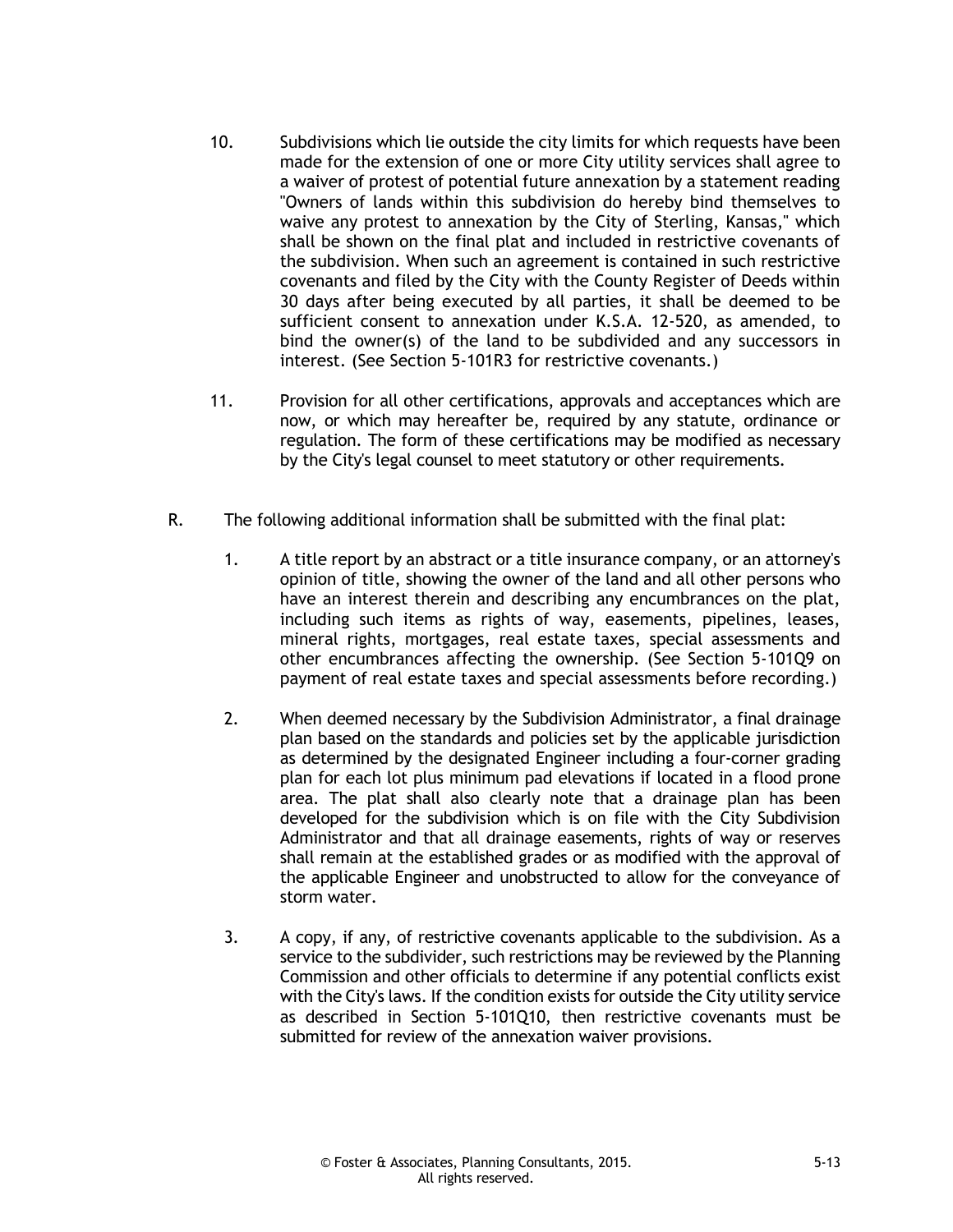#### **ARTICLE 6. DESIGN STANDARDS**

- **100 Scope.** All subdivision of land subject to these regulations shall conform to the minimum design standards of this Article according to the classifications of urban and rural type subdivisions as defined in Article 7-100.
- **101 Comprehensive Development Plan.** Subdivisions shall conform with the intent of the Comprehensive Plan.
- **102 Land for Public Facility Sites.** Public agencies using the Comprehensive Plan as a guide may use the following procedure for acquiring sites for public facilities which does not preclude voluntary dedication and mutual negotiations for land or the use of the condemnation laws of the State: (See Section 2-102 for definition of RESERVE.)
	- A. The subdivider offers to sell to the appropriate public body, agency or authority, lands, sites and locations for parks, recreational areas, schools, fire stations or other public facilities. As soon as the preliminary plat has been received and reviewed, the Planning Commission shall give 45 days notice to the public body, agency or authority that it appears that lands should be considered for public acquisition. If within that 45 days the body receiving notice fails to act or submits a negative report on acquisition, then the subdivision and design thereof shall be treated as if no such request for land had been made.
	- B. If the organization receiving notice replies in writing that they desire to acquire land within the subdivision, they shall have an additional 45 days after making such reply to make arrangements for such land acquisition.
	- C. The time allocated for making the above determination may be extended with the mutual consent of the subdivider and the organization involved.
- **103 Land for Open Space.** The following conditions may be required as part of the approval of any subdivision plat: (See Section 2-102 for definition of RESERVE and WETLAND.)
	- A. That the subdivider provide appropriate dedication of land or easements for the preservation of open space areas within a subdivision. Such open space may be needed to preserve areas containing natural watercourses, drainage ways, areas subject to periodic flooding, wetlands, substantial woodland, rugged topography and wildlife habitat; to maintain water quality and quantity; and to protect land from soil erosion. In general, such land is not normally considered as buildable land and should not be developed in order to maintain the quality of the environment.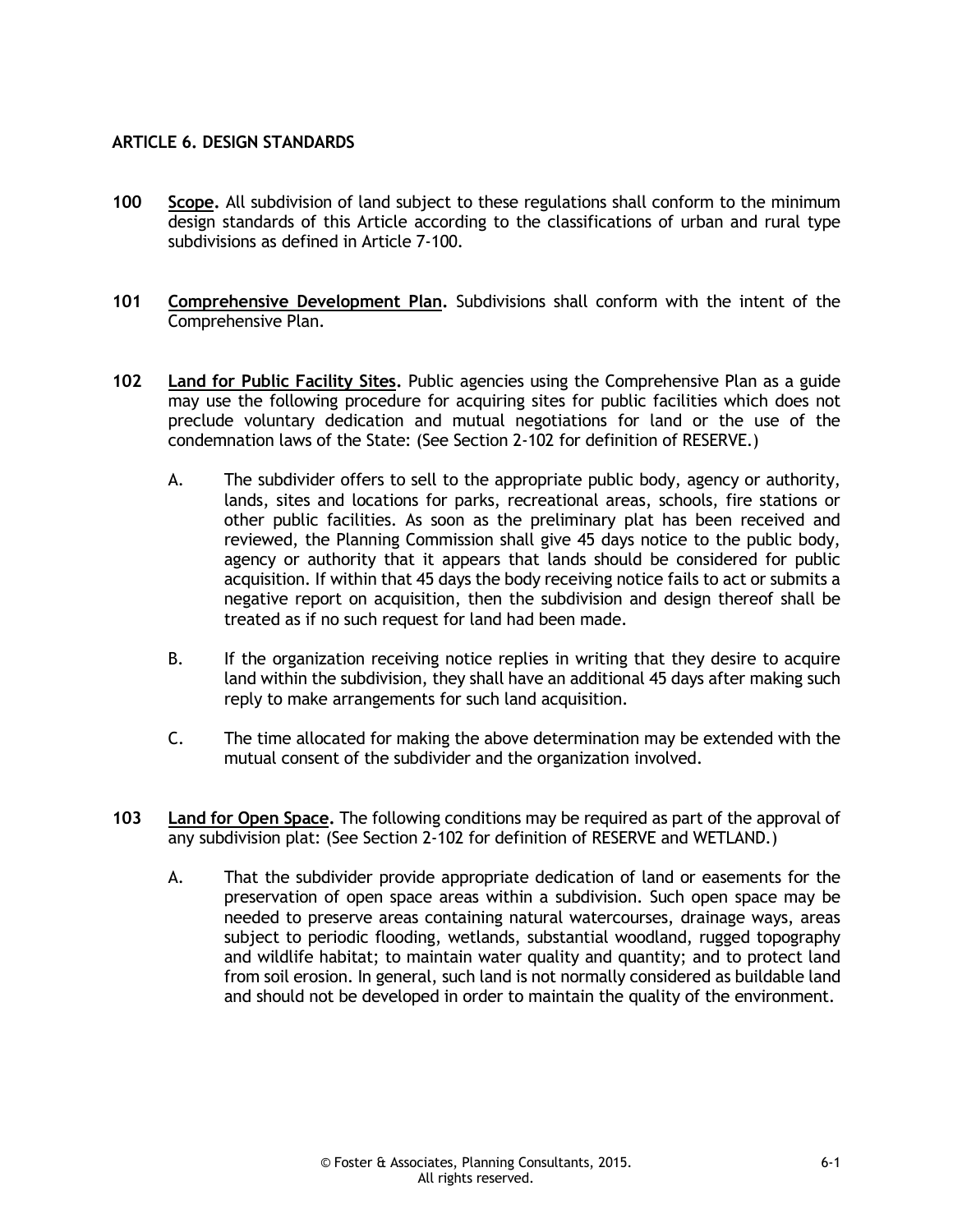#### **104 Land Subject to Flooding.**

- A. Whenever a subdivision of land including platting for manufactured home parks and other developments on one-lot plats is located on flood prone land identified on a Flood Insurance Rate Map(s) (F.I.R.M.) prepared by the Federal Emergency Management Agency, the following requirements shall apply: (See City Zoning Regulations for Floodplain Management Regulations in the City and County Zoning Regulations for floodplain regulations in the unincorporated area.) (See Section 5-101O for minimum pad elevations.)
	- 1. Show on the preliminary and final plats the boundary lines and elevations for both floodway, if any, and base flood elevation; and
	- 2. Assure that (a) all such subdivisions are consistent with the need to minimize flood damage, (b) all public utilities and facilities, such as sewer, water, gas and electrical systems are located, elevated and constructed to minimize or eliminate flood damage, and (c) adequate drainage is provided so as to reduce exposure to flood hazards.
- **105 Land Subject to Excessive Erosion by Wind or Water.** On land subject to excessive soil movement by the forces of wind and/or water and that may cause environmental health hazards, necessary preventive measures shall be a part of the subdivision plat. Conservation standards applicable to subdivisions shall be adhered to which are used by the Rice County Conservation District.
- **106 Access.** All lots located in any subdivision must contain at least 40 feet of frontage in the City and 30 feet in the unincorporated area for driveways directly connected to an opened public street and not across the land of others. Flag lots are not permitted, unless warranted by an unusual shape of the land or the ownership of property. (See Section 2-102 for definition of FLAG LOT.)

#### **107 Streets-Layout and Design.**

- A. The arrangement, character, extent, width, grade and location of all streets shall conform to the intent of the Comprehensive Plan, and shall be considered in their relation to existing and planned streets, to reasonable circulation of traffic within the subdivision and adjoining lands; to topographical conditions; to the run-off of storm water; to public convenience and safety; and in their appropriate relations to the proposed uses of the land to be served by such streets.
- B. Where such is not shown on a Comprehensive Plan, the arrangement of streets in a subdivision shall either:
	- 1. Provide for the continuation or appropriate projection of existing streets in surrounding areas; or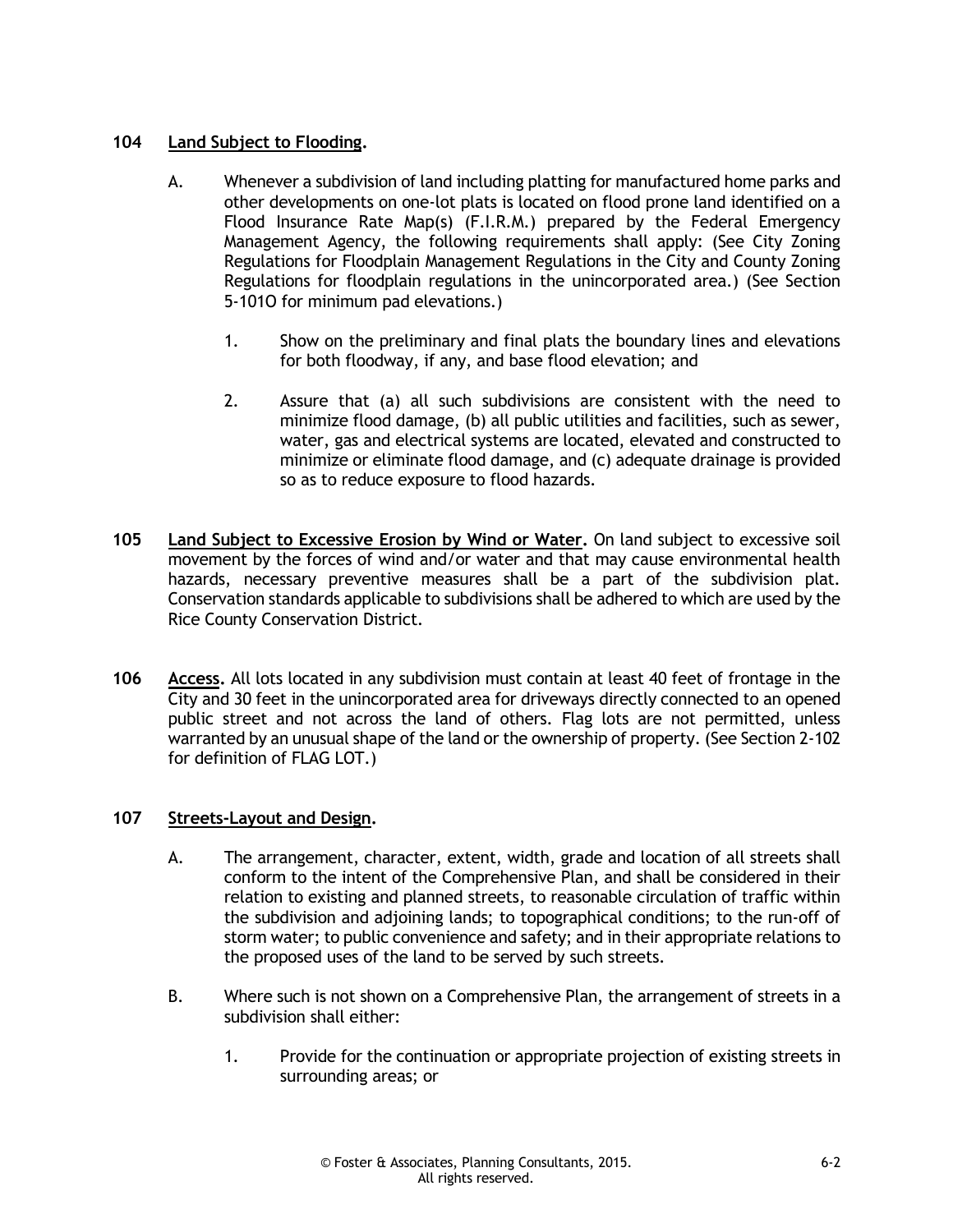- 2. Conform to a plan for the neighborhood approved or adopted by the Planning Commission to meet a particular situation where topographic or other conditions make continuance or conformance to existing streets impracticable.
- C. Local streets shall be laid out so that their use by through traffic will be discouraged.
- D. If a subdivision abuts or contains an existing or proposed limited access highway, arterial street or railroad right of way, the Planning Commission may require marginal access streets, reverse frontage lots with access control provisions along the rear property line and screening, deep lots with rear service alleys or such other design as may be necessary for adequate protection of residential properties and to afford separation of through and local traffic.
- E. Reserve strips controlling access of streets shall be prohibited except where their control is placed with the applicable Governing Body under acceptable conditions.
- F. Street right of way requirements for other than arterials shall be determined by the total aggregate needs for the functional components for the particular system being considered. The total aggregates shall be in increments of even feet, even numbers only. The components involved shall be as follows depending upon the urban or rural type of characteristics of the street needed based on land use, traffic and density:
	- 1. Moving or traffic lanes may be variable from nine to 12 feet depending on function, e.g., low density residential, cul-de-sac residential, collector, industrial, etc., and on design speed of the roadway. A moving lane may utilize a portion of the surface of certain types of curb construction.
	- 2. Parking lanes for on-street storage of vehicles shall be at least eight feet in width. For computation purposes, up to two feet for curb or shoulder may be included as part of the parking lane.
	- 3. A curb and gutter shall be considered to require two feet irrespective of construction type.
	- 4. Shoulders for rural type roadways shall be not less than three feet in width.
	- 5. Parking strips for streets shall be at least 14 1/2 feet in width from the back of curb to the right of way line. This area shall be used for the installation of utilities, street signs, street lights, traffic control devices, fire hydrants, sidewalks, driveways, street furniture, street trees from an approved City list and to provide a transition area in grades, if necessary, between the roadway and the property adjacent to the right of way. Ditches and border strips for rural type roads shall be variable in width based on drainage, utility installations and other needs.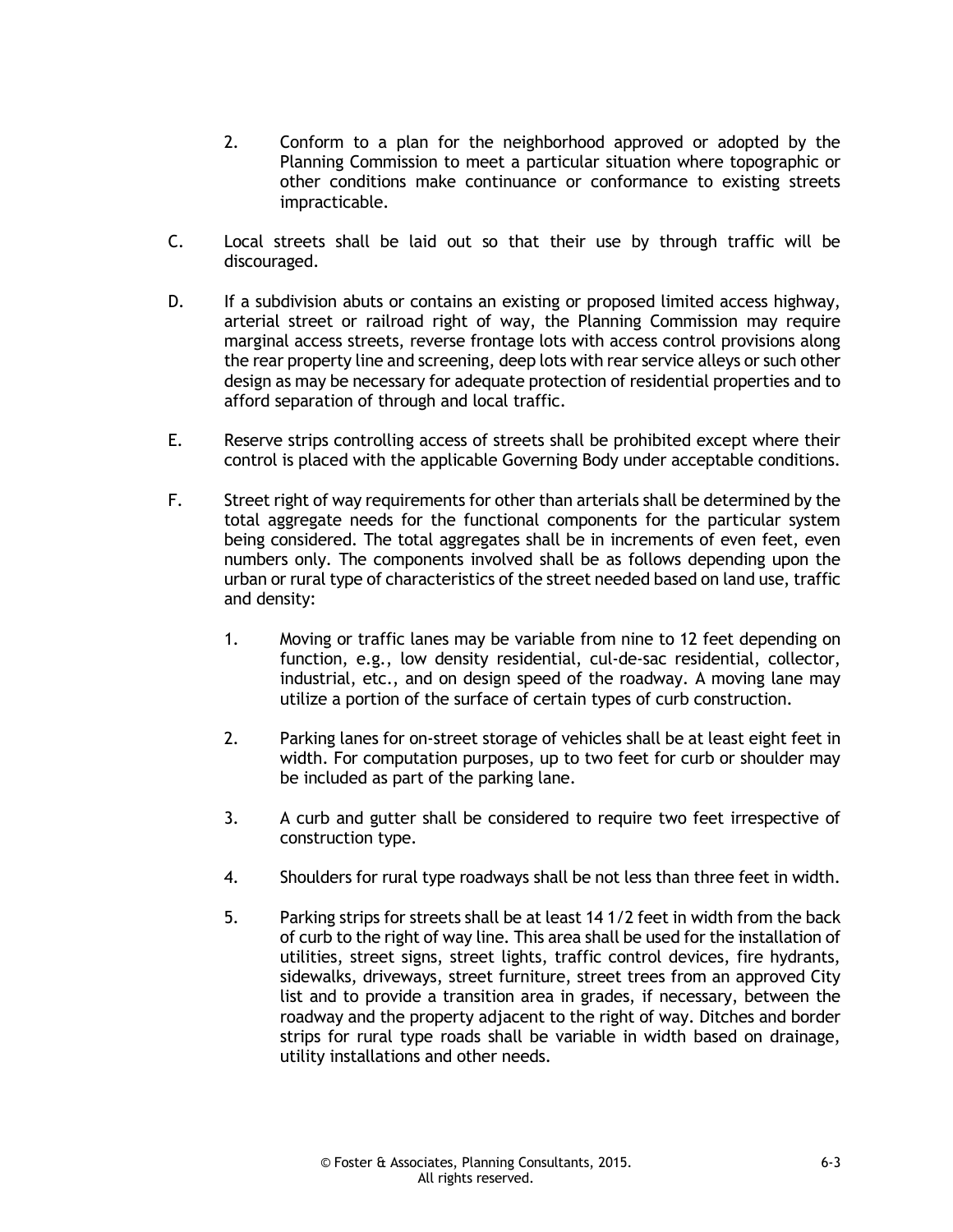|                   |                                                                                                                                                                | <b>Street</b><br>In feet* | Width<br>In feet |
|-------------------|----------------------------------------------------------------------------------------------------------------------------------------------------------------|---------------------------|------------------|
| <b>URBAN AREA</b> |                                                                                                                                                                |                           |                  |
| a.                | Collector including Commercial,<br>Industrial or Multiple-Family Areas.                                                                                        | 70-80                     | $36 - 40**$      |
| b.                | Local Residential including<br>Cul-de-sacs and Single and<br>Two-Family Areas.                                                                                 | 60                        | $30**$           |
| c.                | <b>Local Marginal Access Street</b><br>two moving lanes with no<br>parking on one side plus a<br>parking strip between curb<br>and the main road right of way) | 50                        | 28 **            |
| d.                | Alleys for Residential, if<br>necessary, and Commercial<br>Areas.                                                                                              | 20                        | 20               |
|                   | ** Face of curb to face of curb.                                                                                                                               |                           |                  |
|                   | <b>RURAL AREA</b>                                                                                                                                              |                           |                  |
| a.                | Collector including Industrial<br>or Commercial Areas (Two moving<br>lanes, shoulders, ditches and<br>borders.)                                                | 70-80                     | 24-40***         |
| b.                | Local Residential (Two moving<br>lanes, shoulders, ditches and<br>borders.)                                                                                    | 60-70                     | 30***            |

6. Based on the above general criteria, street rights of way and roadways shall alculated from the following

\*\*\*Includes three-foot shoulder on each side.

These widths may be modified by the Planning Commission on a showing that special conditions exist such as drainage and utility requirements, safe and efficient traffic and pedestrian movement, intersection design, etc. In applying these standards, workable street systems must be established. When a pattern of widths based on function for a given area has been established, the pattern shall be followed until another system can be established or ties into a collector or arterial system. Access control and acceleration and deceleration lanes may be required to properly handle traffic flow and to protect the carrying capacity of the street.

─────────────────

**<sup>\*</sup>Note:** For arterial standards, see Sections 6-107G and H.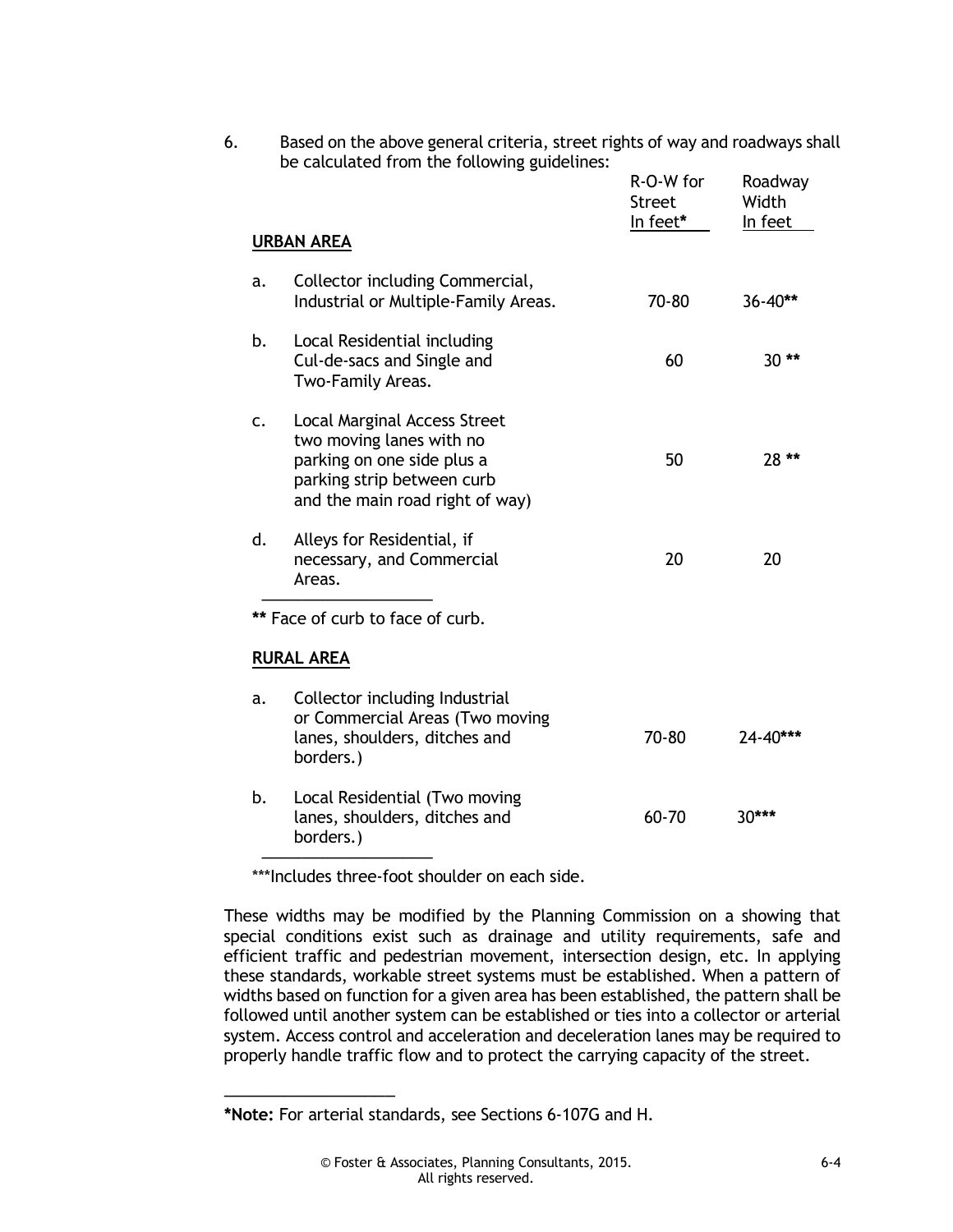- G. Arterial right of way widths shall be as shown in the Comprehensive Plan and where not shown thereon shall be between 80-100 feet with 120 feet needed for special storm water drainage purposes. Arterial roadway widths may vary from 24 to 52 feet.
- H. For streets and roadways on the Functional Classification System of the County, prevailing design standards shall apply.
- I. Wherever possible, there shall be an inside tangent at least 100 feet in length introduced between reverse curves on arterial and collector streets.
- J. Streets shall be laid out so as to provide for horizontal sight distances on all curves depending upon design speed. These distances shall be:

| Arterial Streets:  | 500 feet   |
|--------------------|------------|
| Collector Streets: | $300$ feet |
| Local Streets:     | $200$ feet |

The sight distance shall be measured within street rights of way from a height of four and one-half feet above the proposed pavement surface in the right hand lane of the roadway.

- K. Streets shall be laid out so as to intersect as nearly as possible at right angles, and no street shall intersect any other street at less than 80 degrees.
- L. Street jogs are to be avoided on arterial and collector streets. On local streets, center line offsets of less than 150 feet should be avoided.
- M. Roadway grades, wherever feasible, shall not exceed the following with due allowance for reasonable vertical curves:

| Roadway Type           | <b>Percent Grade</b> |
|------------------------|----------------------|
| Arterial               | 3%                   |
| Collector              | 4%                   |
| Local                  | 5%                   |
| <b>Marginal Access</b> | 5%                   |

N. No roadway grade shall be less than 0.32 of one percent, unless approved by the applicable engineer. Greater percentages of grade may be required where necessary to provide adequate drainage.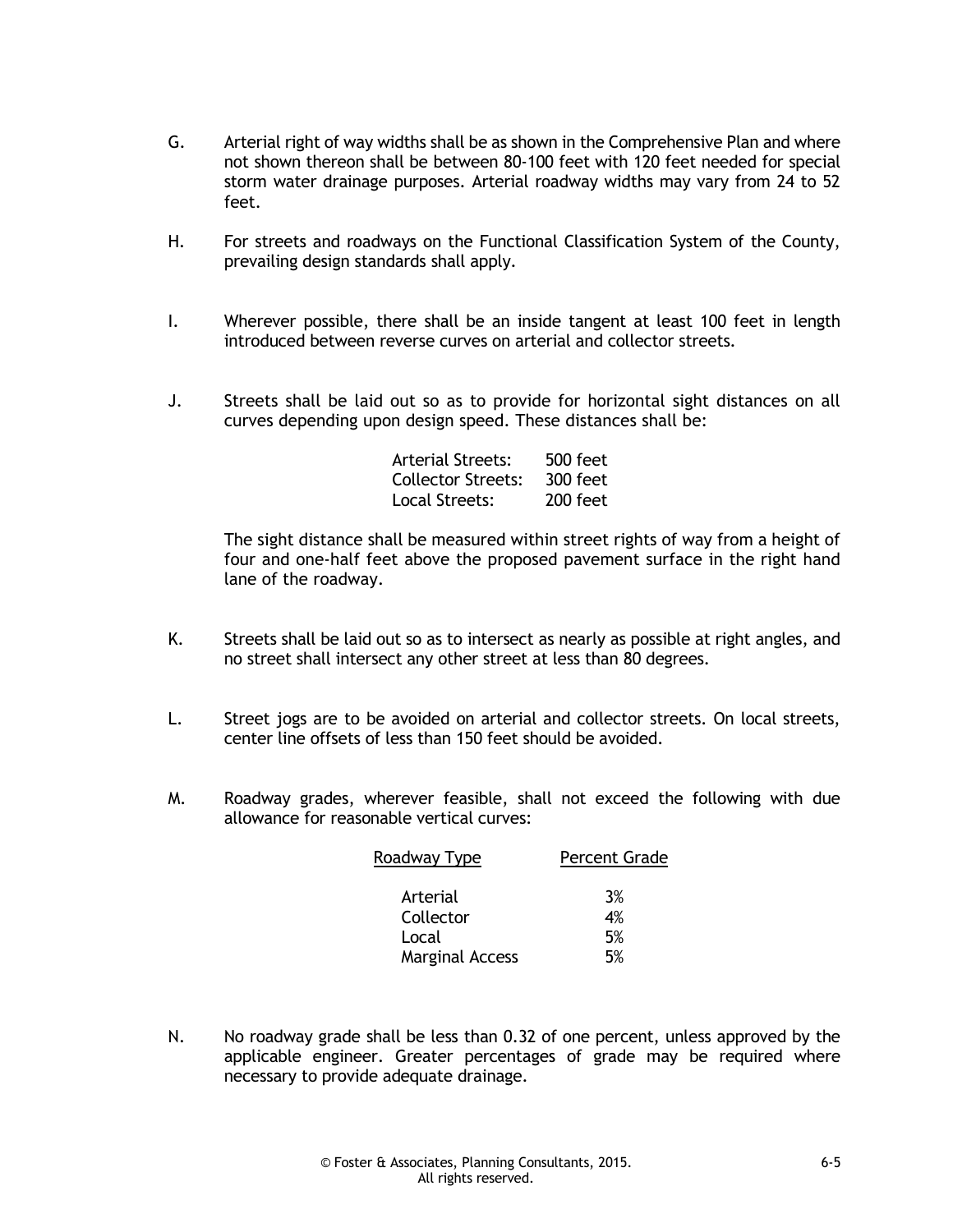O. Roadway pavement at intersections shall be rounded by the following minimum radii:

| Type of Roadway                                                    | Intersection Width                                    | Minimum<br>Curb Radii         |
|--------------------------------------------------------------------|-------------------------------------------------------|-------------------------------|
| Local Residential<br><b>Local Residential</b><br>Local Residential | Local Residential<br>Collector<br>Arterial            | 20 feet<br>30 feet<br>30 feet |
| Commercial/Industrial<br>Collector or Arterial                     | Commercial/Industrial<br><b>Collector or Arterial</b> | 50 feet                       |

- P. Half-streets shall be avoided, except for arterial streets and collector streets where applicable, or where they are essential to the reasonable development of the subdivision in conformity with the other requirements of these regulations; or, when the Planning Commission finds that it will be practicable to require the dedication of the other half of the street when the adjoining property is subdivided. Whenever a half-street, or portion thereof, exists and is adjacent to a tract to be subdivided, the other half of the street shall be platted within such tract. No construction of the roadway shall occur until the full right of way is provided.
- Q. The length of cul-de-sacs and the dimensions of the turnaround shall be determined as follows:
	- 1. Cul-de-sacs in single-family areas should not generally be longer than seven times the average lot width or 500 feet, whichever is less. In multiple-family residential areas, such streets shall not exceed 300 feet.
	- 2. In urban type subdivisions, they shall have a turn diameter of at least 70 feet and a street property line diameter of at least 100 feet, or shall have a turnaround area such as hammerheads, etc., as providing service equal to the foregoing requirement when an alternative design is warranted by the particular design features of the subdivision.
	- 3. For rural type subdivisions, a minimum street property line diameter of 120 feet or more may be required for fire protection and other equipment.
- R. Subdividers are encouraged to consider projects designed to maximize solar access when not in conflict with existing contours or drainage. When the long axis of individual structures is parallel to the street, streets should be oriented as nearly as possible in an east/west direction. If the long axis of structures is perpendicular to the street, north/south street orientation is preferable for solar access purposes.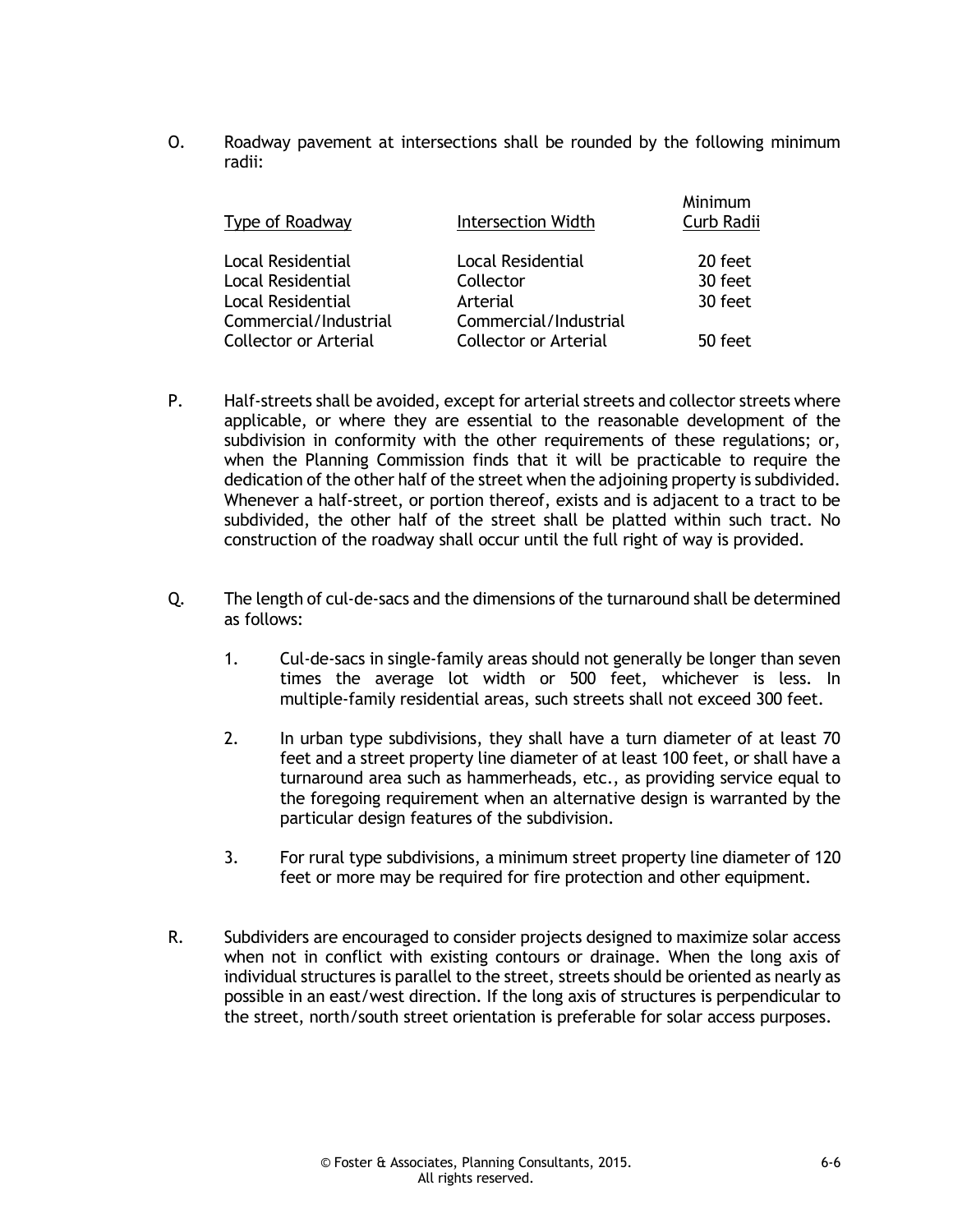#### **108 Alleys.**

- A. Alleys shall be provided in commercial and industrial areas, except that the Planning Commission may waive this requirement where other definite and assured provision is made for service access, such as off-street loading, unloading and parking spaces consistent and adequate for the uses proposed. Alleys in residential districts are to be discouraged.
- B. When provided, the minimum right of way of an alley shall be 20 feet.
- C. Alley intersections and sharp changes in alignment shall be avoided, but where necessary, a turning radius shall be provided to permit safe vehicular movement.
- D. Dead-end alleys shall be avoided where possible, but if unavoidable, such alleys shall be provided with adequate turnaround facilities at the dead end.

#### **109 Blocks and Pedestrian Ways.**

- A. The lengths, widths and shapes of blocks shall be determined with due regard to:
	- 1. Provision of adequate building sites suitable for the special needs of the type of use contemplated.
	- 2. Zoning requirements as to lot sizes and dimensions, off-street parking and loading, etc.
	- 3. Need for convenient access, circulation, control and safety of street traffic.
	- 4. Limitations and opportunities of topography.
- B. A block should not exceed 1,340 feet in length, unless the previous layout or topographic conditions justify a modification. In general, blocks shall not be less than 400 feet unless necessary because of existing street patterns.
- C. All blocks shall be so designed so as to provide two tiers of lots, unless a different arrangement is required in order to comply with or be permitted by other sections of these regulations.
- D. Blocks may be irregular in shape, provided they are harmonious with the overall pattern of blocks in the proposed subdivision.
- E. In extra long blocks, a public pedestrian way may be required to provide access to public or private facilities such as schools or parks. (See Section 2-102 for definition of PEDESTRIAN WAY [CROSSWALK].)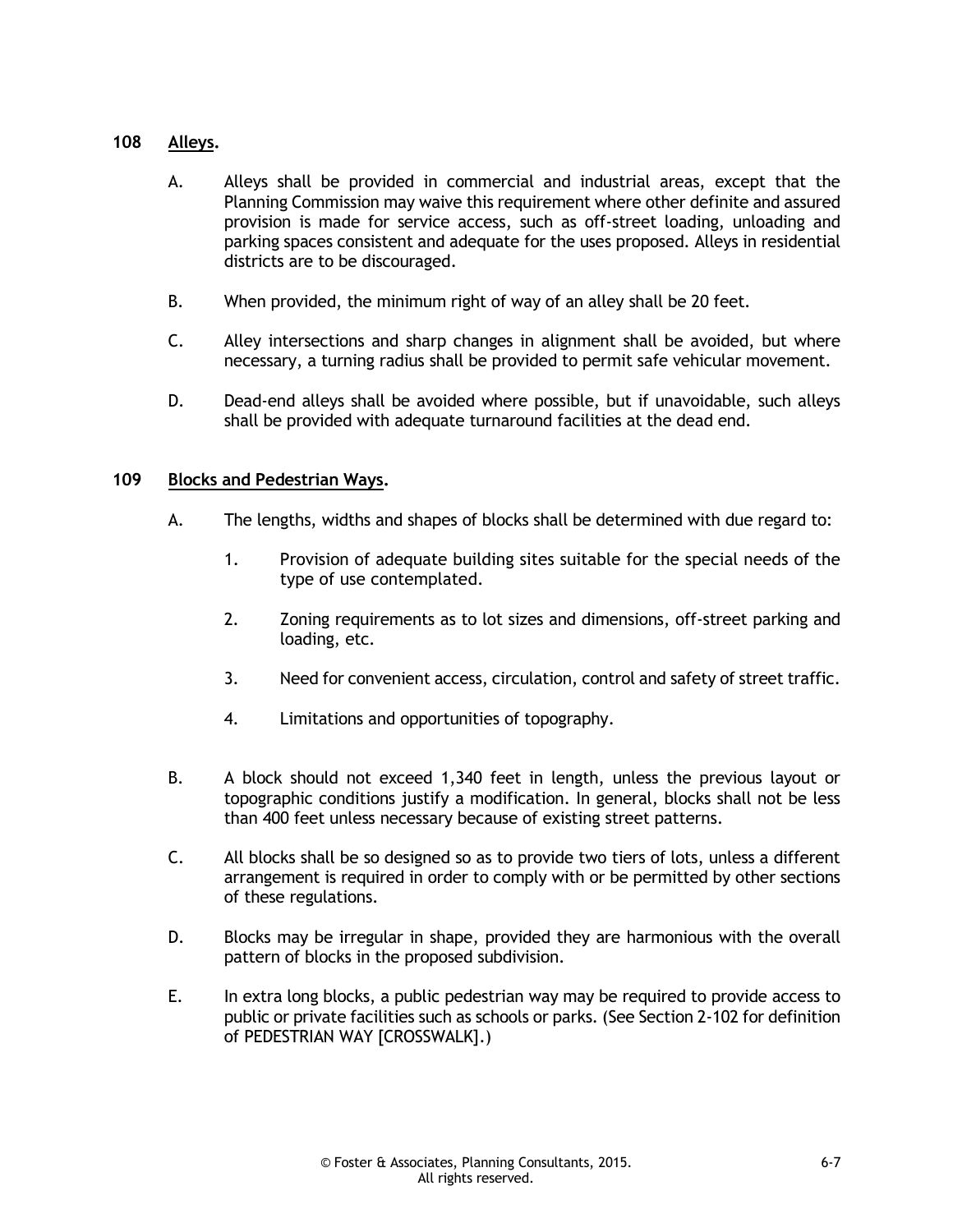#### **110 Lots.**

- A. The lot size, width, depth, shape and orientation, and the minimum building setback lines, if any desired, shall be appropriate for the location of the subdivision and for the type of urban and rural development and use contemplated. (See Section 6-106 for flag lots.)
- B. Lot dimensions shall conform to the minimum requirements of applicable City or County zoning regulations and County sanitary code, unless higher standards are established in accordance with this subsection:
	- 1. All subdivisions in the City shall be connected to public water supply and sewage disposal systems as well as subdivisions in the surrounding jurisdiction wherever the latter is deemed feasible by the Governing Body.**\***
	- 2. If the proposed subdivision is serviced with a public water supply, but intends to use a septic tank and tile field for a sewage disposal system, the minimum lot size requirement shall be acres (square square feet) in the unincorporated area only.**\*\***
	- 3. If the proposed subdivision in the unincorporated area is serviced by neither a public water supply or a public sewage disposal system and intends to usean on-lot well for water supply and a septic tank system for sewage disposal, the minimum lot size requirement shall be acres ( square feet).**\*\***
	- 4. Notwithstanding the provisions of these regulations in Sections 6-110B2 and 3, it is the intent of these regulations to encourage the installation of public water supplies and public sewage disposal systems wherever feasible. In order to determine such feasibility, the Planning Commission may require the subdivider to provide certain basic engineering data and cost estimates on which to base such a decision. Furthermore, if on-lot water supply and sewage disposal installations are used, additional lot area may be required if the area to be subdivided has a high water table, is periodically flooded with water or if the soil conditions prove to be unsuitable based on percolation tests which may be required of the subdivider. If a lagoon system is used for sewage disposal, the lot size must be a minimum of five acres, the lagoon fenced and the edge of the lagoon not less than 300 feet from any existing off-premises dwelling or 100 feet from the nearest property line.**\*\***

───────<del>───</del>

**<sup>\*</sup>NOTE:** All public sanitary sewer systems and sewage treatment plants are further subject to the regulations of the Kansas Department of Health and Environment.

**<sup>\*\*</sup>NOTE:** In calculating the size of the zoning lot, the land in an adjacent right of way may **not** be included if it is part of the legal description of the lot.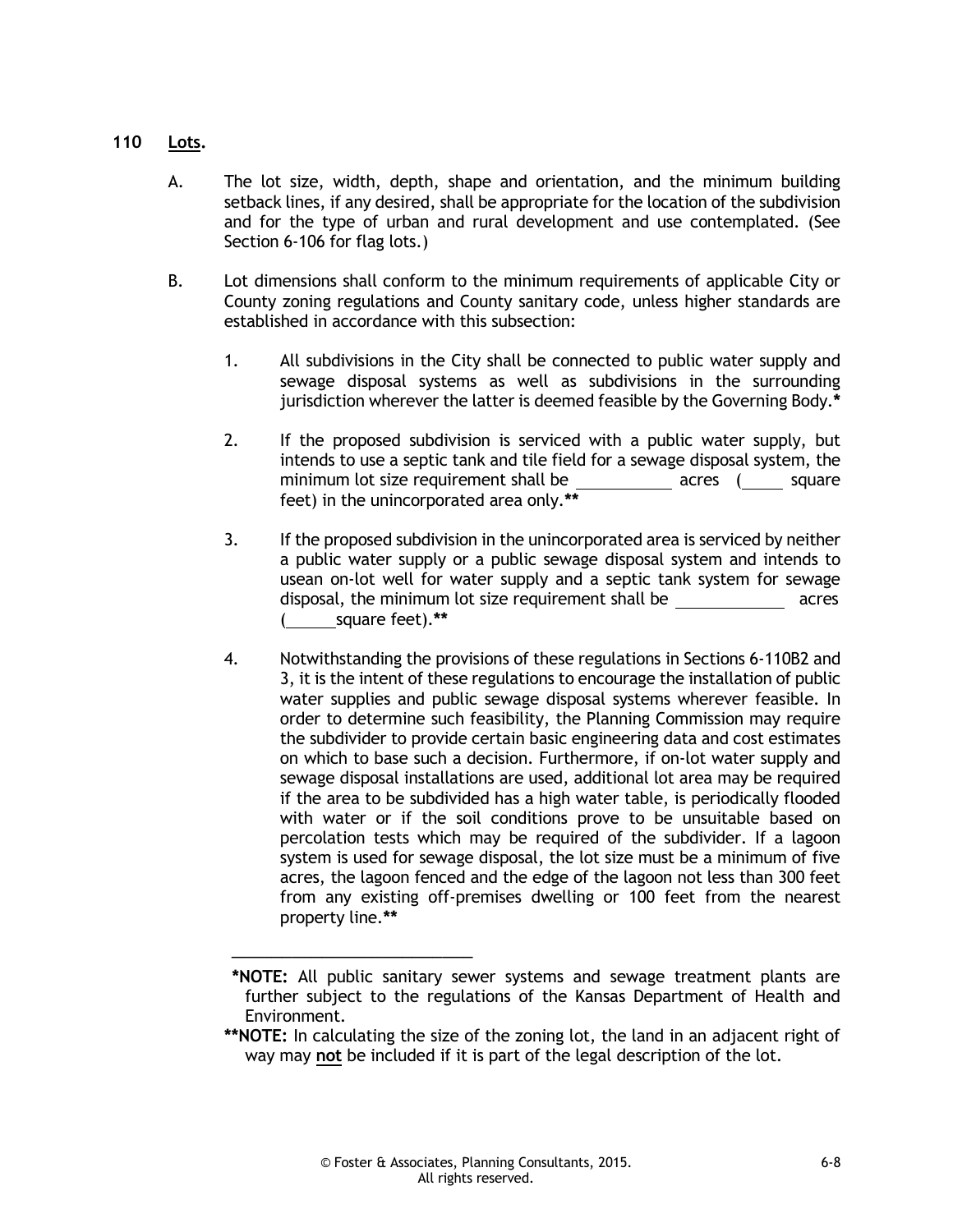- C. In those areas where there may be municipal-type water and/or sanitary sewer facilities anticipated in the foreseeable future, but which are not yet available, the Planning Commission may require that lots be so designed and arranged that they may readily be converted to urban type building sites without replatting. When such a condition prevails, land should be subdivided into lots so that by combining lots, a building site is created initially with an area of not less than that required for on-lot wells and/or sewage treatment systems. The creation of such a building site through use of multiple groups of lots shall be contingent upon the establishment for record of restrictive covenants satisfactory to the legal counsel of the Planning Commission, providing that no more than one dwelling unit shall be built on such an aggregate group of lots until such time as municipal-type water and sewer service is available.
- D. As a general guideline, the maximum depth of all residential lots shall not exceed two and one-half times the width thereof. For all other types of lots, the depth shall not exceed three times the width.
- E. Both in the City and unincorporated area, the area of the street right of way shall not be included and calculated in the size of the lot with respect to minimum lot size requirements of these regulations or of any zoning regulations applicable to the property. Lots shall be required to have more than the minimum area dimensions provided for in this section where such greater area or dimensions are required to meet the yard requirements of the zoning regulations.
- F. There shall be no double frontage lots for individual dwellings (e.g., single and two-family units), except where the lots abut upon a limited access highway or arterial street or where the topography of the land prevents reasonable subdivision in small units. Double frontage lots shall not have vehicular access between such lots and an abutting limited access highway or arterial street.
- G. Reversed frontage lots shall be avoided except where such are essential to provide a separation of residential development from limited access highways and arterial streets or to overcome specific disadvantages of topography and orientation.
- H. Corner lots for residential use shall have extra width, if necessary, to permit appropriate building setback from and orientation to both streets.
- I. Side lines of lots shall be at right angles or radial to the street line or substantially so.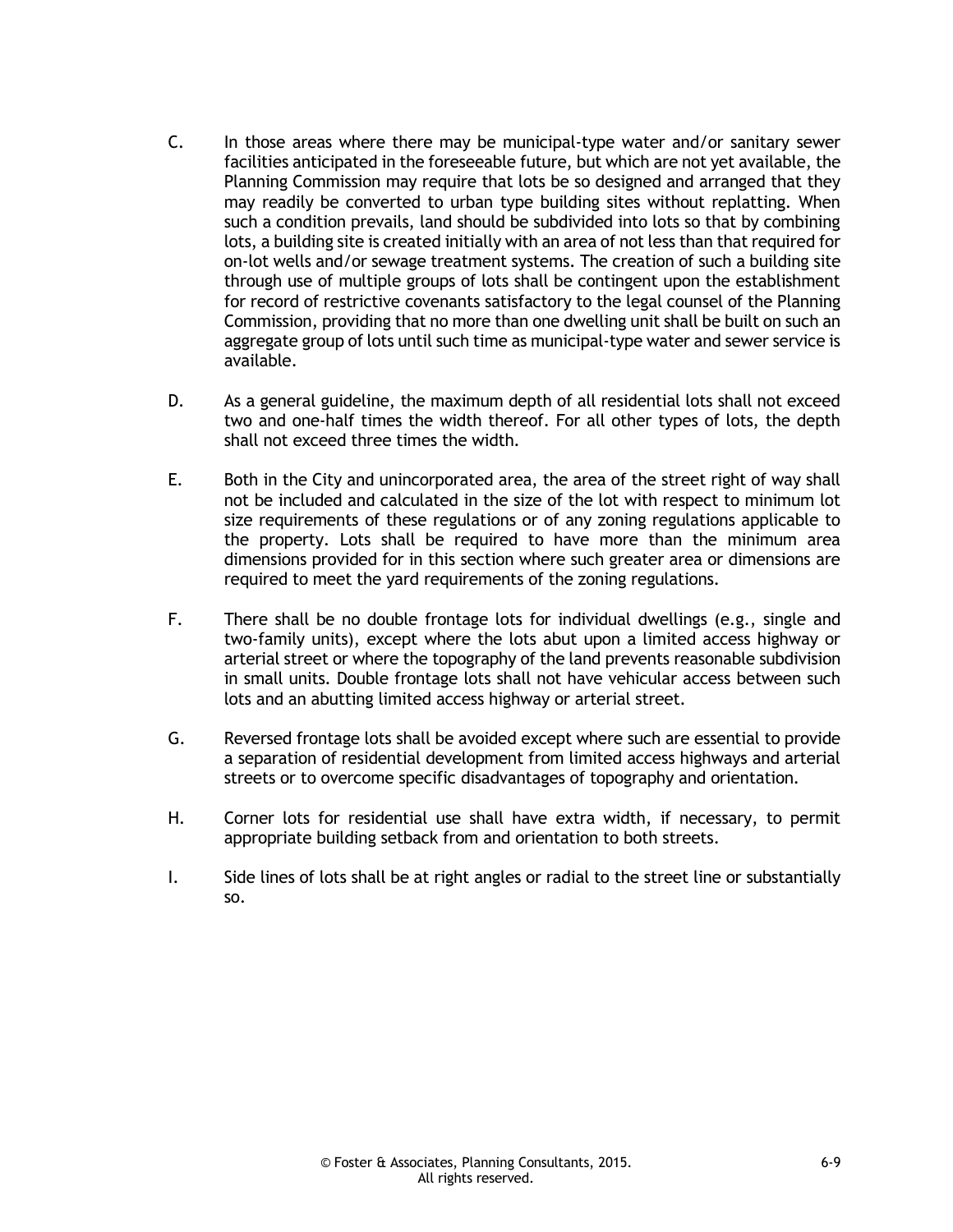#### **111 Easements.**

- A. Utility easements shall be provided where necessary and centered on rear or side lot lines. Such easements shall be at least 20 feet wide along rear lot lines and 10 feet wide along side lot lines, except that easements for street lighting purposes shall not in any event be required to exceed 10 feet. Side lot easements, when needed for other than street lighting purposes such as drainage, may exceed 10 feet.
- B. Drainage Easements. If a subdivision is traversed by a watercourse, drainage way or channel or a detention pond is constructed, then a storm water easement or drainage right of way shall be provided. Such easement or right of way shall conform substantially to the lines of such watercourse and location of a detention pond and shall be of such width or construction, or both, as may be necessary to assure adequate storm water drainage and for access for maintenance thereof. All drainage easements shall be vegetated with perennial grasses or otherwise stabilized to prevent soil erosion and sediment movement by wind or water. Parallel streets or parkways may be required in connection therewith. (See Section 2-102 for definition of DETENTION POND.)

In rural type subdivisions, a triangular drainage and utility easement may be required at the corners of intersecting street rights of way. Where street rights of way intersect at 90 degrees, the limit of such easement would be defined by a line drawn between two points located on the right of way lines which are 25 feet back in each direction from the corner.

- C. Vision triangle easements may be required on any corner lot to provide an open and usable vision path for drivers of vehicles approaching the intersection. The extent of vision triangle easements shall be based on the type of intersection (3-way, four, protected, unprotected, etc.); the type of street (local, collector, arterial, commercial or industrial); topography; proposed street grades (if any); and the design speeds contemplated for such roadways. (See Section 2-102 for definition of VISION TRIANGLE.)
- D. Wherever a lot or group of lots side or back on to an existing high pressure oil or gas transmission line, a building setback easement shall be established on each side of such line to the minimum safe standards as provided by the applicable oil or gas company to the subdivider or to such standards as may be adopted by the City, state or federal governments, whichever provides the most setback distance. The easement shall be provided on that part of the lot which abuts the oil or gas line and no principal buildings or structures shall be located or constructed within such an easement. Because of the many variables inherit in the establishment of such a setback easement, the City assumes no liability in such a determination.
- E. A screening easement may be required to provide for fencing and/or an adequate area for the mature growth of landscaping with appropriate maintenance. (See Section 2-102 for definition of SCREENING.)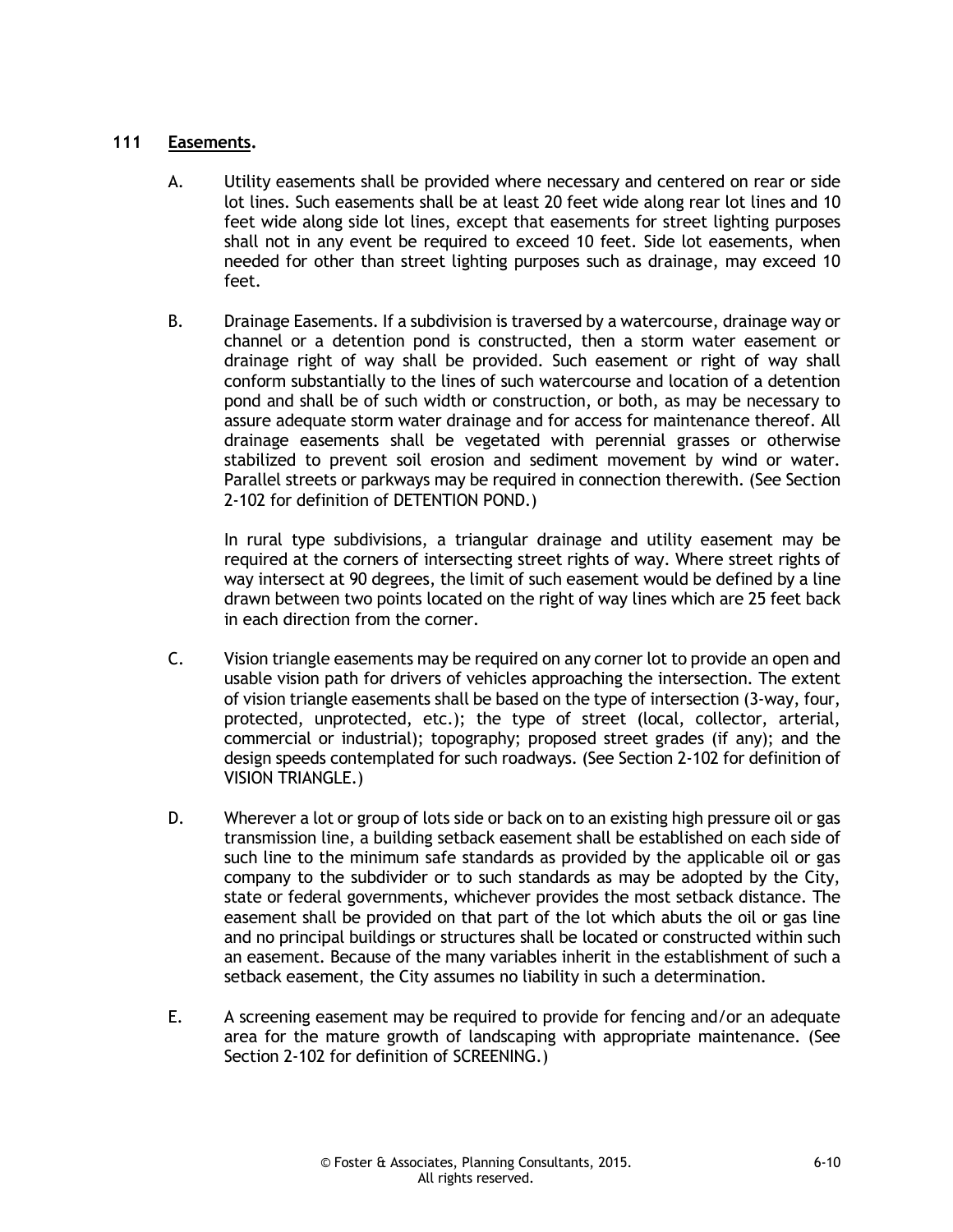#### **112 Commercial and Industrial Subdivisions.**

- A. Streets. Notwithstanding the other provisions of these regulations, the minimum width of streets adjacent to areas designed, proposed or zoned for commercial or industrial use may be increased by the Planning Commission to such extent as may be deemed necessary to assure the free flow of through traffic without interference from parked or parking motor vehicles.
- B. Blocks and lots intended for commercial or industrial use shall be designed specifically for such purpose with adequate space set aside for off-street parking and loading.
- C. Marginal Access Street. When lots or blocks in a proposed commercial or industrial subdivision front on any limited access highway or arterial street, the subdivider may be required to dedicate and improve a marginal access street to provide ingress and egress to and from such lots or blocks.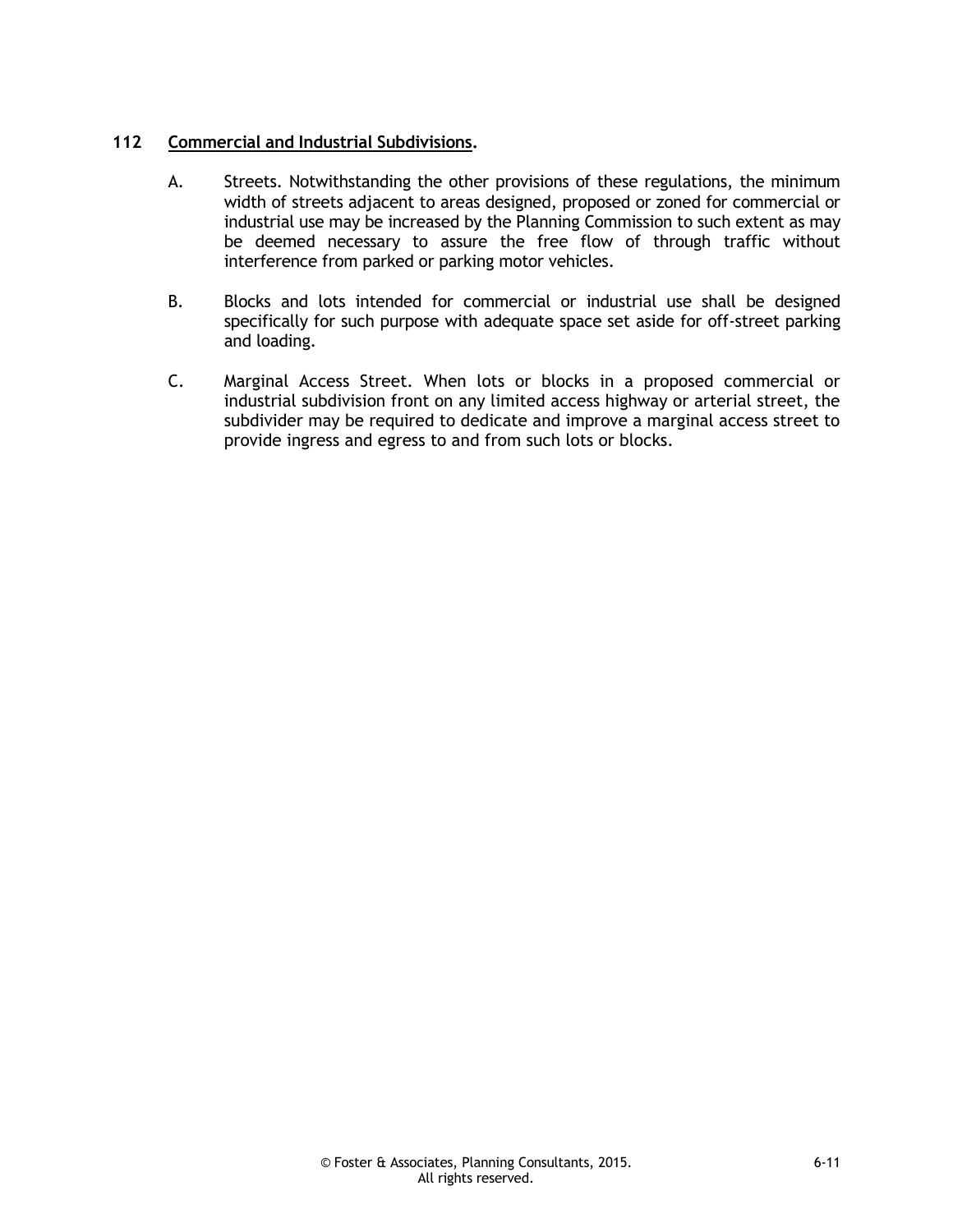#### **ARTICLE 7. INSTALLATION OF REQUIRED IMPROVEMENTS**

- **100 Subdivision Types.** For the purposes of these regulations, subdivisions shall be classified as follows:
	- A. Urban Type Subdivisions.
		- 1. All subdivisions located wholly within the corporate limits of the City.
		- 2. All subdivisions located partially within, adjoining or touching the corporate limits of the City.
		- 3. All subdivisions adjoining or touching the boundary of a tract of land for which annexation proceedings have commenced by the City or the owner has a pending request to be annexed.
		- 4. All subdivisions adjoining or touching another subdivision which has previously received final plat approval by the City and adjoins or touches the corporate limits of the City.
		- 5. All subdivisions which have or intend to have both municipal type water supply and sewage disposal systems, or are subdividing all or portions of the subdivision for commercial or industrial purposes, or for public or semi-public purposes which are directly related to an urban type residential subdivision. (Note: Service by a rural water district could be considered a "municipal type" if the particular size of pipes in that location permitted adequate quantity and pressure commensurate with urban needs.)
	- B. Rural Type Subdivisions. All other subdivisions required to be platted by these regulations not otherwise classified as the urban type as described in Section 7-100A.
- **101 Engineering and Governmental Jurisdiction.** In setting certain standards and specifications, approving engineering drawings, inspecting improvements, recommending acceptance of improvements, preparing petition forms and establishing the amount of surety for guaranteeing the installation of such improvements; the engineer designated by the City, the County Engineer, or utility provider representative shall be designated as responsible for the improvements within their respective jurisdictions. The term "applicable" Governing Body may mean either the City Commission for urban type subdivisions in the City, or the township trustees or County Board of Commissioners for urban and rural type subdivisions in the unincorporated area. "The" Governing Body refers to the City only. Coordination to achieve cooperation among the governing bodies is the responsibility of the City and, in particular, the Subdivision Administrator.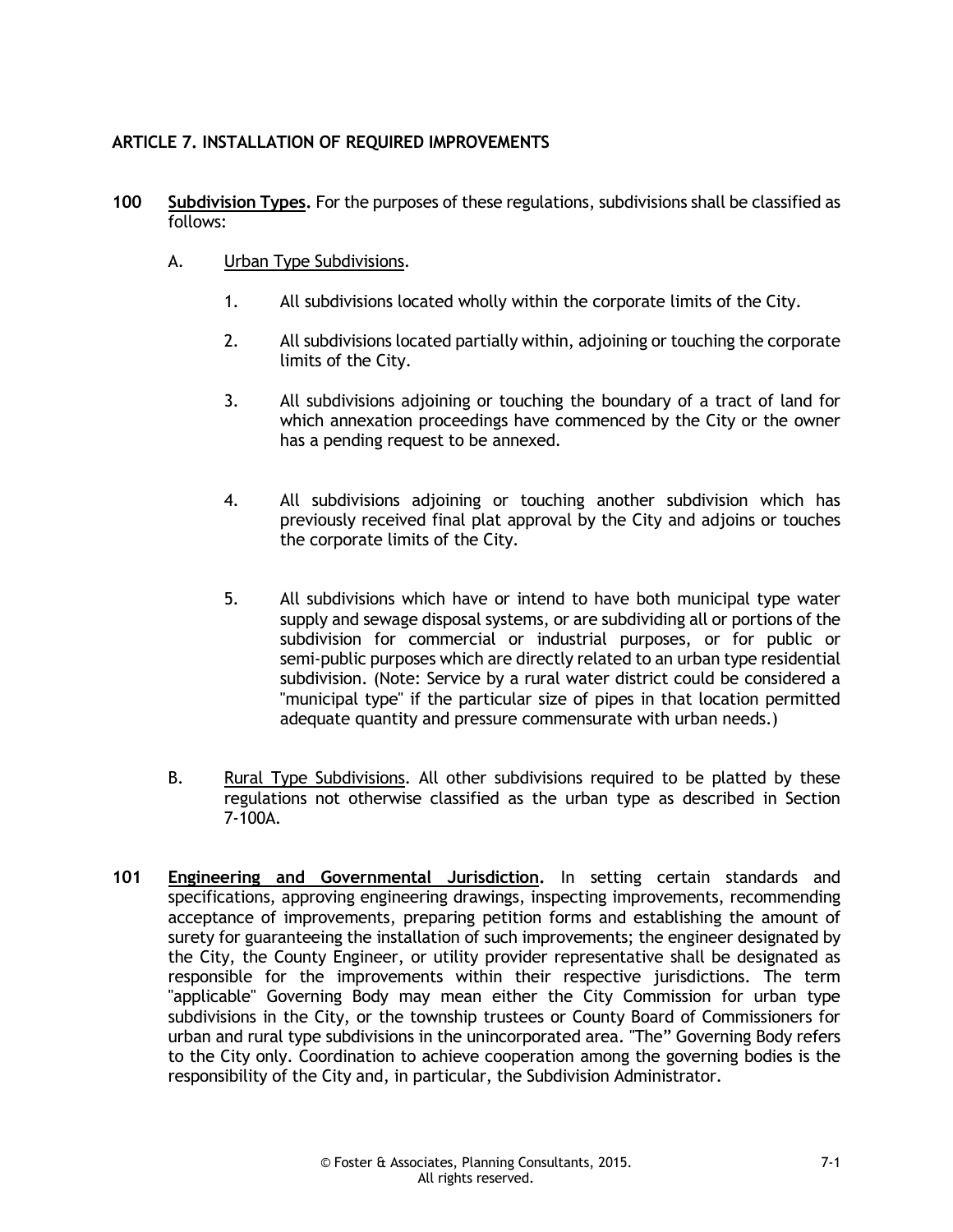- **102 Required Improvements.** As a condition to final plat acceptance, the subdivider of a proposed subdivision shall be responsible to install or, in cooperation with governmental bodies and utility companies, cause to be installed the following necessary facilities and improvements as listed below. The design and installation of such facilities and improvements shall include such sizing of pipes and extensions of streets as may be deemed desirable within the subdivision to facilitate development of adjacent land. All requirements are applicable to both urban and rural- type subdivisions as defined in Section 7-100 unless specifically described otherwise.
	- A. All streets, alleys, curbs, gutters and street drainage facilities in urban type subdivisions shall be constructed in accordance with established City standards. All urban type streets shall be constructed of concrete, asphalt or asphaltic concrete and no gravel or sanded roadways shall be constructed. All roadways in rural type subdivisions shall be constructed in accordance with standards established by the County Engineer with gravel or sanded surface and no other materials such as oiled surface, macadam or similar materials shall be used. If other than gravel or sanded surface materials are particularly required, urban construction standards as described above shall apply. To accommodate any future improvements in both urban and rural areas, the entire right of way of collector and local streets and roadways shall be graded to match the level of the road surface. All stumps, trees that cannot be saved, boulders and similar items shall be removed from such right of way. In the unincorporated area, streets and roadways are subject to final acceptance by the applicable township trustees or the County.
	- B. A storm drainage system shall be provided, separate and independent of the sanitary sewer system, meeting all of the specifications and requirements of the City in urban type subdivisions or the County Engineer in rural types. Such storm drainage system shall be connected to any existing storm sewer system, where available, or if such connection is not available, other adequate means for the discharge of such storm water including the use of detention ponds shall be provided by the subdivider into the nearest major water channel. If it is determined that adequate drainage can be accomplished by a natural drainage way across private property, a drainage easement may be required; however, any initial channelization is the responsibility of the subdivider and continued maintenance the responsibility of the adjacent property owner(s). **\***
	- C. Sidewalks shall be constructed in accordance with standards set by the City in urban type subdivisions under the following conditions: (Also, see Section 6-109E for pedestrian ways.)
		- 1. Sidewalks may be required on one or both sides of the street when needed to service pedestrian traffic flow leading to schools, parks, shopping areas or places of public assembly and where heavy traffic would warrant sidewalks for safety purposes. Sidewalks may also be required in residential areas where the lot frontage is less than 150 feet. Sidewalks shall be required to extend or complete connecting links in the sidewalk system.

**<sup>\*</sup>Note:** When required by the Kansas Department of Health and Environment, non-point source storm water permit applications must be filed before construction begins under the National Pollution Discharge Elimination System (N.P.D.E.S.).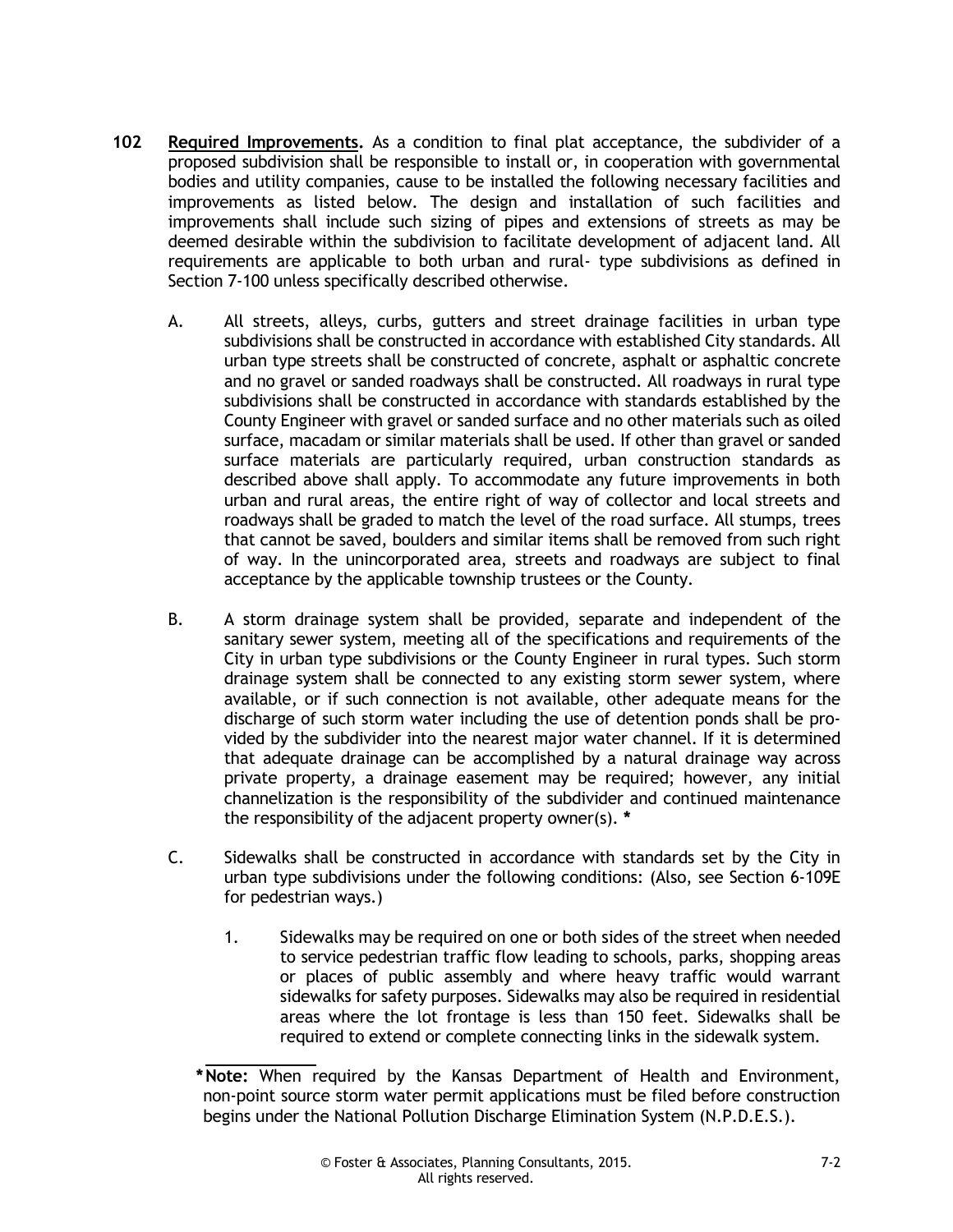- 2. In general, sidewalks shall be constructed with the inside edge of the sidewalk one foot outside the property line, except in the central business district.
- 3. All sidewalks shall provide handicap access in conformity with K.S.A. 58-1301 et seq. and the federal Americans with Disabilities Act of 1990, 42 USCA 12101, as may be amended.
- D. Street signs shall be installed in accordance with specifications set by the applicable Governing Body subject to the standards of the Manual of Uniform Traffic Control Devices as adopted by the Secretary of the Kansas Department of Transportation and endorsed by the Federal Highway Administrator. (See K.S.A. 8-2003 for sign manual.)
- E. Wherever a municipal-type water supply system or its equivalent is required to be constructed by these regulations, such construction shall be in accordance with the standards and requirements set by the applicable agency supplying the water. In all other areas, a water supply shall be provided which meets the standards of the County sanitary code. In those areas where there is a municipal type water supply system, mains shall be of such size as to support the use of fire hydrants as required by Section 7-102F.
- F. Fire hydrants of the type and quality specified by City standards, but not less than the minimum standards of the National Fire Protection Association (NFPA), shall be provided wherever there shall be constructed a municipal type water supply system. Such hydrants shall be subject to the inspection and approval of the applicable Fire Chief.
- G. Sanitary Sewer Systems.
	- 1. Wherever sanitary sewers are to be installed as required by these regulations, such sewers are to be constructed in accordance with standards set by the City subject to the regulations of the Kansas Department of Health and Environment.
	- 2. Wherever septic tank systems or wastewater lagoons are to be used for sewage disposal on individual lots, the determination of the suitability of the lot(s) and the standards for installation and inspection of such facilities shall be governed by the County sanitary code.
- H. Underground wiring in residential subdivisions, unless found to be unfeasible, is required for electric power, street lights and telephone service in urban type subdivision, except:
	- 1. For lines rated over 12,000 volts;
	- 2. Appurtenance serving such lines which may be mounted on the ground, such as transformers, transformer pads, telephone service pedestals and street light poles; or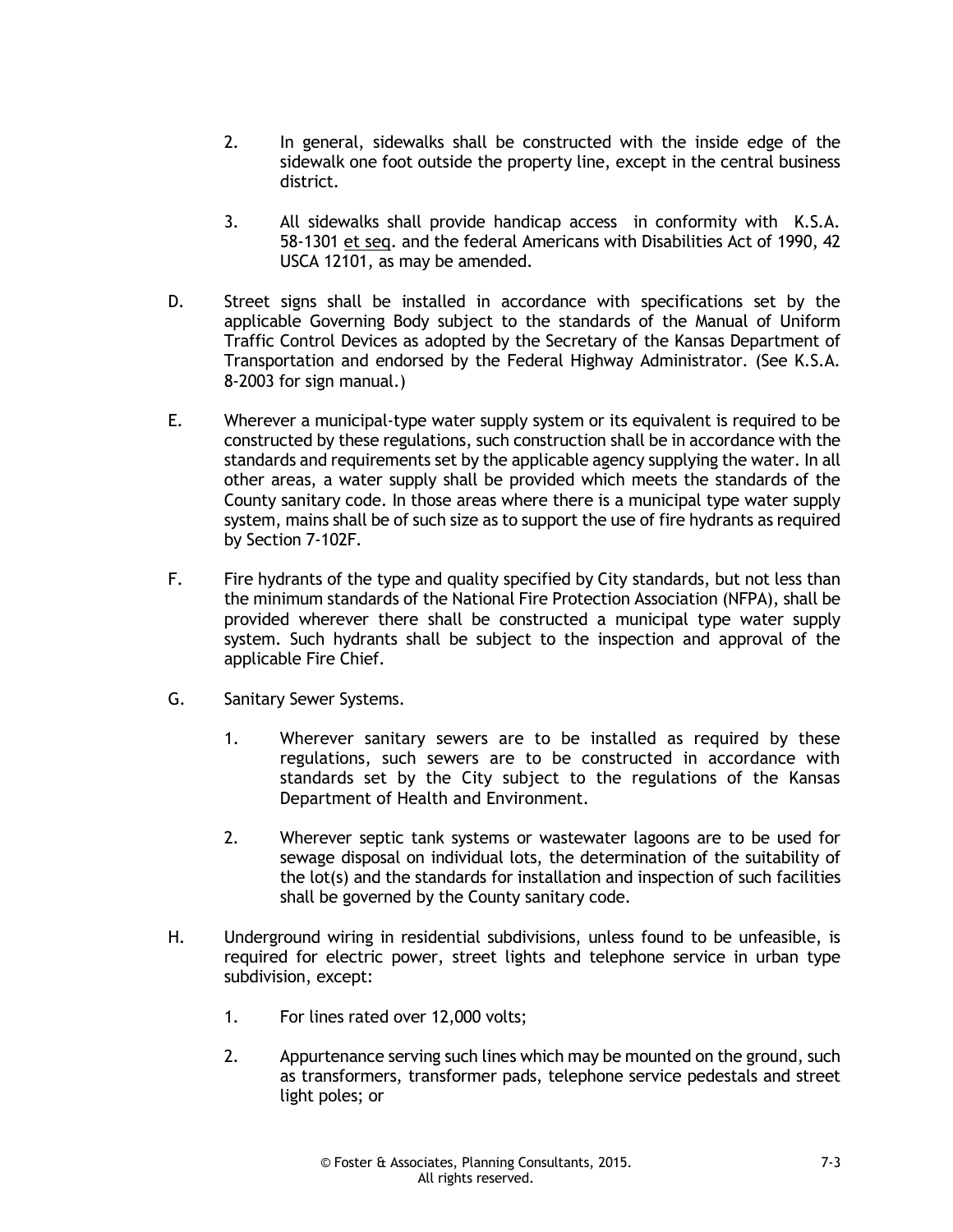3. For those proposed subdivisions or replats of existing subdivisions located in areas which presently have an overhead type utility distribution system.

All such installation shall be under contract with the applicable utility provider. Cable television, if installed, shall be placed underground in accordance with the above requirements. Where telephone, electric, street lights and gas lines are placed underground entirely throughout a subdivision, conduits or cables shall be placed within easements or dedicated public ways in a manner which will not conflict with other underground services. Further, all transformer boxes shall be located so as not to be unsightly or hazardous to the public.

Nothing in this section shall be construed as requiring underground installation of lines beyond the boundaries of the area contained in the preliminary plat.

All utility lines for telephone and electric service, when carried on overhead poles in other than the above urban type subdivision, shall be placed in rear lot line easements or designated side lot line easements.

- I. If screening of public or private areas is to be required, a screening plan of landscaping and/or fencing shall be prepared and approved by the Planning Commission and such screening installed. (See Section 2-102 for definition of SCREENING.)
- J. Monuments as shown on the final plat shall be placed at all central points such as block corners, angle points, points of curves in streets and as may be required by the applicable engineer. Monuments shall be made of iron pipes or solid steel rods, e.g., rebars which are not less than one-half inch in outside diameter and not less than 24 inches in length and affixed with a plastic or metal cap which identifies the registration number of the surveyor in responsible charge. All monuments shall be securely placed and set in such a manner that the top of the monument shall be at grade ground level. If cultivation of the land for farming purposes is anticipated, monuments may be lowered nine inches below grade ground level. Bench marks may also be required of such material, size and length as may be approved by the applicable engineer. (See Section 2-102 for definitions of BENCH MARK and MONUMENT and Sections 5-101 D and E for monuments and bench mark(s) to be shown on the final plat.)
- K. Whenever existing sanitary or storm water sewers, water lines, drainage channels, culverts, underground or overhead electric and communication lines, gas lines, pipe lines, transmission lines are required to be relocated due to the subdivision or construction of improvements required as a condition of approval of the subdivision and in the event such was not known at the time of subdivision approval for any reason, the costs of such relocation shall be the sole responsibility of the subdivider.
- L. Where required, applicable measures will be taken during construction to minimize soil erosion and sedimentation by wind or water. Conservation standards shall be adhered to which have been adopted by the County Conservation District.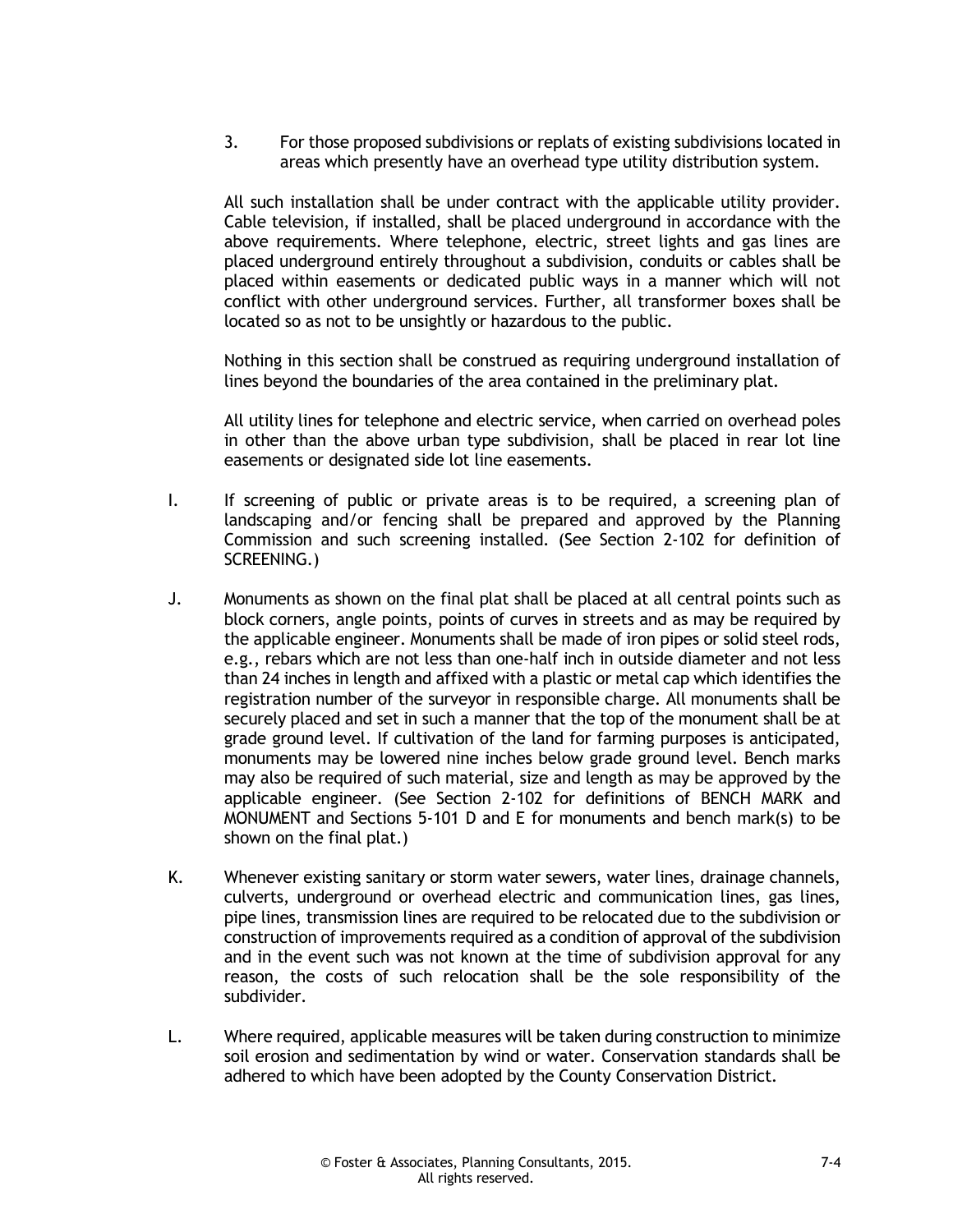#### **103 Exceptions for Existing Improvements.**

- A. Where the proposed subdivision is a resubdivision or concerns an area presently having any or all required improvements as set out in Section 7-102 and where such improvements meet the requirements of said section and are in good condition as determined by the applicable Governing Body, no further provision need be made by the subdivider to duplicate such improvements. Where such existing improvements, however, do not meet the requirements, the subdivider shall provide for the repair, correction or replacement of such improvements so that all improvements will then meet the aforesaid requirements.
- B. Where the proposed subdivision is a resubdivision or concerns an area presently abutting or containing any existing public street of less than the minimum required right of way width or roadway width, land shall be dedicated in so far as is possible so as to provide for a minimum street right of way width and an additional roadway pavement meeting the minimum standards as set by these regulations. The applicable Governing Body shall determine what adjustment to make where the aforesaid widenings merge with existing streets which are of smaller width at the boundary of such proposed subdivision. The minimum right of way and roadway width required by these regulations may be reduced to match an existing roadway system if the extension of such roadway is already improved at each end of the roadway in the subdivision.
- **104 Agreement and Guarantees for Installation of Required Improvements.** Except for monuments, one of the following methods shall be used by the subdivider to guarantee that improvements required by these regulations can or will be installed in accordance with approved plans and specifications. This does not preclude the possibility that the applicable Governing Body may, at its discretion and in recognition of its financial position, share in the cost of improvements, especially oversized improvements which may benefit other related areas or the municipality-at-large: (See Section 2-102 for definition of HOMEOWNERS' ASSOCIATION.)
	- A. Fiscal sureties may be offered and the following shall apply: (See Section 2-102 for definition of DEVELOPER'S AGREEMENT.)
		- 1. The subdivider shall enter into a **"Developer's Agreement"** with the applicable Governing Body under which the subdivider agrees to install such required improvements. Such agreement shall be conditioned upon the acceptance of the final plat by the applicable Governing Body and filed with the applicable Clerk.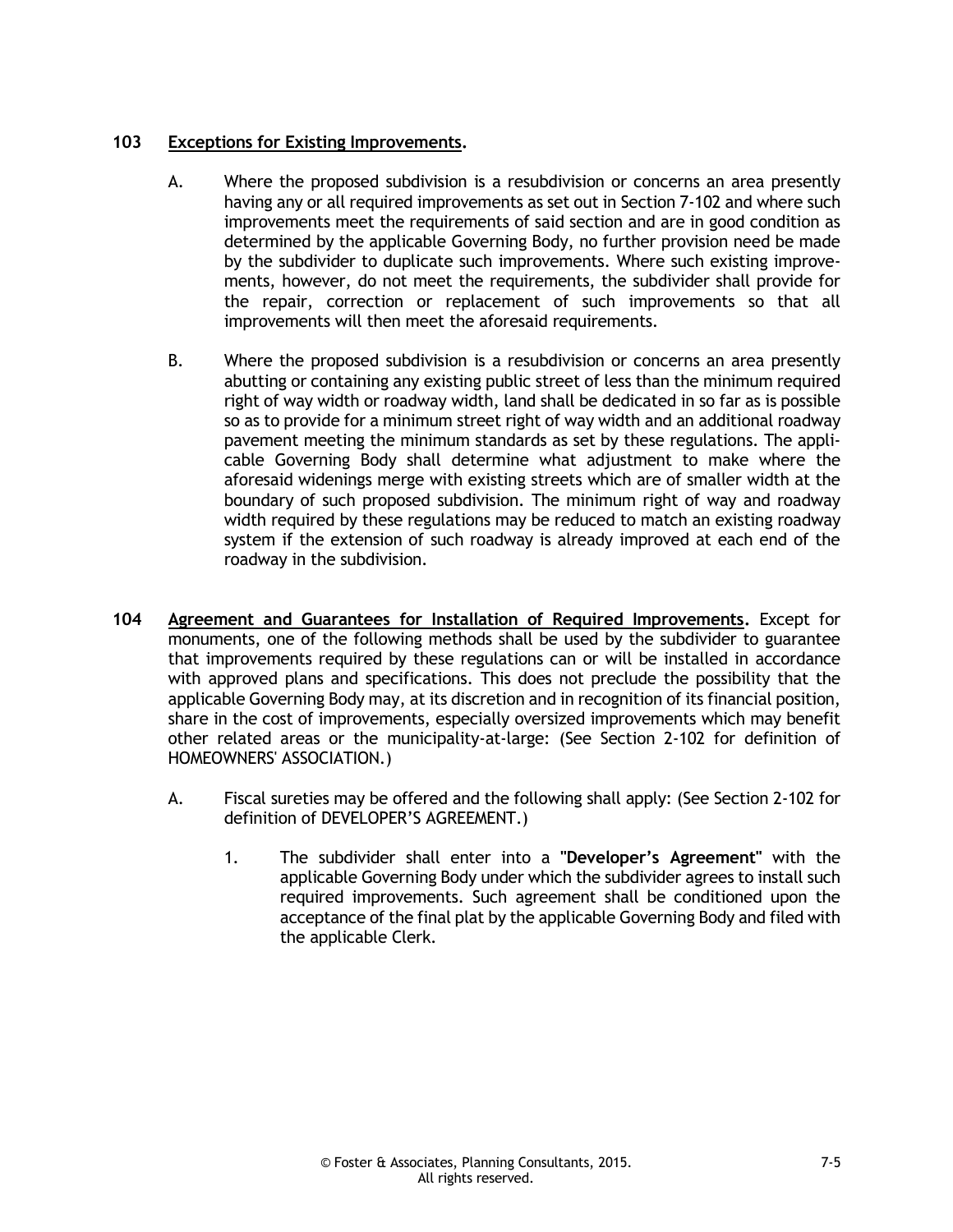- 2. Simultaneously with the execution of the Developer's Agreement provided for in Section 7-104A1, the subdivider shall furnish a corporate completion bond by a firm authorized to do business in Kansas with good and sufficient sureties thereon or a cashier's check, escrow account or irrevocable letter of credit in favor of the applicable Governing Body, in the amount of the estimated cost as approved by the official responsible for setting and enforcing the applicable design and construction standards of the installation of the required improvements. Such financial guarantee shall be conditioned upon the acceptance of the final plat and further conditioned upon the actual completion and satisfactory installation of such required improvements within two years from the date that the final plat is accepted by the Governing Body.
- 3. Simultaneously with the execution of the Developer's Agreement provided for in Section 7-104A1, if the subdivider furnishes a corporate completion bond, he or she shall also deposit in escrow with the applicable Governing Body cash in the amount of 15% of the cost of all improvements to be made in accordance with the plans and specifications for required improvements or an equivalent amount in the form of a maintenance bond or other securities that may be deemed sufficient by the applicable Governing Body. If a subdivider furnishes a cashier's check, escrow account or irrevocable letter of credit, 15% of the amount of such guarantees shall be returned by, or held as a deposit in escrow after, the final completion of such improvements. The subdivider shall agree that such deposit in escrow may be held by the applicable Governing Body for a period of 18 months after such improvements are completed for the purpose of:
	- a. Guaranteeing and securing the correction of any defect in material or workmanship furnished for such improvements, latent in character, and not discernible at the time of final inspection or acceptance by the applicable Governing Body; and
	- b. Guarantee against any damage to such improvements by reason of the settling of the ground, base or foundation thereof.

Such escrow agreement shall provide that, as such defects have so developed, that the deposit may be applied by the applicable Governing Body for any amounts incurred correcting such defects; and that the balance of such deposit, if any, held at the end of such 18-month period shall be returned by the applicable Governing Body to the depositor, or paid to the order of the depositor without payment of interest.

- B. Petitions to the applicable Governing Body may be submitted as a means of guaranteeing to such Governing Body the authority to install improvements at such time as they deem appropriate. Petitions may be submitted only when the following conditions exist:
	- 1. The petitions must be valid as may be provided for under Kansas law.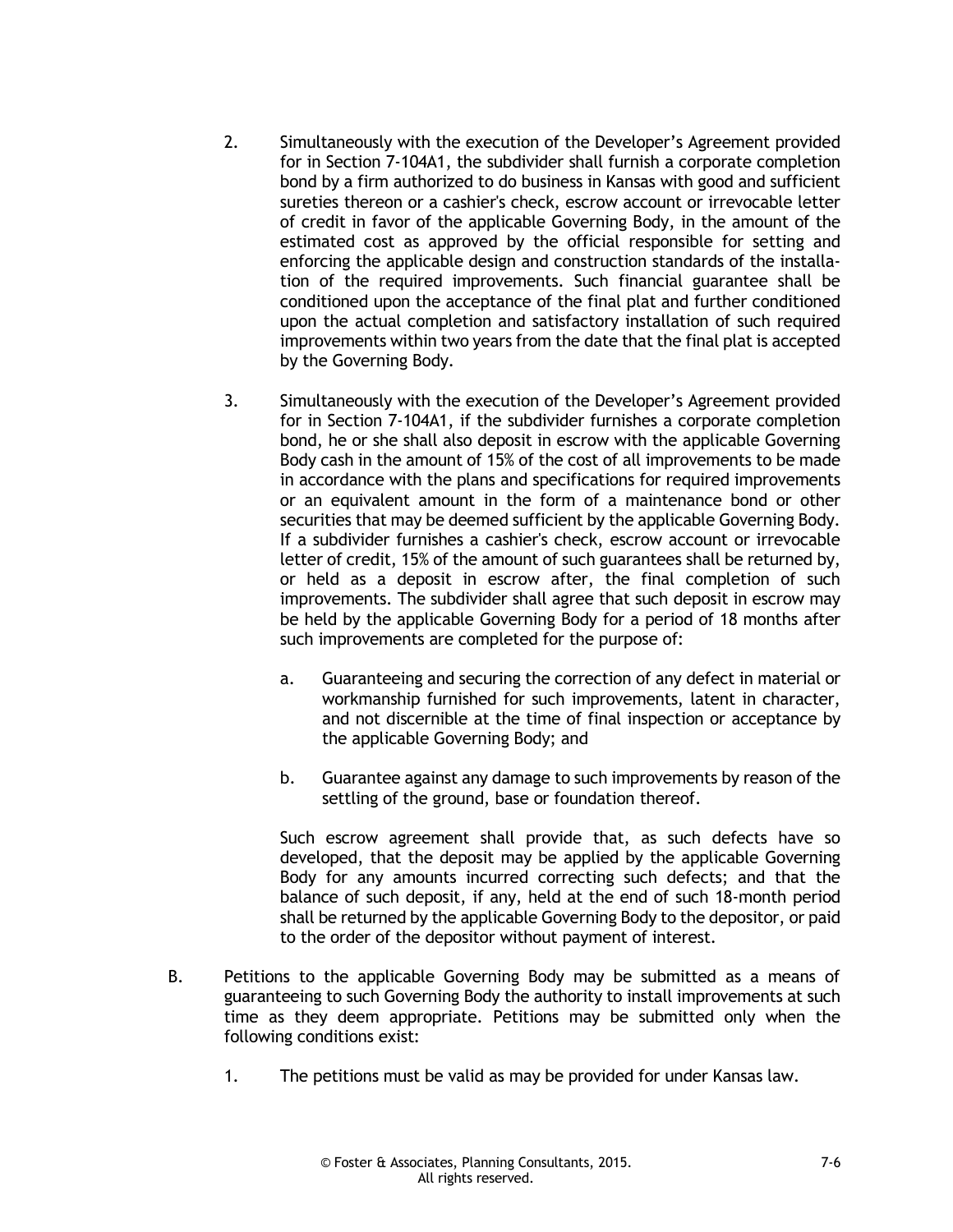- 2. The petitions must be approved by the applicable Governing Body concurrently with the acceptance of the final plat.
- 3. The initiating resolution for such improvement must be adopted by the applicable Governing Body concurrently with the petition approval or as soon thereafter as may be provided by law. The cost of the publication of said resolution shall be borne by the subdivider.
- 4. A certificate signed by the petitioner must be recorded with the County Register of Deeds stating that such petitions have been filed and approved by the applicable Governing Body and that certain land within the plat as described will be liable in the future for special assessment for the required improvements authorized.
- C. For streets and related drainage only in rural type subdivisions, preconstruction of improvements as an alternative method of guaranteeing their installation may be used if approved by the County Governing Body. In this event, the subdivider may request such Governing Body to hold the final plat acceptance until such time as an inspection certifies that the required improvements have been properly constructed. Such a preconstruction procedure shall be temporarily conditioned on subsequent acceptance of the final plat and a time limit for actual construction mutually agreed upon. Maintenance guarantees may also be required if deemed desirable. (See Section 7-104A3 for maintenance guarantee methods.)
- D. The subdivider shall, prior to the acceptance of the final plat, submit a letter from the utility provider(s) involved stating that satisfactory arrangements have been made by the subdivider guaranteeing the installation of their respective services.
- E. Monuments and bench marks shall be installed and their installation certified by a licensed land surveyor on the final plat before such plat is recorded with the County Register of Deeds. (See Section 5-101 Q 1 for Land Surveyor's Certificate.)
- **105 Off-site Improvements.** The applicable Governing Body may, upon making a finding of necessity, require the subdivider to install or upgrade off-site improvements located outside the perimeter of a subdivision if such need is substantially created by a proposed subdivision. Such off-site improvements should be within dedicated rights of way or easements and serve a public purpose. The financing and guaranteeing of such improvements shall be administered as if they were the same as on-site improvements under Section 7-104. The applicable Governing Body may require such subdivision to participate in the following facilities and improvements, or any other off-site improvements as recommended by the Planning Commission, if the need is created by a proposed subdivision:
	- A. Drainage improvements;
	- B. Pedestrian ways and sidewalks;
	- C. Screening;
	- D. Special grading requirements;
	- E. Street improvements; or
	- F. Traffic control devices.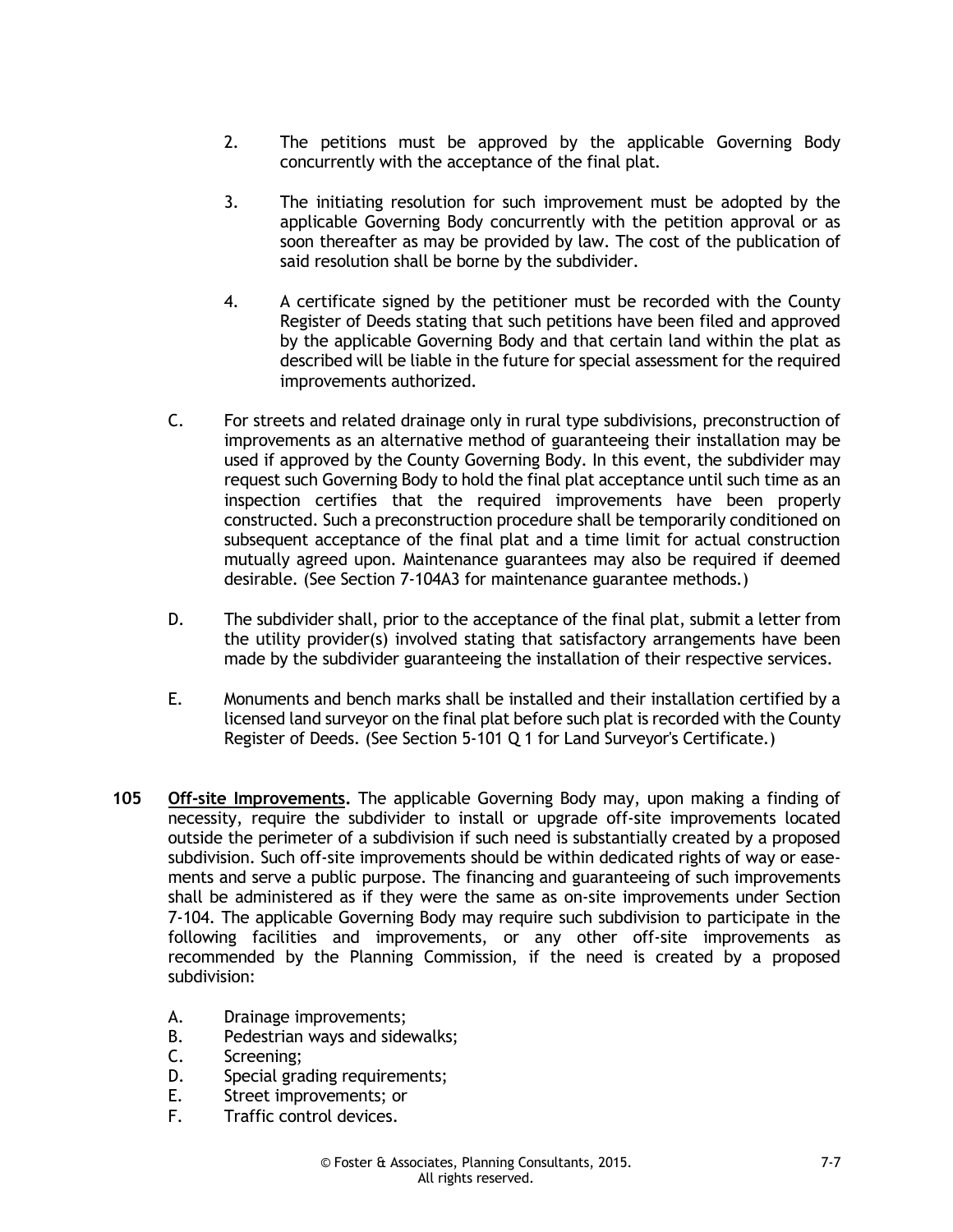#### **ARTICLE 8. IMPROVEMENT PROCEDURES**

- **100 Submittal of Petitions.** If petitions are proposed to meet the requirements of Article 7, the subdivider shall so indicate at the time of submittal of the preliminary plat. If the petition method is authorized by the applicable Governing Body, petitions shall accompany the final plat for approval by such Governing Body.
- **101 Final Improvement Plans.** When the use of petitions has not been requested by the subdivider or authorized by the applicable Governing Body and a letter(s) of satisfactory arrangements from a utility provider(s) are not being utilized to guarantee improvements (See Section 7-104D for letter from utility), the subdivider shall have prepared by an engineer (which may be contracted for privately or with any governmental agency or utility), engineering drawings for proposed required improvements containing the data and information specified in Section 8-101A. Such drawings shall be certified by a licensed engineer and shall be submitted to the applicable reviewing official in duplicate at least 20 days prior to the date that approval is requested.
	- A. Content. The engineering drawings shall contain the following data plus additional information deemed necessary by the applicable engineer:
		- 1. Plans, details, specifications and cost estimates for roadway, alley and sidewalk construction; including plans, profile indicating existing topography and elevation including curb and sidewalk elevation when required, intersection control elevation and paving geometrics for each street with a typical cross section of the roadway. The profiles of grade lines shall be shown to a scale of one inch equals 100 feet horizontal, and one inch equals 10 feet vertical; or to a scale approved by the applicable engineer. This information shall be shown on standard plan and profile sheets unless otherwise required by such engineer and use topographic information cited in Section 5-100B3.
		- 2. Plans, profiles, details, specifications and cost estimates of proposed storm drainage improvements.
		- 3. Plans, profiles, details, specifications and cost estimates of proposed water distribution system, water supply facilities and fire hydrants.
		- 4. Plans, profiles, details, specifications and cost estimates of proposed sanitary sewage system.
		- 5. All plans for other utilities such as for electric, gas and telephone shall be prepared by or at the direction of the utility providing the service.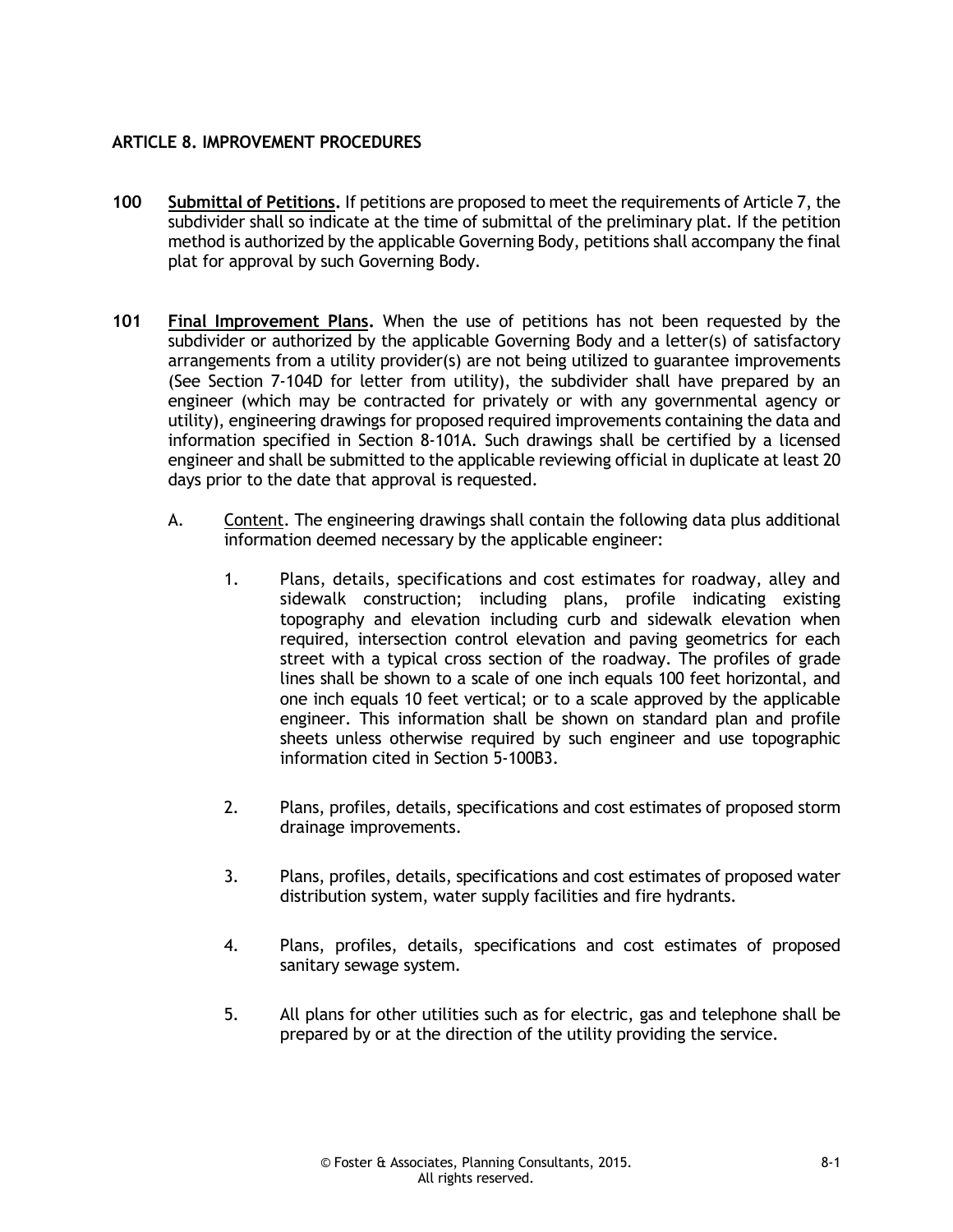- B. Review. The applicable engineer, official or agency responsible for determining specifications and standards shall review all engineering drawings in order to determine whether such drawings are consistent with the approved final plat and comply with the design standards. If such drawings are consistent and so comply, the reviewing official shall forward to the applicable Governing Body a notice to that effect. In the event that the drawings do not so comply, the reviewing official shall notify the subdivider of the specific manner in which such drawings do not comply, and he or she may then correct such drawings. If such drawings are not corrected, the reviewing official shall forward to such Governing Body a notice as to the items of nonconformity or noncompliance.
- **102 Construction of Improvements.** No improvements shall be constructed nor shall any work preliminary thereto be done, except as provided for under a preconstruction agreement in rural-type subdivisions, until such time as the engineering construction drawings shall have been approved and there shall have been compliance with all of the requirements relating to the Subdivider's Agreement and such guarantees as are specified in Section 7-104 of these regulations.
	- A. Inspection. All improvements constructed or erected shall be subject to inspection by the applicable engineer or official responsible for setting and enforcing the applicable design and construction standards of the required improvements. The cost attributable to all inspections required by these regulations shall be charged to and paid by the subdivider. In so far as is possible, the subdivider shall give at least 48 hours notification to such official prior to the performance of any inspection work.
	- B. Inspection Procedures. After notice is received as specified in Section 8-102A above, the applicable engineer or official designated may conduct an on-site inspection to determine that the work complies with the approved engineering plans and specifications. If in the opinion of such engineer or official, the work does not comply with such final drawings, he or she shall have authority to order that all such work shall be terminated until such time as necessary steps are taken to correct any defects or deficiencies. Upon the correction of such defects or deficiencies, the subdivider shall again notify the applicable engineer or official as provided in Section 8-102A that the work is again ready for inspection.
	- C. Final Inspection. Upon completion of all improvements within the area covered by the final plat, the subdivider shall notify the applicable engineer or official designated in Section 8-102A above, who shall thereupon conduct a final inspection of all improvements installed. If such final inspection indicates that there are any defects or deficiencies in such improvements as installed, or if there are any deviations in such improvements as installed from the final engineering plans and specifications, he or she shall notify the subdivider in writing and the subdivider shall, at their sole cost and expense, correct such defects or deviations within six months of the date of notification. When such defects, deficiencies or deviations have been corrected, the subdivider shall notify the official that the improvements are again ready for final inspection. After the final inspection is made and before acceptance of the improvement by the applicable Governing Body, the subdivider shall file a statement with the engineer or official which is executed by the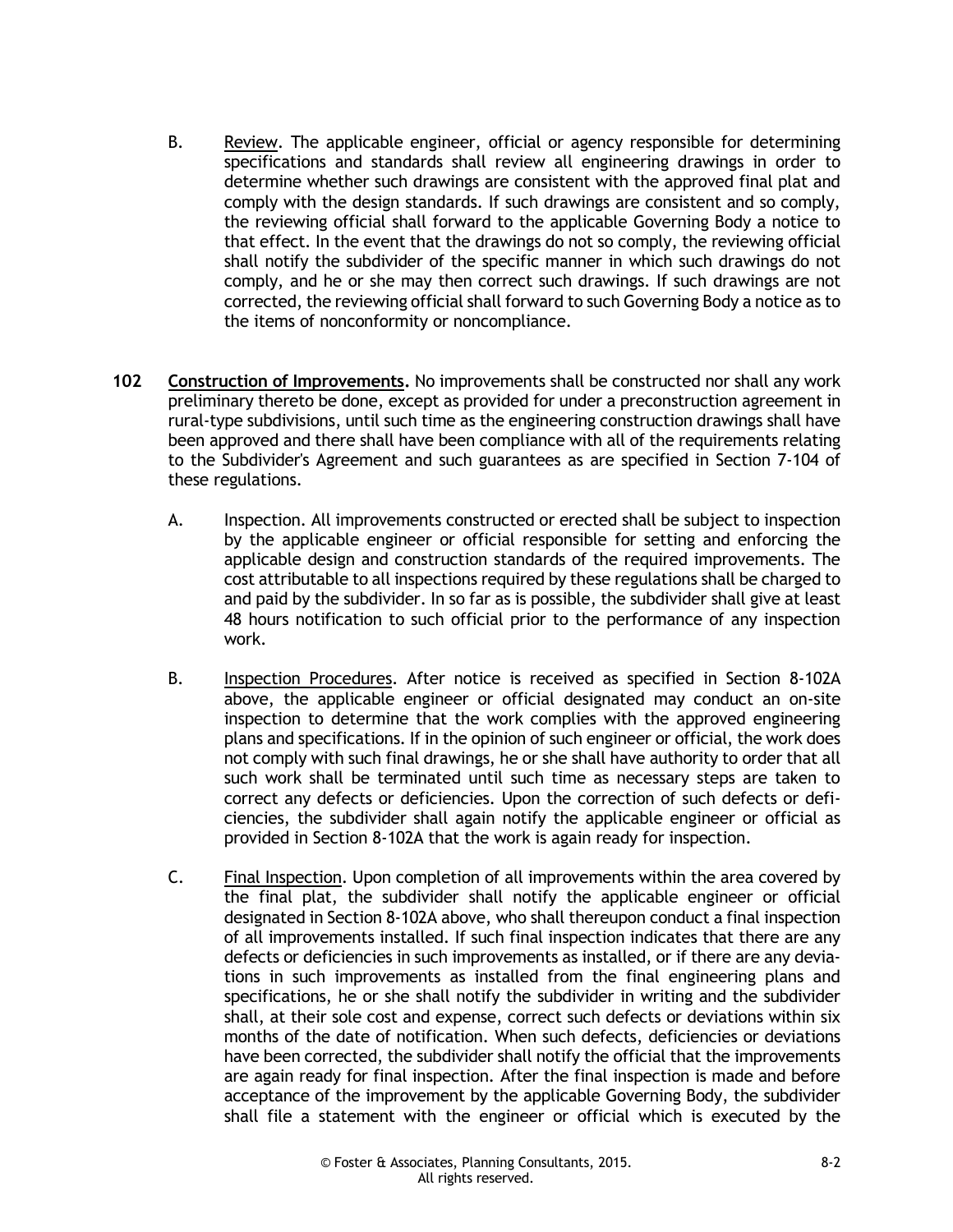subdivider, certifying that all obligations incurred in the construction of the improvement involved have been properly paid and settled.

**103 Acceptance of Improvements.** If a final inspection indicates that all improvements as installed contain no unacceptable defects, deficiencies or deviations, within 15 days from the submission of the subdivider's statement of obligation paid, the applicable engineer or official designated shall certify to the applicable Governing Body and utility provider(s) that all improvements have been installed in conformity with the engineering plans and specifications accompanying the final plat. Upon the receipt by the applicable Governing Body of such notification and in conformity with the requirements of these regulations and all other applicable statutes, ordinances and regulations, such Governing Body shall thereupon by resolution or utility by letter formally accept such improvements. The improvements shall become the property of such Governing Body or utility provider involved. Prior to this final action, however, neither the acceptance of the final plat, any subsequent annexation to the City or irrespective of any act(s) of employees, such actions shall not constitute their formal acceptance of improvements.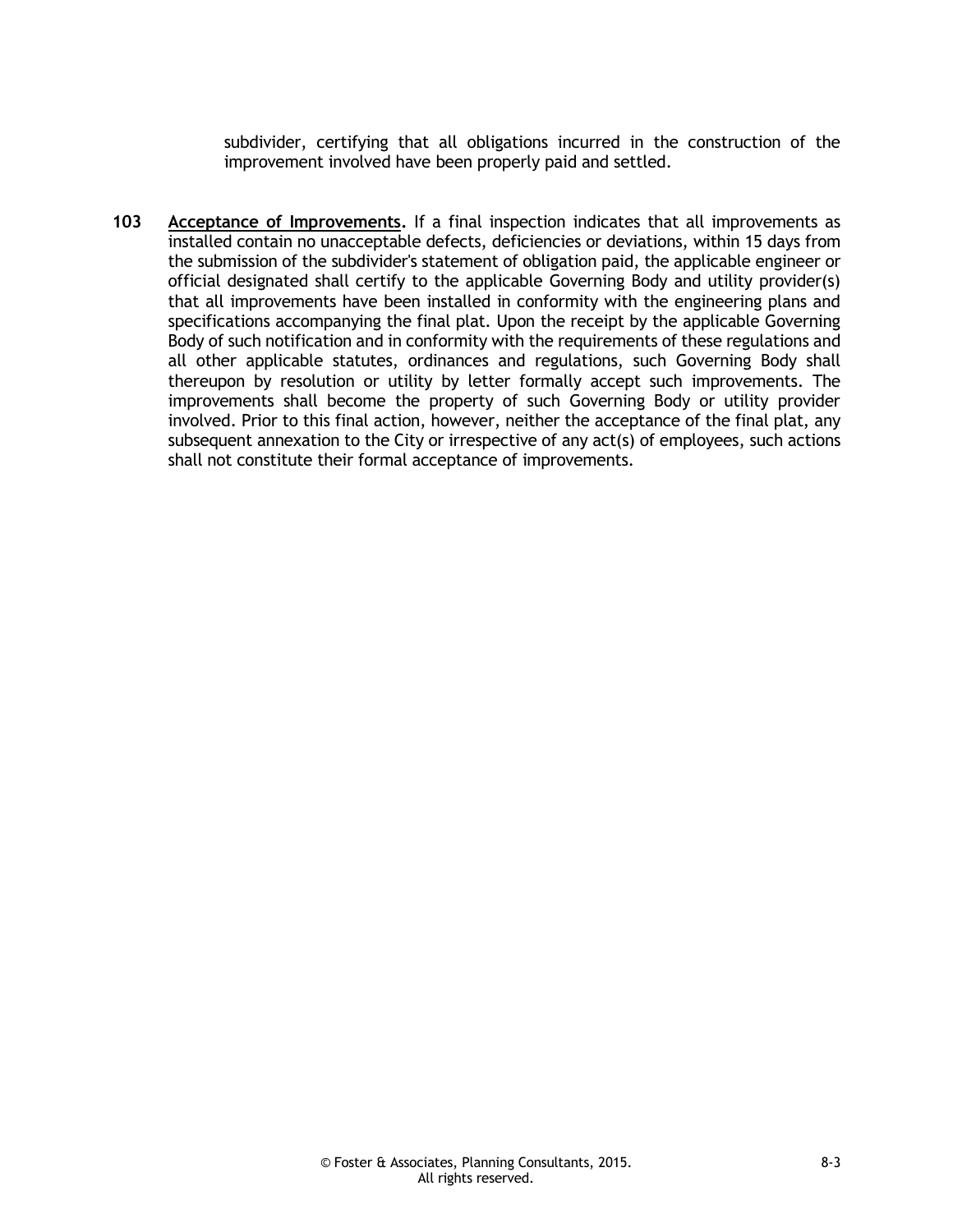#### **ARTICLE 9. PROCEDURE FOR APPROVAL OF LOT SPLITS**

**100 Application Procedure.** The Planning Commission is hereby authorized to approve or disapprove lot splits. An application with the required fee for a lot split approval shall be submitted to the Subdivision Administrator by the owner of the land at least 20 days prior to the next regular meeting of the Planning Commission. (See Section 3-109 for Fees.) Four copies of a drawing to scale of the lots involved if there are no structures on the lot shall accompany the application or four copies of a survey if there are structures on the lot showing the precise location of structures thereon. Each drawing or survey shall show the location, dimensions and legal description of the proposed split; the square footage contained in each portion of the original lot; all existing easements including public reservations such as building setback lines or access control and a certificate of approval as worded in Section 9-101C. (See Section 2-102 for definition of LOT SPLIT.)

Written notices shall be distributed by the Administrator to all owners of land adjacent to the property proposed to be split including such owners across the street or other public way. The application for a lot split must be accompanied by a list of the names and addresses of all persons to receive notices. Such owners shall have 10 days from the date of mailing the notification to inform the Administrator of any protest or concerns they may have on the lot split. The 10 day waiting period may be waived upon presentation of a written statement of no objection from those to be notified.

- **101 Approval Guidelines.** Approval or disapproval of lot splits shall be made based on the following guidelines:
	- A. A lot split shall **not** be approved unless all of the following requirements have or can be satisfied:
		- 1. A new street or alley or extension of an existing street or alley is required or proposed.
		- 2. A vacation of streets, alleys, setback lines, access control or easements is required and has not been satisfied.
		- 3. Such action will result in significant increases in service requirements, e.g., utilities, drainage, sidewalks, traffic control, streets, etc. or will interfere with maintaining existing service levels, e.g., additional curb cuts, repaving, etc.
		- 4. There is less street right of way than required by these regulations or the Comprehensive Plan unless such dedication can be made by separate instrument.
		- 5. All easement requirements have not been satisfied.
		- 6. Such split will result in a lot without direct access from its frontage to an opened public street. (See Section 6-106 for Access.)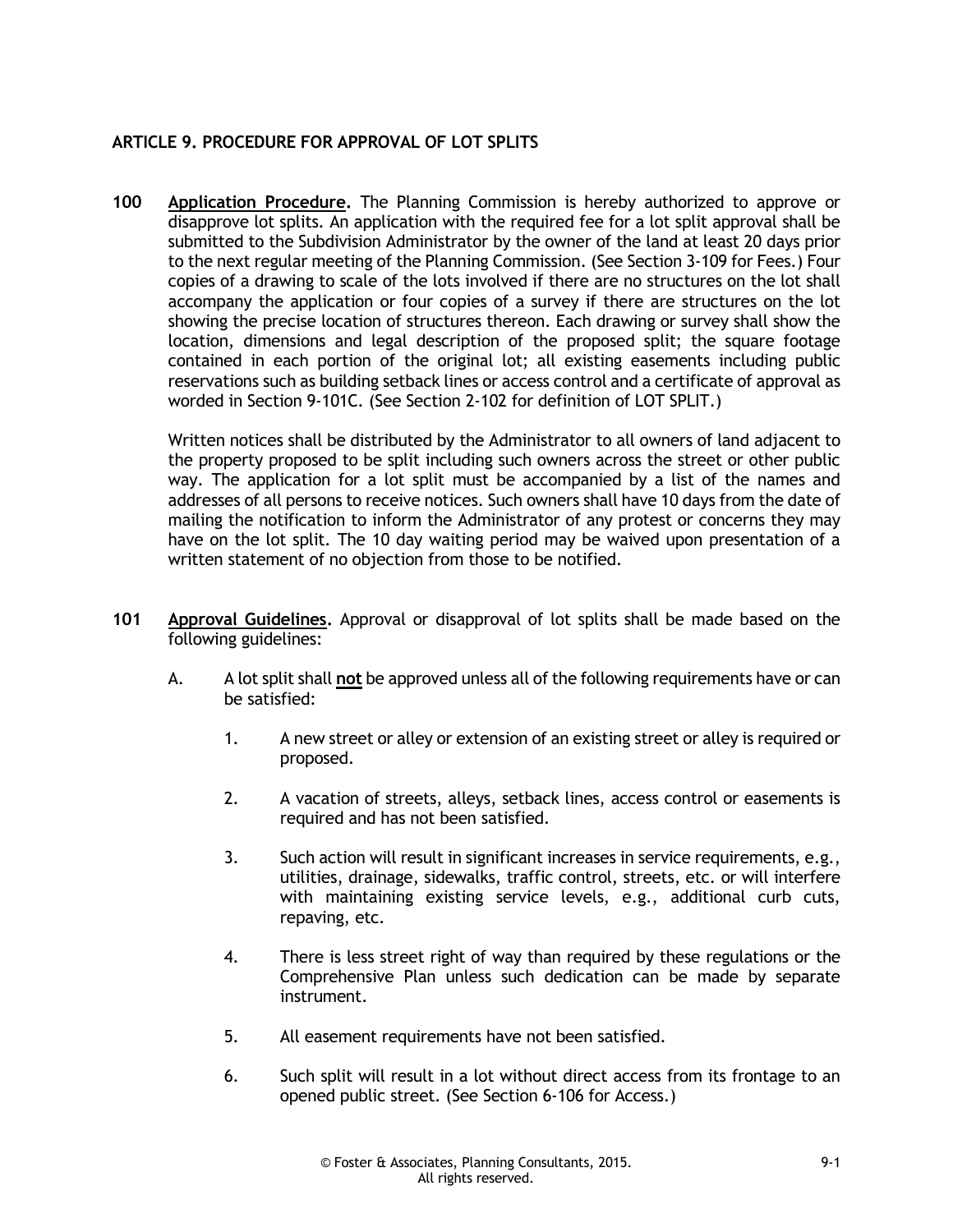- 7. A substandard sized lot will be created or an existing structure will not be able to meet all yard requirements according to applicable zoning regulations or sanitary code.
- 8. The lot is subject to periodic flooding which cannot be feasibly corrected in order to properly develop the lot.
- 9. The lot has been previously split without replatting.
- B. The Planning Commission may make such additional requirements as deemed necessary to carry out the intent and purpose of existing land development regulations and applicable Governing Body policy. Requirements may include, but not be limited to, the installation of public facilities, water supply and sewage disposal and/or the dedication of right of way and easements.
- C. The Planning Commission shall, in writing, either approve with or without conditions or disapprove the lot split within 45 days of application. If approved, and after all conditions have been met, the Chairperson of the Planning Commission shall sign the following certificate of approval as required on the lot split drawing or survey. Acknowledgement of the certificate may be made by a notary public or by the County Clerk, Register of Deeds, Mayor or Clerk. (See K.S.A. 58-2211, as amended.)

#### **CERTIFICATE OF LOT SPLIT APPROVAL**

**STATE OF KANSAS ) ) ss CITY OF STERLING )**

I hereby certify that this lot split has been examined by the Sterling City Planning Commission and found to comply with the Subdivision Regulations of the City of Sterling, Kansas, and is, therefore, approved for recording.

Date: , 20 .

**Chairperson** 

(Print Name)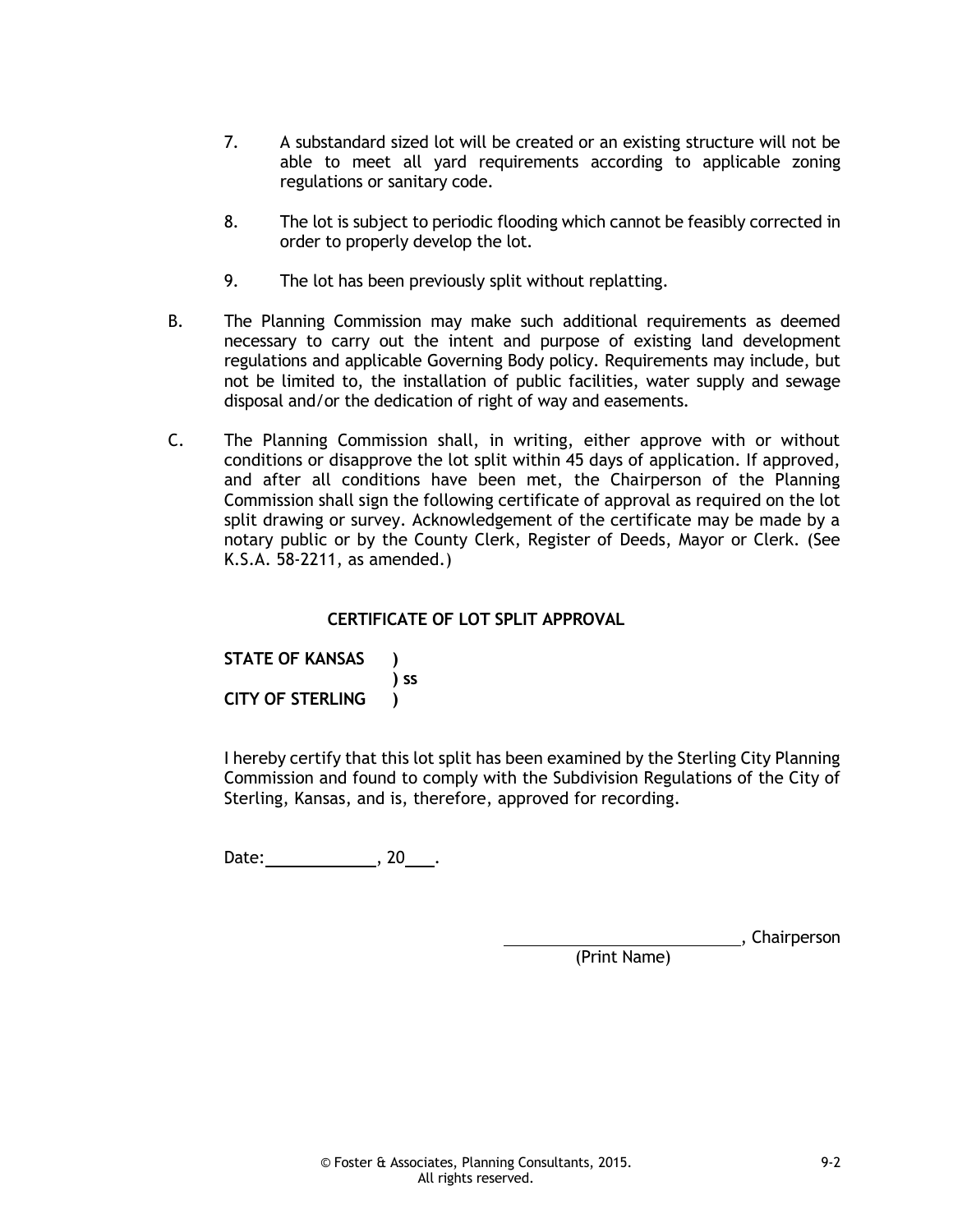| <b>STATE OF KANSAS</b>  | <b>SS</b>                                                                                                    |                 |
|-------------------------|--------------------------------------------------------------------------------------------------------------|-----------------|
| <b>COUNTY OF RICE</b>   |                                                                                                              |                 |
|                         | The foregoing instrument was acknowledged before me this _____ day of<br>$\,$ , 20, by $\,$ (Name of Person) |                 |
| (S E A L)               |                                                                                                              | , Notary Public |
| My appointment expires: |                                                                                                              |                 |

A copy thereof shall be filed by the Subdivision Administrator with the applicable official charged with issuing building and/or zoning permits and two copies shall be furnished to the applicant, one of which the applicant shall file with the County Register of Deeds.

**102 Exception for Industrial Plats.** According to K.S.A. 12-752(f), a lot which is zoned for industrial purposes and for which a plat has been officially recorded may be further divided into two or more tracts without further replatting such a lot; provided, that none of the conditions under Section 9-101A is found to exist or has not otherwise been satisfied.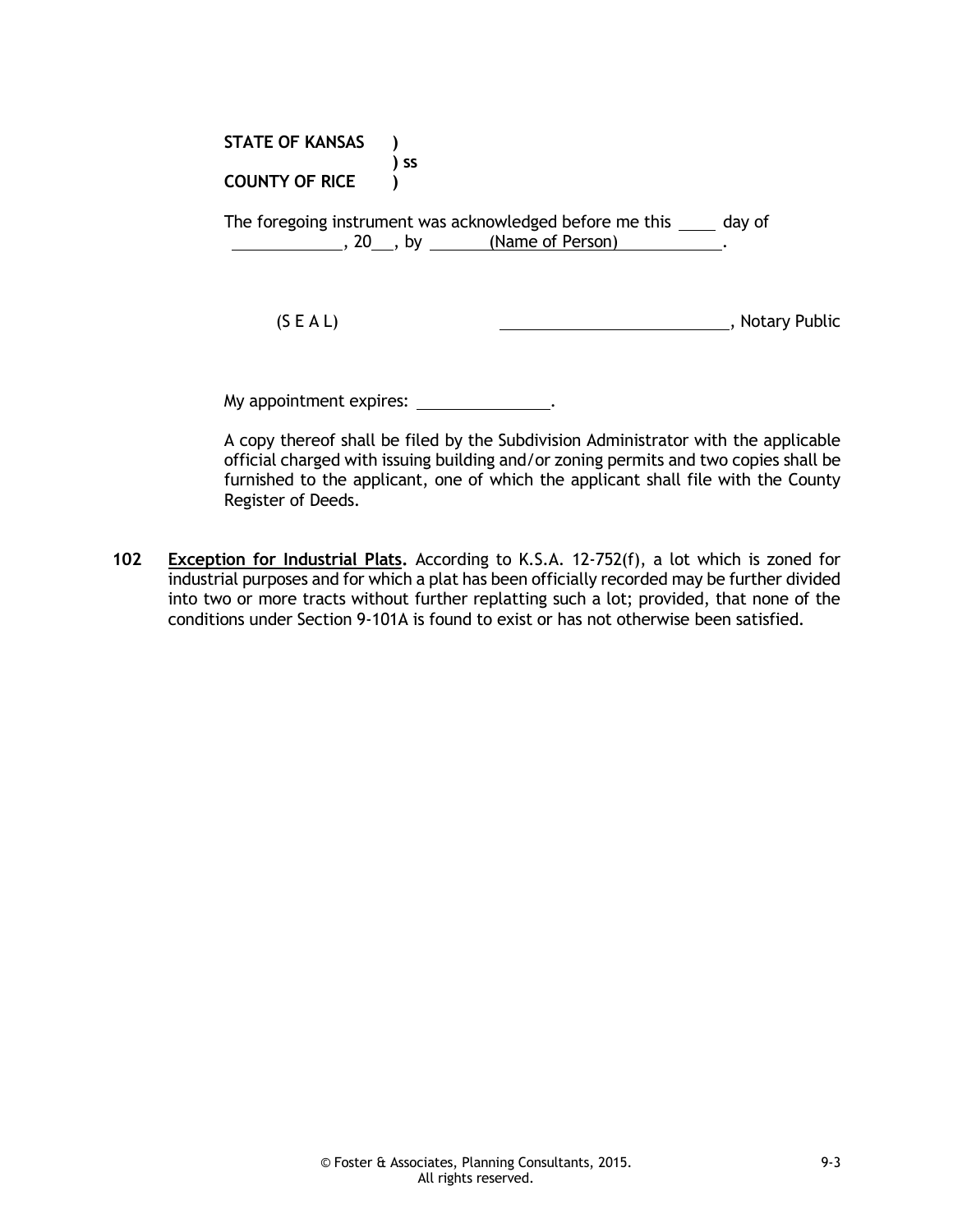#### **ARTICLE 10. VACATIONS AND CORRECTIONS**

#### **100 Vacation of Unrecorded Plat.**

- A. Upon written request of the subdivider to the Planning Commission, a preliminary or final plat may be withdrawn from consideration either before or after approval by the Commission. Upon approval of the request by a motion of the Commission, the Subdivision Administrator is automatically directed to remove the case file from the City records.
- B. Upon written request of the subdivider to the Clerk, a final plat for which dedications, if any, have been accepted by the applicable Governing Body may be vacated by motion of such Governing Body; provided, that (1) the plat has not been recorded; (2) no lots have been sold or transferred; and (3) no improvements have been installed. After the plat is vacated, the Administrator shall see that all fiscal sureties are returned to the subdivider except for those expenditures which have been incurred by the City or County in administrative, legal or engineering costs prior to the date of the request for vacation. Upon the return of such sureties, the Administrator is automatically directed to remove the case file including any petitions from the City records.
- C. Upon determining from the County Register of Deeds that a final plat has not been recorded within 60 days from its final acceptance by the Governing Body or within 15 days after a final acceptance by the County Governing Body under the preconstruction procedures of Section 7-104C, the Administrator shall notify the subdivider that the plat is null and void and that the case file will be removed from the City records within 30 days unless a reapplication for platting is received during that time. (See Section 4-112 for Recording of Final Plat.)

#### **101 Vacation of Recorded Plat.**

- A. (Inside the City or in the extraterritorial subdivision jurisdiction area.) Recorded plats may be vacated by either replatting according to Section 10-101A1 below or directly vacated according to Section 10-101A2:
	- 1. According to K.S.A. 12-512b, any recorded plat or part thereof or street, alley or other public reservation, including, without limitation, easements, dedicated building setback lines and access control, whether established by instrument, condemnation or earlier plats, shall be vacated both as to use and as to title without any further proceedings upon the filing and recording with the County Register of Deeds in accordance with K.S.A. 12-403, any plat or replat duly executed in accordance with these regulations which embraces the same lands as those heretofore embraced by the earlier plat or part thereof or street, alley or other public reservation. Streets, alleys or other public reservations which may be vacated shall revert, as provided for in K.S.A. 12-506, to abutting property owners according to their frontage thereon; provided, that such land to be reverted was derived directly or indirectly from the owner of the land from which such street, alley or public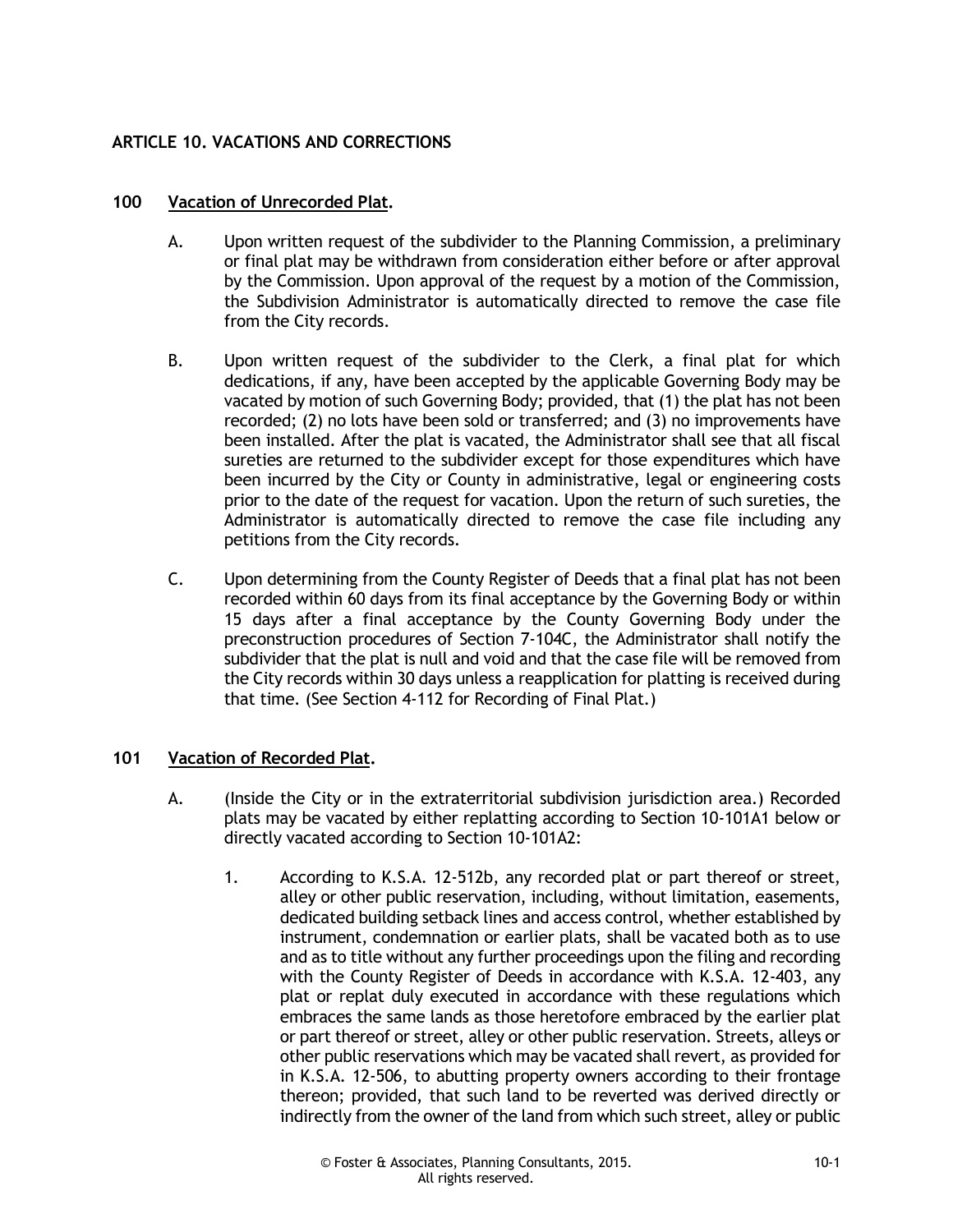reservation was originally platted. The proper completion of the Owner's Certificate and Dedication as required by Section 5-101 Q 2 shall constitute appropriate notice to all persons having property rights or interests affected by the above platting or replatting.

2. Recorded plats may also be vacated without replatting. The procedure is the same as provided for in Section 10-103.

#### **102 Correction of Platting Errors.**

A. According to K.S.A. 12-420, procedures are provided to correct certain platting errors. If, after recording a final plat, an error is found in distances, angles, bearings, subdivision or street names, block or lot numbers, the computation of dimension or elevation or other details of the plat, except in connection with the outer boundaries of the plat, and if the property described in that part of the plat containing the error is under the ownership of the person who caused the plat to be prepared, the applicable City or County Engineer, after substantiation of the existence of the error, may file an affidavit with the County Register of Deeds that the error was made. The affidavit shall describe the nature and extent of the error and the appropriate correction. The Register of Deeds shall record the affidavit and shall place in the margin of the recorded plat a notation that the affidavit has been filed, the date of filing and the book and page where it is recorded. The filing of the affidavit shall correct any such errors, but shall have no effect on the validity of the plat or any property interest recorded by reference thereto. A copy of the recorded affidavit shall be filed with the Subdivision Administrator. The County will bill the person requesting the correction for engineering costs and recording fees.

#### **103 Vacation of Streets, Alleys, Easements and Plats.**

- A. (Inside the City only.) According to K.S.A. 12-504 and 505, the following procedures are provided to vacate streets, alleys or other public reservations such as, but not limited to public easements, dedicated building setback lines, access control, or a part thereof, and including all or parts of recorded plats:\*
	- 1. Petitions for vacations received from the Governing Body, the owner of platted land or the owner of land adjoining on both sides of any street, alley, easement or other public reservation may be filed with the Clerk and transmitted to the Subdivision Administrator for processing. All may nongovernmental petitioners will be billed a processing fee. (See Section 3-109 for Fees.) The Planning Commission shall give public notice of a hearing on a proposed vacation by publication once in the official city newspaper by the Subdivision Administrator. At least **20 days shall elapse** between the date of such publication and the date set for such hearing. Such notice shall state (1) the nature of the vacation petition, (2) the legal

<sup>\*</sup>Note: The same statutory procedure may be used to exclude a portion of land from the boundaries of the City, i.e., the land could also be "deannexed".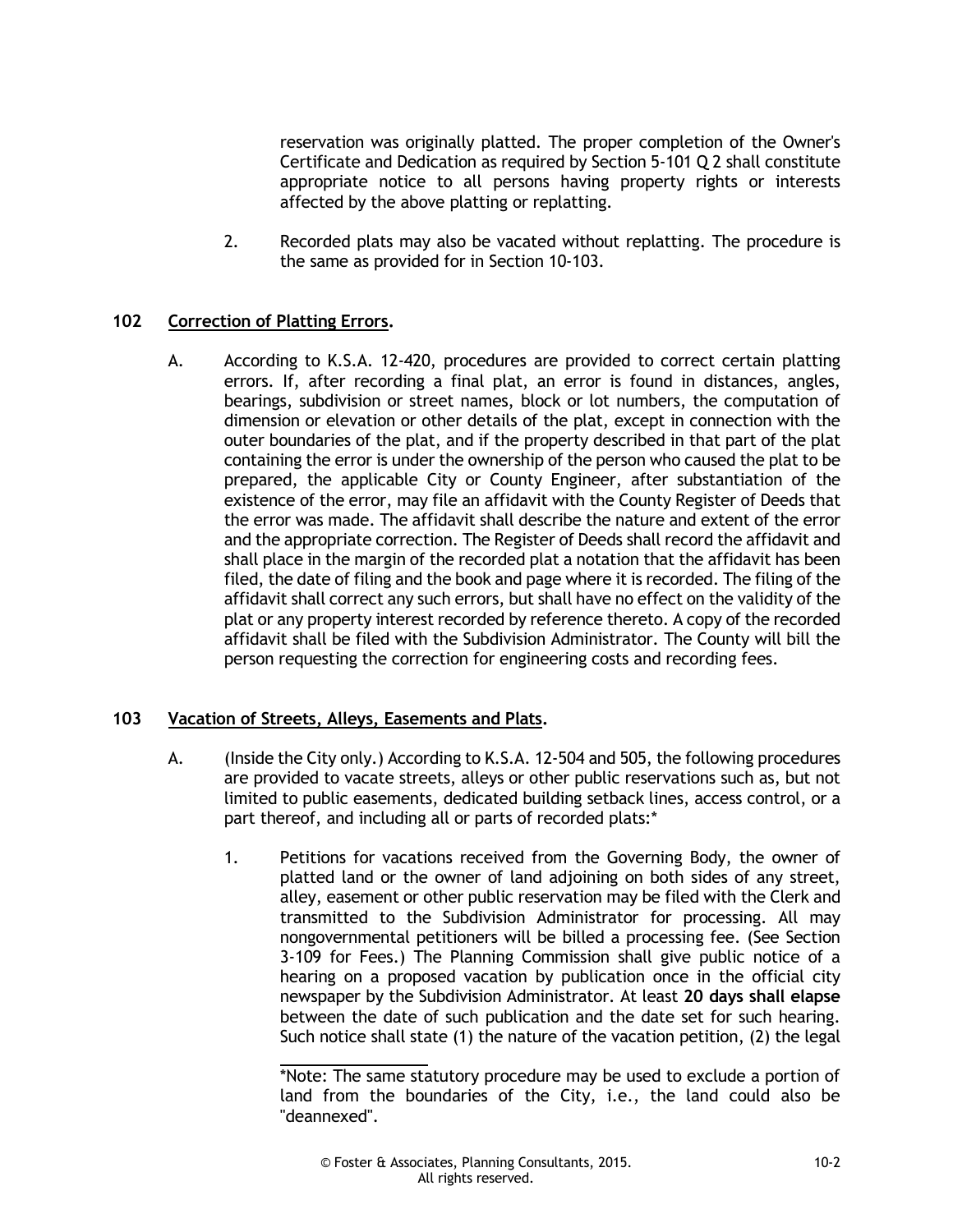description of the property and (3) the date, time and place for the hearing before the Planning Commission. The notice may contain the information that the hearing may be adjourned from time to time upon a motion to continue in the future at some stated date, time and place. Furthermore, the Commission by rule shall mail a notice to all affected utility providers; all owners of land proposed for vacation; all landowners abutting a street, alley or easement including any segment remaining open; and owners on the opposite side of the street from vacations of setbacks and access control. The petitioner(s) shall provide a list of such landowners as required by the Subdivision Administrator, including names, addresses and zip codes. Such notice to providers and landowners shall be mailed so that at least **20 days shall elapse** between the mailing date and the hearing date.

- 2. The Planning Commission shall hold a public hearing to consider a recommendation to the Governing Body as to whether the vacation should be approved or disapproved and with or without conditions attached. At the hearing, the Planning Commission shall hear such testimony as may be presented or as may be required in order to fully understand the true nature of the petition and the propriety of recommending the same. If the Planning Commission determines from the testimony presented that:
	- a. due and legal notice has been given;
	- b. no private rights will be injured or endangered;
	- c. the public will suffer no loss or inconvenience; and
	- d. in justice to the petitioner(s) the vacation should be granted;

then, the Planning Commission shall recommend that such vacation be approved and entered at length in the minutes. Such recommendation may provide for the reservation to the City and/or the owners of any lesser property rights for public utilities, rights of way and easements for public service facilities originally located in such vacated land or planned for the future. The recommendation may be conditioned upon the petitioner's responsibility to remove or relocate all underground or surface utilities or paving in or on the vacated land. The petition shall not be recommended by the Planning Commission nor granted by the Governing Body if a written objection is filed with the Clerk, at or before the hearing, by any owner who would be a proper party to the petition, but has not joined therein. Furthermore, when only a portion of a street, alley or public reservation is proposed to be vacated, the petition shall not be recommended by the Planning Commission nor granted by the Governing Body if a written objection is filed with the Clerk by any owner of lands which adjoin the portion to be vacated. The recommendation of the Planning Commission to the Governing Body shall be made in the same manner as provided by K.S.A. 12-752 for the submission and approval of a final plat. (See Sections 4-107 and 108 for the 60-day time period for consideration of a plat and Section 4-110 for Governing Body approval procedure.) The Planning Commission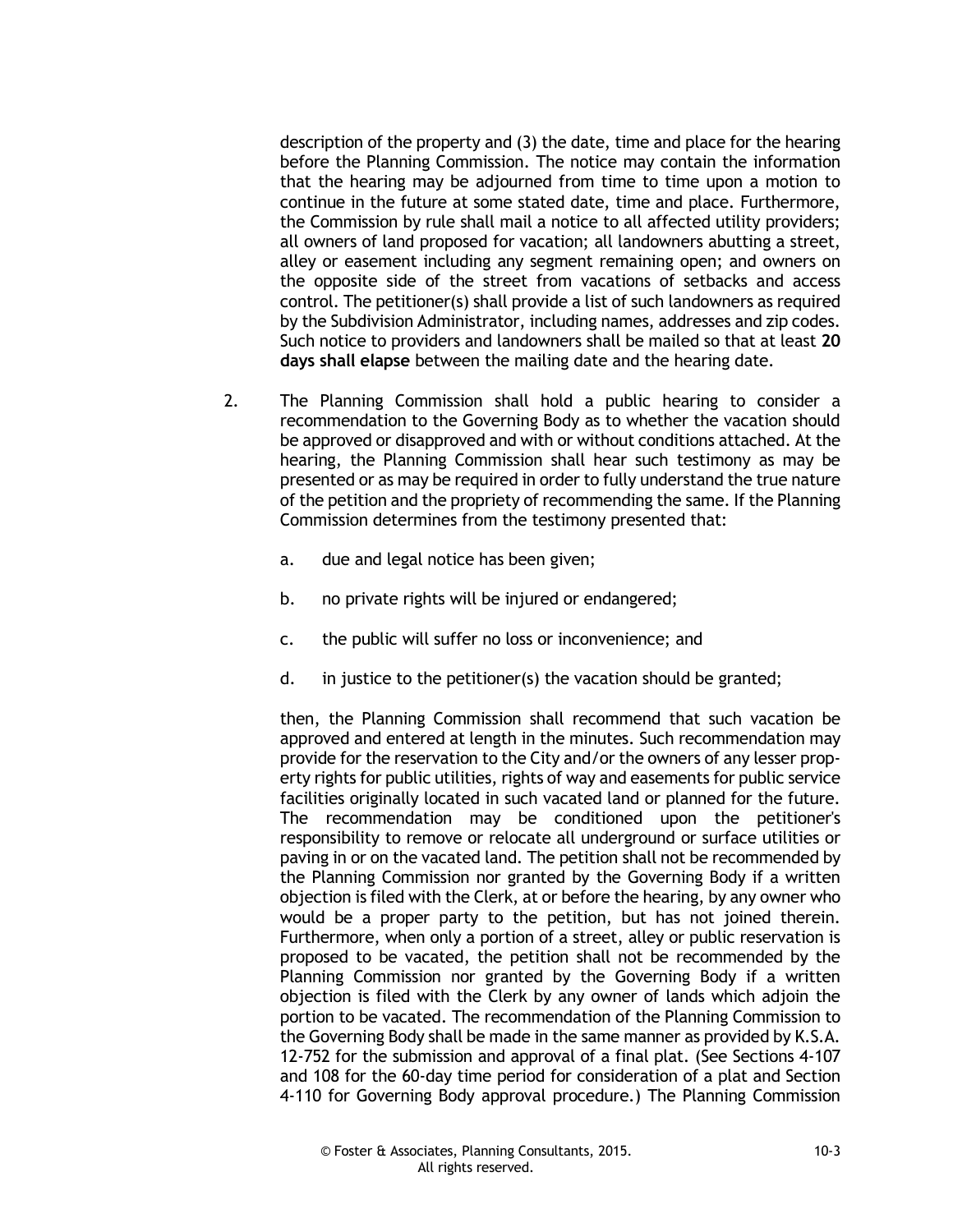shall announce at their hearing when the Governing Body will consider the recommendation on the vacation.

Following the approval of the vacation by the Governing Body in the form of an order, the Clerk shall certify a copy of the order to the County Register of Deeds; however, such certification shall be withheld until such time as any conditions attached to the order have been satisfied. The Register of Deeds shall note on the recorded plat of the "townsite," i.e., the City, or the applicable platted addition, the words, "canceled by order" or "canceled in part by order" and give the book and page where recorded.

B. (In the extraterritorial subdivision jurisdiction area only.)

According to K.S.A. 58-2613 through 2615, the following procedures are provided to vacate streets, alleys, public easements or public reservations, e.g., building setback lines and access control, and including all or parts of recorded plats:

1. The owners of any platted land proposed for vacation or the adjoining owners on both sides of any street, alley, public easement or public reservation, or part thereof, may file a petition to vacate with the Board of County Commissioners. Upon such filing, the County Commissioners shall fix a date, time and place for a hearing and publish a notice in the official county newspaper. At least **20 days shall elapse** between the date of such publication and the date set for the hearing. State statutes also require that notice of the hearing be given to the City Governing Body and the Planning Commission.

If the Commissioners are satisfied at the hearing that:

- a. proper notice has been given;
- b. the public will suffer no loss or inconvenience; and
- c. no private rights will be injured or endangered;

then the Commissioners shall order such vacation be made and entered in the minutes of the proceedings. Such order shall protect and provide for the property rights of public utilities, rights of way and easements for public service facilities in existence and use. No such vacation shall be granted; however, if the City Governing Body protests against such vacation. Furthermore, when only a portion of a street, alley or public reservation is proposed to be vacated, the petition shall not be granted if a written objection is filed with the County Clerk by any owner of land which adjoins the portion to be vacated. The Clerk shall record a certified copy of the order with the County Register of Deeds. The petitioner shall pay the Clerk any cost of the proceedings including publication and recording costs.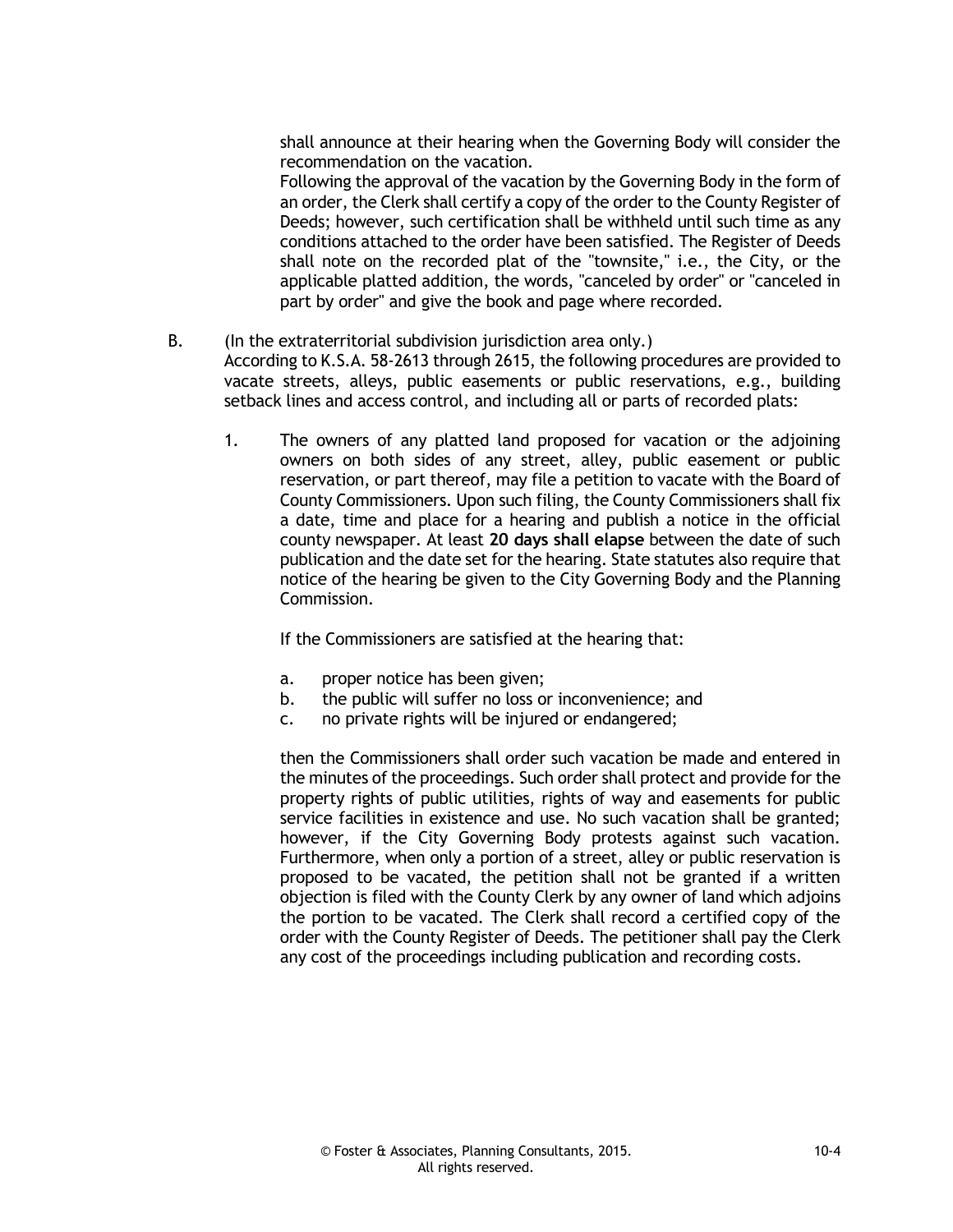- 2. Prior to the above hearing by the Board of County Commissioners, the Planning Commission shall hold a public hearing to consider a recommendation to the Governing Body as to whether the vacation should be recommended for approval by the County Commissioners with or without conditions attached or protested against. The Commission by rule shall mail a notice **10 days before the hearing** to all affected utility providers; all owners of land proposed for vacation; all landowners abutting a street, alley or easement including any segment remaining open; owners on the opposite side of the street from vacations of setbacks and access control; and the County Engineer. The petitioner(s) shall provide a list of such landowners as required by the Subdivision Administrator, including names, addresses and zip codes. All nongovernmental petitioners will be billed a processing fee. (See Section 3-109 for fees.) The Planning Commission shall announce at their hearing when the Governing Body will consider the vacation and the date, time and place of the County Commissioners' hearing. Unless the Governing Body deems it desirable to protest the vacation, a resolution shall be adopted to recommend the vacation to the County Commissioners which may or may not be subject to conditions. If conditions are required, the City Clerk may refrain from certifying the resolution until such time as the conditions are satisfied. After certification, the City Clerk will provide the petitioner with a copy of the resolution to be submitted to the County Commissioners.
- 3. In the event that the County has designated their planning board to hold the public hearing on the vacation, the certified resolution should be submitted for their hearing.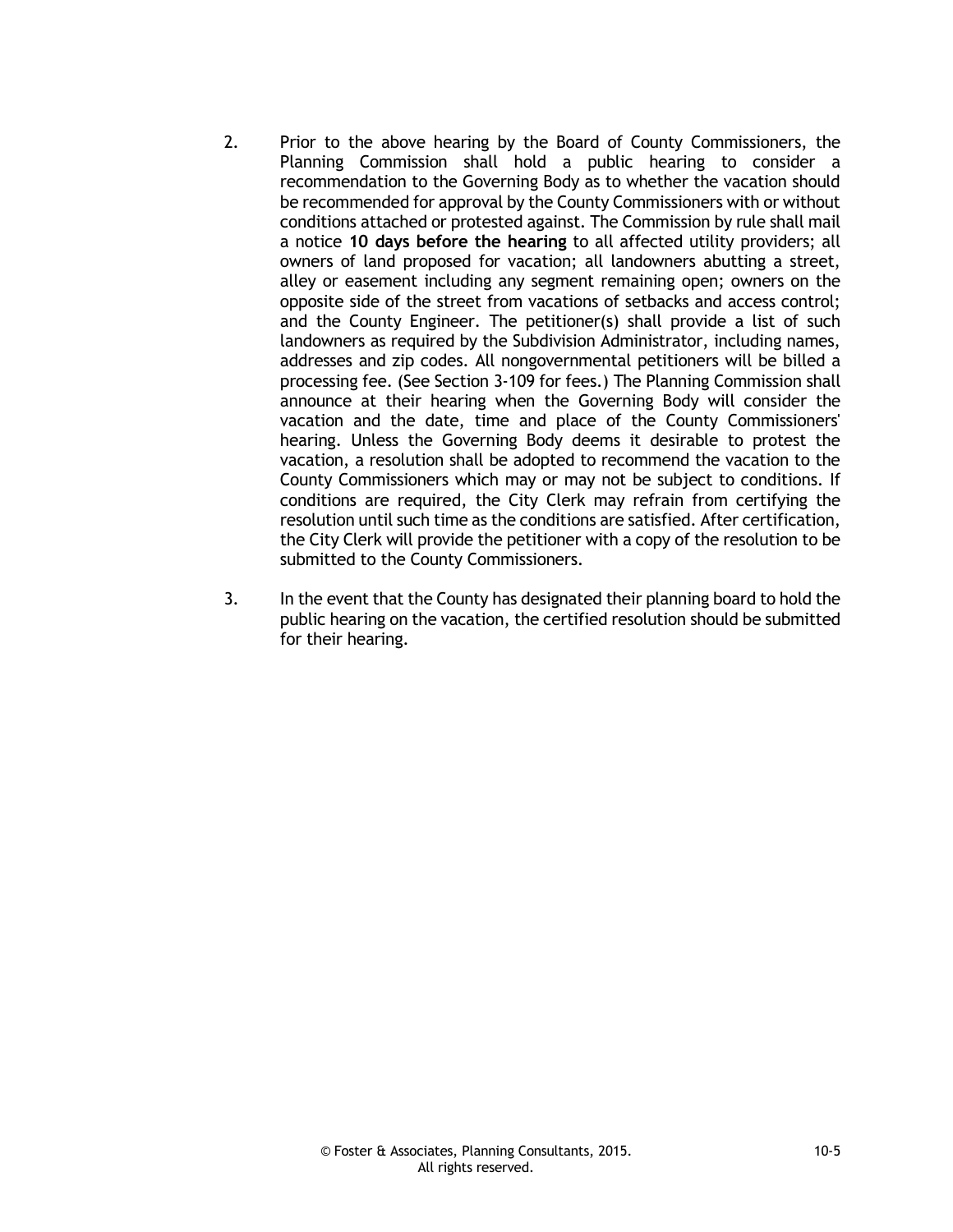#### **ARTICLE 11. APPEALS, WAIVERS AND MODIFICATIONS**

- **100 Appeals General.** The subdivider of a proposed subdivision may appeal decisions made in the enforcement of these regulations by the Subdivision Administrator to the Planning Commission and by the Planning Commission to the Governing Body. In the event the Governing Body sustains the Planning Commission, the action of the Planning Commission shall be final except as otherwise provided by law. If the Governing Body overrules the Planning Commission, the Governing Body shall make its decision, in writing or in the minutes of the meeting, stating the reason therefore and return such decision and plat to the Planning Commission for consideration of reapproval.
- **101 Appeals on Improvement Standards.** Any appeal as to approval of standards or plans and engineering drawings in connection with required improvements shall be directed to the applicable Governing Body and that action shall be final.
- **102 Waiver of Required Improvements or Guarantees for Installation of Same.** Any waiver of the required improvements or guarantees for their installation may be made only by the applicable Governing Body on a showing that such improvements are not technically feasible or necessary.
- **103 Modifications.** In cases in which there is unwarranted hardship in carrying out the literal provisions of these regulations as to design standards, the Commission may grant a modification from such provision according to the following guidelines: (See Article 6, Design Standards.)
	- A. A request for a modification shall be made to the Subdivision Administrator who shall transmit it to the Planning Commission. The Commission shall give the subdivider and any other interested person an opportunity to be heard with respect to the requested modification.
	- B. The Planning Commission shall not grant a modification unless it shall find that (1) the strict application of these regulations will create an unwarranted hardship; (2) modification is in harmony with the general spirit and intended purpose of these regulations; (3) the rights of adjacent property owners will not adversely be affected; and (4) the public safety, health and general welfare will be protected.
	- C. When used in this Section, the term "unwarranted hardship" shall mean the effective deprivation of use as distinguished from a mere inconvenience.
	- D. Modifications permitted under the provisions of this Article shall not include modifications from the requirements of improvement standards, required improvements or guaranteeing their installation unless approved by the applicable Governing Body as provided for in Sections 11-101 and 102. Furthermore, variances may not be granted from the provisions of applicable zoning regulations by these modification procedures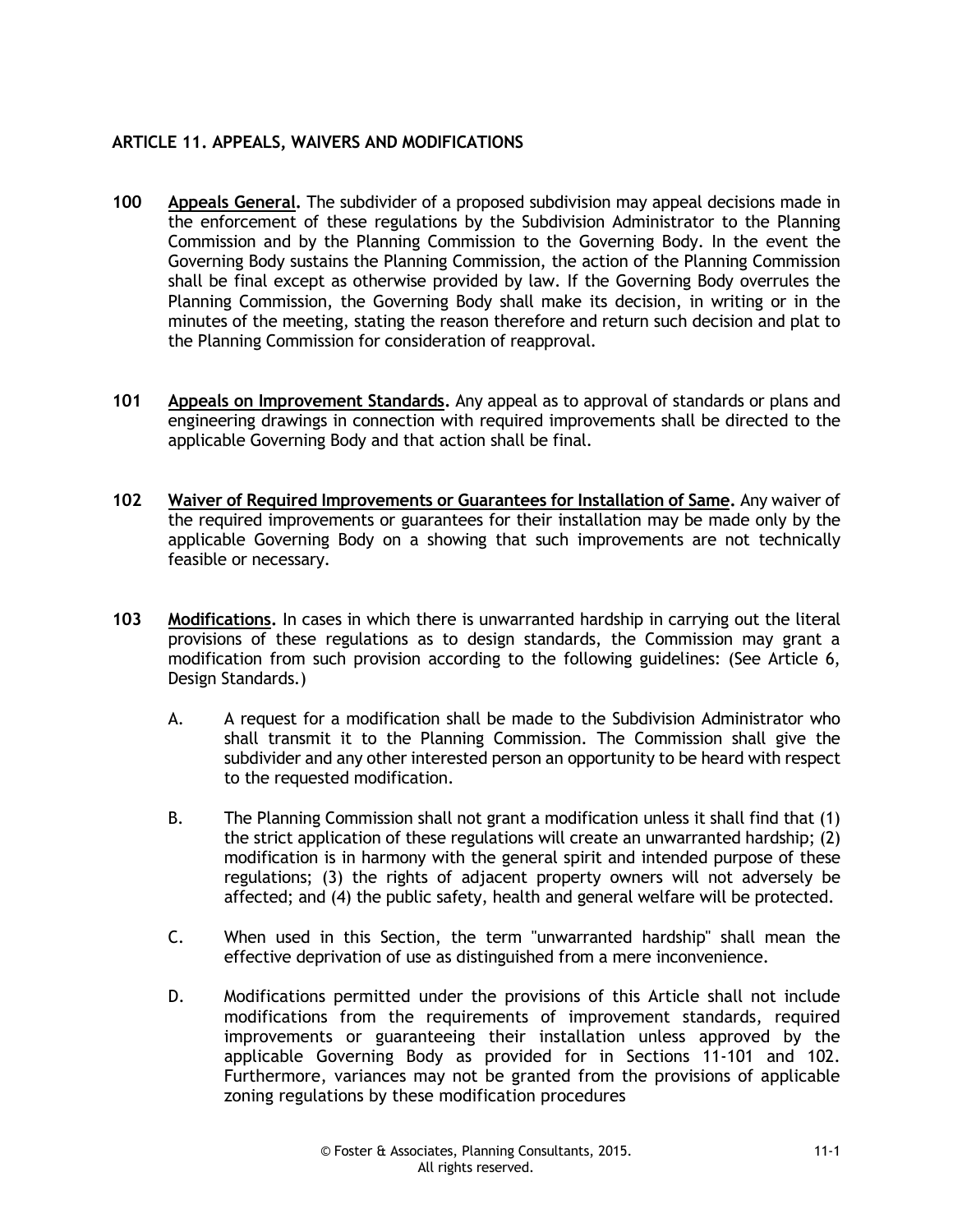#### **ARTICLE 12. AMENDMENTS AND REVIEW**

**100 Amendment Procedure.** These regulations may be amended at any time after the Planning Commission shall have held a public hearing on the proposed amendment. A notice of such public hearing shall be published once in the official city newspaper so that at least **20 days shall elapse** between the publication date and the date of such hearing. Such notice shall fix the time and place for the hearing and shall describe such proposed amendment(s) in general terms. The hearing may be adjourned from time to time. At its conclusion, the Commission shall prepare its recommendations and by an affirmative vote of a majority of the entire membership of the Commission adopt the proposed amendments to these regulations and submit them, together with the written summary of the hearing thereon, to the Governing Body.

The Governing Body either may: (1) Approve such recommendations by ordinance; (2) override the Planning Commission recommendation by a 2/3 majority vote of the City Commission; or (3) return the same to the Commission for further consideration, together with a statement specifying the basis for the Governing Body's failure to approve or disapprove. If the Governing Body returns the Commission's recommendations, the Commission after considering the same, may resubmit their original recommendations giving the reasons therefore or submit new and amended recommendations. Upon the receipt of such recommendations, the Governing Body, by a simple majority thereof, may adopt or may revise or amend and adopt such recommendations by an ordinance, or it need take no further action thereon. If the Commission fails to deliver its recommendations to the Governing Body following the Commission's next regular meeting after receipt of the Governing Body's report, the Governing Body shall consider such course of inaction on the part of the Commission as a resubmission of the original recommendations and proceed accordingly. The amended regulations shall become effective upon publication of the respective adopting ordinance. A copy of such legal publication shall be added to the Appendix of these regulations.

- **101 Annual Review.** In order to maintain these regulations, the Planning Commission shall annually hold a public review at its regular meeting in February to consider amendments, if any, to these regulations. Notification of such a public review may be distributed to governmental agencies and interested parties. If amendments are deemed desirable, the amendment procedure as described in Section 12-100 shall be followed. During the intervening period between reviews, the Subdivision Administrator shall maintain a list of possible amendments which may be periodically brought to his or her attention.
- **102 Judicial Review.** As provided by K.S.A. 12-760, as amended, any ordinance, regulation or decision provided for or authorized by these regulations shall be reasonable and any person aggrieved thereby may have the reasonableness of any decision determined by bringing an action against the City within 30 days after a final decision is made by the City. Such action shall be brought in the Rice County District Court.